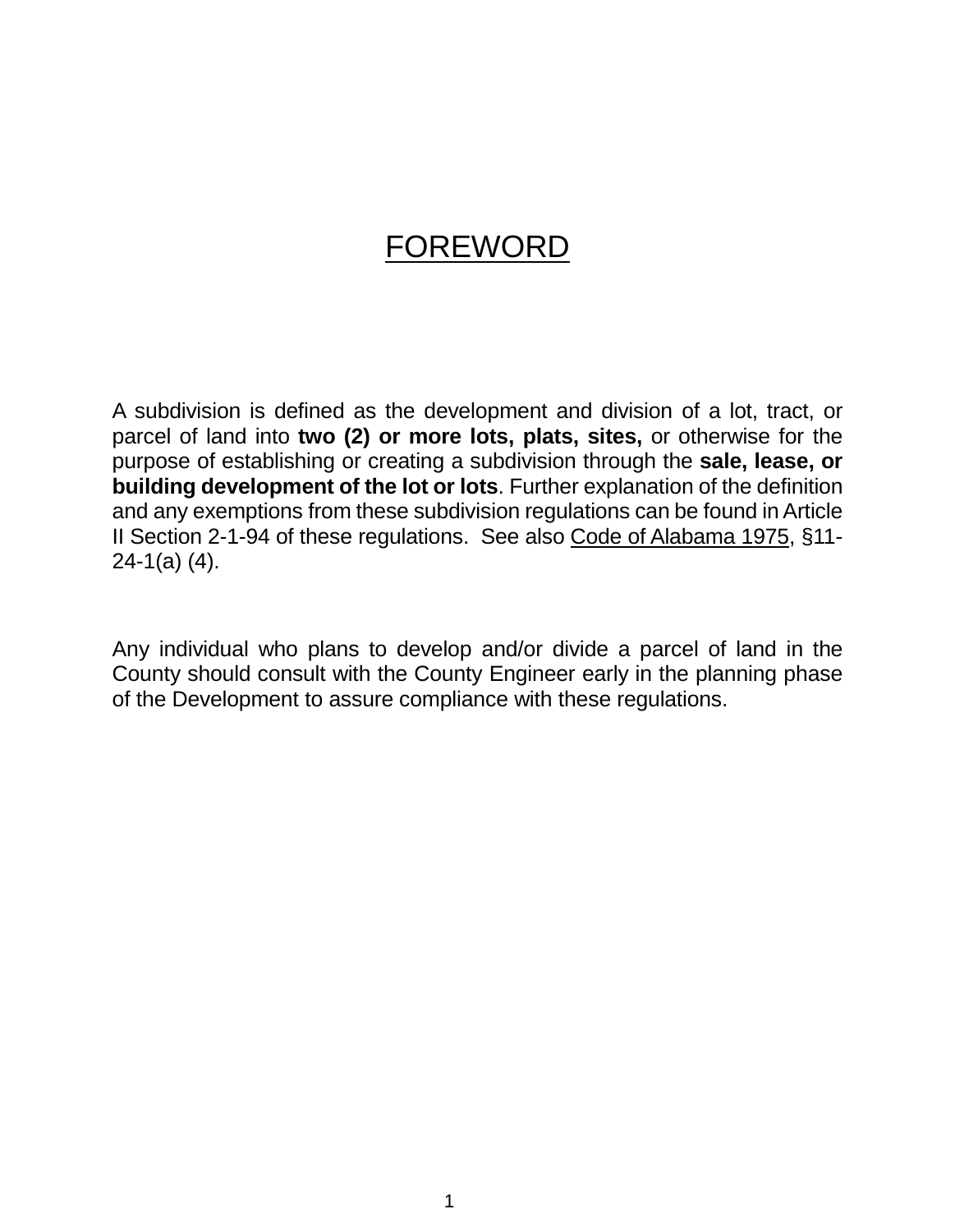# **TABLE OF CONTENTS**

- **ARTICLE I PURPOSE AND POLICY**
- **ARTICLE II** DEFINITIONS
- **ARTICLE III APPROVAL OF SUBDIVISION PLATS**
- **ARTICLE IV PLAT AND PLAN REQUIREMENTS**
- **ARTICLE V DEVELOPMENT STANDARDS**
- **ARTICLE VI SPECIAL WATERSHEDS PROTECTION**
- **ARTICLE VII GUARANTEE OF CONSTRUCTION**
- **ARTICLE VIII WAIVERS**
- **ARTICLE IX CONFLICT WITH PUBLIC AND PRIVATE PROVISIONS**
- **ARTICLE X LEGAL PROVISIONS**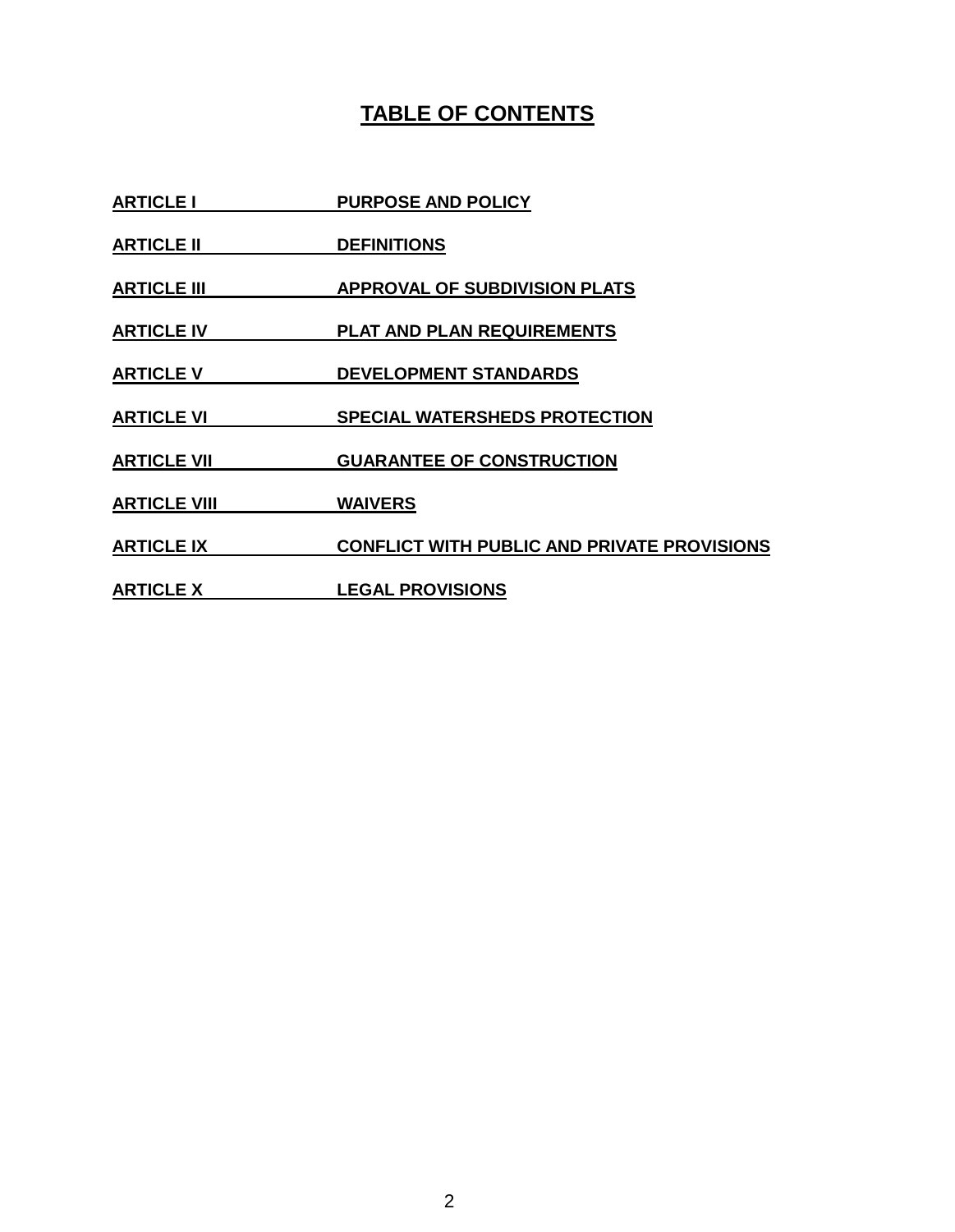# **ARTICLE I**

### *PURPOSE AND POLICY*

- **1-1 PURPOSE AND POLICY**
- **1-2 TITLE**
- **1-3 FEES**
- **1-4 ENFORCEMENT AND VIOLATIONS**
- **1-5 AMENDMENTS**

### **SECTION 1-1 PURPOSE AND POLICY**

The subdivision regulations set out herein have been adopted pursuant to authority granted by Code of Alabama 1975, § 11-24-1 *et seq.* to establish procedures and standards for the design and development of proposed subdivisions or additions to existing subdivisions within the subdivision jurisdiction of Mobile County, Alabama. These regulations shall be applicable to the development of and/or extension(s) of any subdivision within the county's subdivision jurisdiction, and shall include, at a minimum, the minimum size of lots, the planning and construction of all public streets and roads, drainage structures, and proper placement of public utilities to be located in a subdivision. Additionally, unless waived by the Mobile County Commission, these regulations shall also apply to the county's plat approval for developments within the extra territorial jurisdiction of a municipal planning commission; provided, however, that in such instance, the County's approval shall be limited to the approval required in Code of Alabama 1975, § 11-52-30 *et seq*. regarding approval of plats, and shall not include enforcement.

By Resolution of the Mobile County Commission, adopted on the \_\_\_\_ day of 20\_\_, and pursuant to the powers and jurisdiction granted by Code of Alabama 1975, § 11-24-1 *et seq*., the Mobile County Commission does hereby set a policy to exercise the power and authority to review, approve, and disapprove plats for all subdivisions within the subdivision jurisdiction of Mobile County, Alabama. The Mobile County Commission further does hereby exercise the authority to inspect any development within its subdivision jurisdiction to ensure that there are no violations of its rules and regulations, to charge fees for said inspection as set out in Article I Section 1-3 of these regulations and authorized under Code of Alabama 1975, § 11-24-3, and to enforce these regulations as provided in Article I Section 1-4 and authorized in Code of Alabama 1975, § 11-24-3 and § 40-12-10 .

The regulations set out herein shall be in force and applicable to the development of all subdivisions in the subdivision jurisdiction of the Mobile County Commission after the adoption of the regulations by the County Commission by resolution and after thirty (30) days from the date of the County filing a certified copy of these regulations with the Probate Judge. Subdivision regulations previously in place in Mobile County are hereby repealed and rescinded.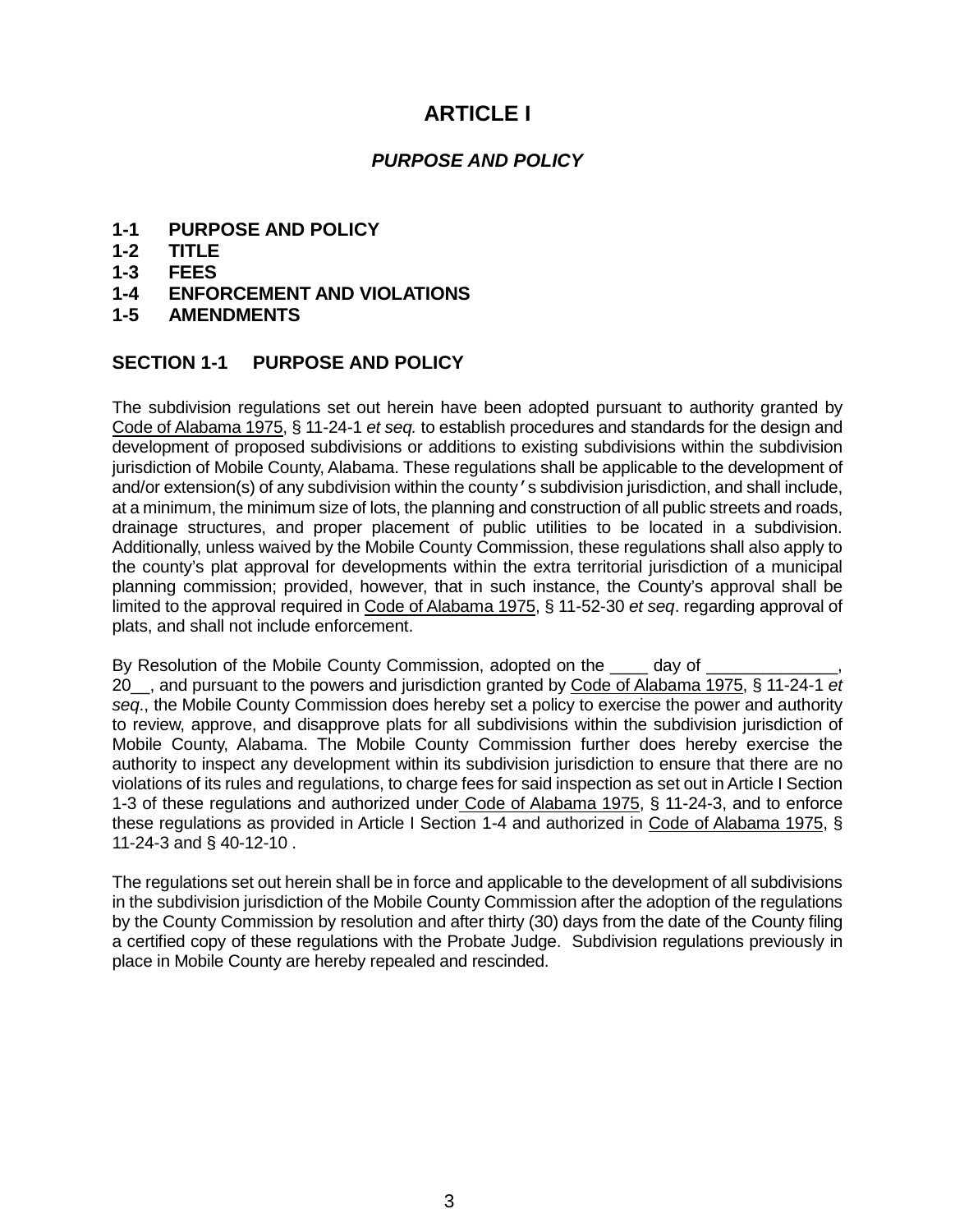These regulations shall be in effect and shall apply to the development of any subdivision within the subdivision jurisdiction of Mobile County as defined in Article II Section 2-1-96. No street or road shall be accepted and maintained by the County, nor shall any utilities or county services be extended to the subdivision, unless and until the requirements set forth in these regulations have been complied with and the subdivision has been given final approval by Mobile County.

It is not the purpose of these regulations to govern the acceptance of roads or streets for maintenance by the County Commission. The current policy for acceptance of roads and bridges by the Mobile County Commission is available at the office of the County Commission or the County Engineer.

### **SECTION 1-2 TITLE**

The regulations shall hereafter be known, cited and referred to as the Subdivision Regulations of Mobile County, Alabama.

### **SECTION 1-3 FEES**

Mobile County has established the following schedule of fees, as authorized under Code of Alabama 1975 § 11-24-3, to cover costs associated with the inspection and review of the construction of new and/or extension(s) to Subdivisions within the jurisdiction of the County Commission. The total fee is dependent on the type of subdivision (as defined in Article II Section 2-1-95) and is a **guide** as to the charges that will be incurred by the Developer. The Developer is responsible for **all** charges, including inspection and testing, incurred by the County during the subdivision approval process. The fee schedule is as follows:

- 1. Permit to Develop: A permit fee of \$25; and
- 2. Minor Subdivision Fee: Fees are based on the current fee schedule adopted by the County Commission; or
- 3. Major Subdivision Fee: Fees are based on the current fee schedule adopted by the County Commission; and
- 4. Signage Fee: Fees are based on the current fee schedule adopted by the County Commission; and
- 5. Recording Fee: Actual cost; and
- 6. Notification Fee: Fees are based on the current schedule adopted by the County Commission.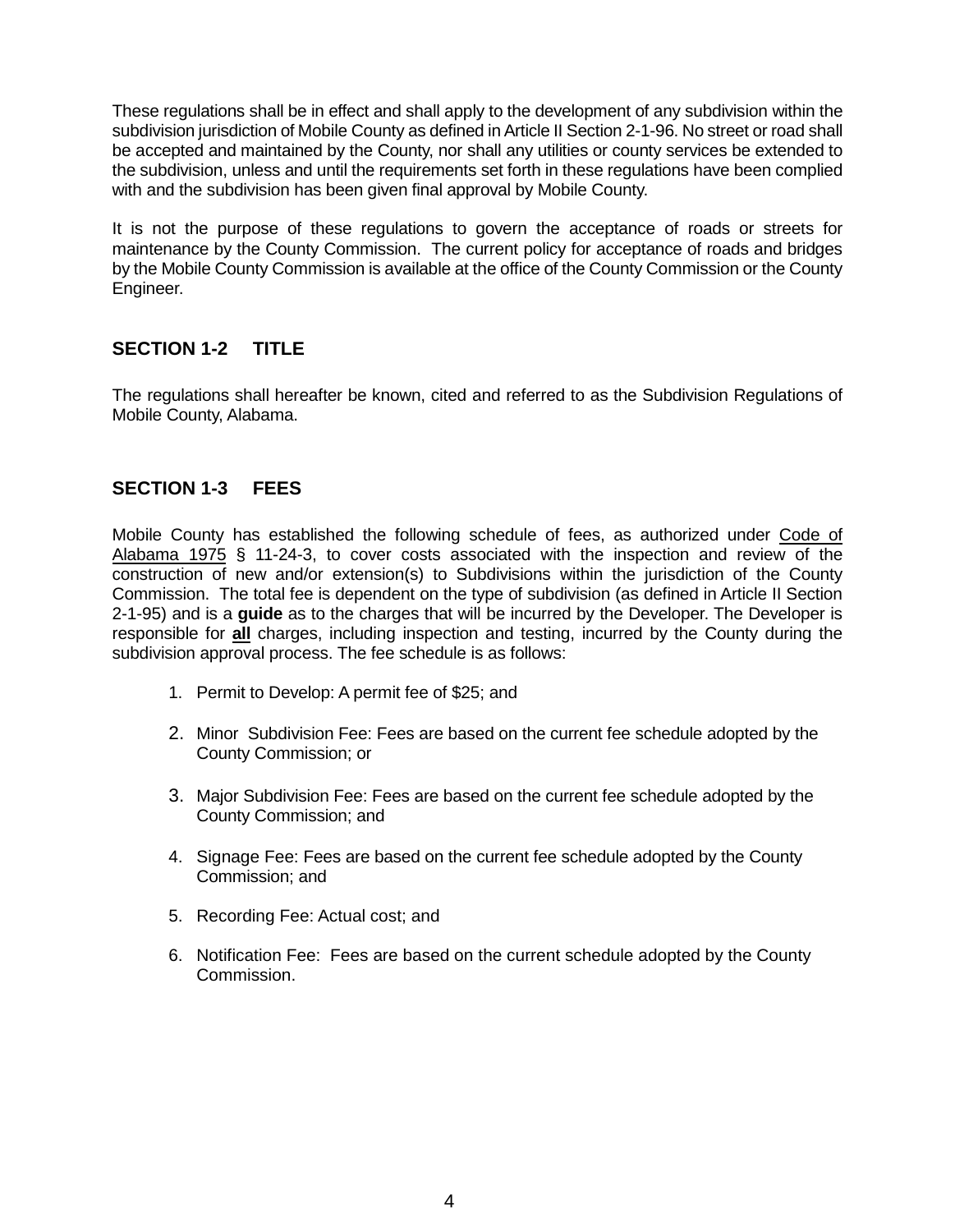### **SECTION 1-4 ENFORCEMENT AND VIOLATIONS**

Pursuant to authority granted under Code of Alabama 1975, § 11-24-3(d), the Mobile County Commission may enforce the provisions of these regulations by the issuance of citations issued by a County License Inspector appointed by the Mobile County Commission. Acting under authority granted in Code of Alabama 1975, § 11-24-3(d) and § 40-12-10, the County License Inspector may issue a citation for the failure to properly obtain the permit to develop required under Article III Section 3-6 and/or for any other violations of these regulations or of Code of Alabama 1975, § 11-24-1 *et seq*.

As authorized by Code of Alabama 1975, § 11-24-3(a), the fine for noncompliance of any provisions of these regulations shall be \$1000 per Lot that has been sold, offered for sale, transferred, or leased. A separate citation shall be issued for each violation.

All fines shall be paid to the office of the Mobile County Commission within thirty (30) days of the issuance of a citation by the County License Inspector, and all fines shall be doubled upon the failure to remit the fine within thirty (30) days of the issuance of the citation.

In addition to the issuance of citations for violation of these regulations, the Mobile County Commission retains the right to seek an injunction against any Developer or Owner who fails to comply with these regulations as provided in Code of Alabama 1975, § 11-24-3(b), and may bring action against a Developer or Owner to compel compliance with these regulations in the event that work on the Subdivision has been completed in violation of these regulations and the requirements of Code of Alabama 1975, § 11-24-1 *et seq*.

### **SECTION 1-5 AMENDMENTS**

The Mobile County Commission may adopt amendments to these regulations. Procedures to adopt amendments are detailed in Article X Section 10-4.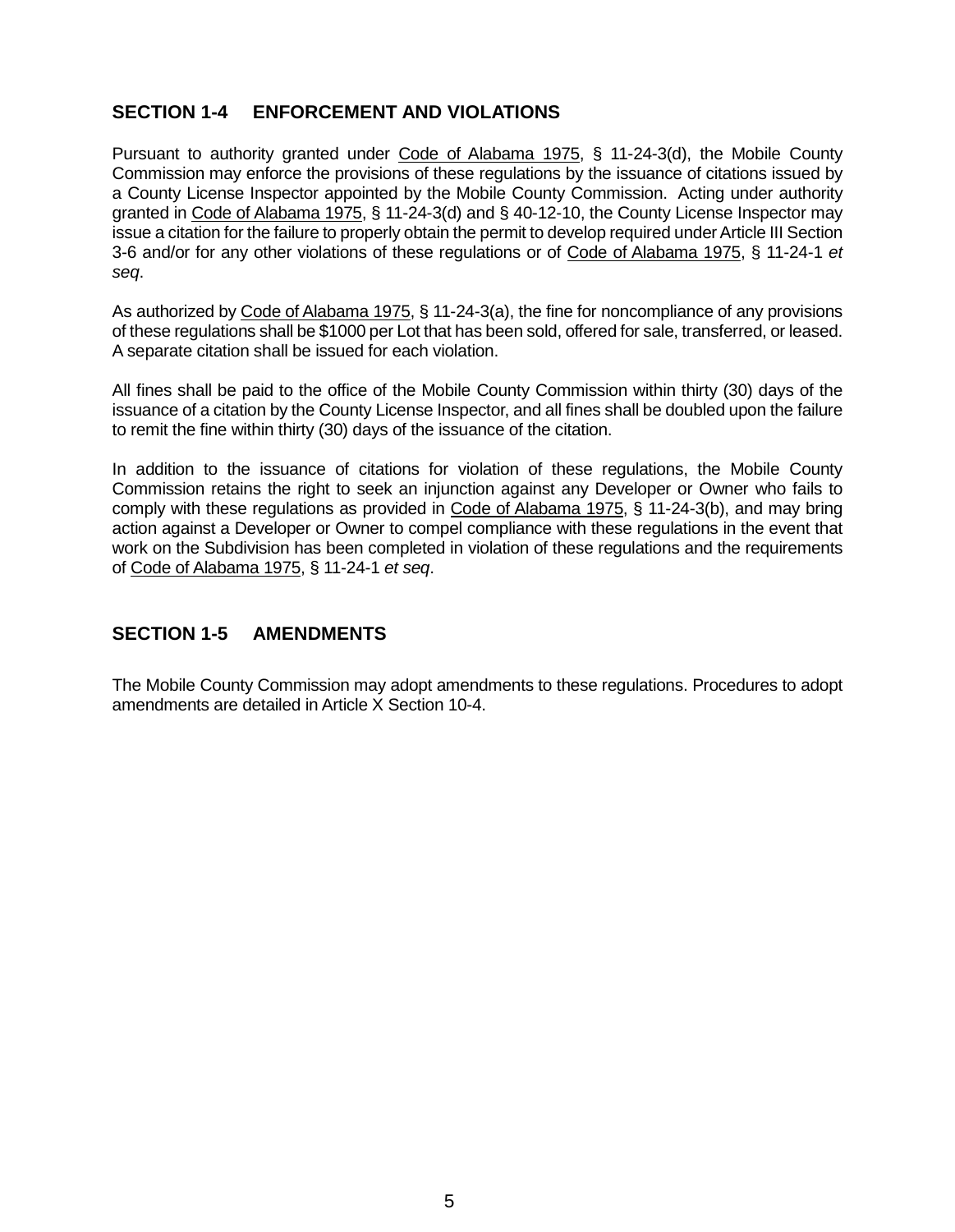# **ARTICLE II**

### *DEFINITIONS*

### **SECTION 2- 1 DEFINITION OF TERMS**

**NOTE**: The singular use of each term is defined below. It shall be understood that the plural use of each term has the same meaning.

- 2-1-1 ACCEPTANCE FOR MAINTENANCE: The date when the Mobile County Commission has accepted the public road rights-of-way constructed within the development or subdivision into the county road system at a regular County Commission meeting.
- 2-1-2 ACCESS: Deeded, or dedicated by plat, portion of property or lot that provides travel way to a state, county, municipal, or private road. Adequate access width is as determined by the County Engineer.
- 2-1-3 ALABAMA DEPARTMENT OF ENVIRONMENTAL MANAGEMENT (ADEM): The agency created by the State Legislature that is assigned to assure for all citizens of the state a safe, healthful, and productive environment.
- 2-1-4 ALABAMA ENVIRONMENTAL PERMITTING AND COMPLIANCE SYSTEM (AEPACS): The electronic reporting to ADEM of a notice of intent to discharge pollutants into the waters of the state by persons seeking coverage under a NPDES permit. *AEPACS is an electronic system that allows facilities to apply for and maintain permits as well as submit other required applications, registrations, and certifications.*
- 2-1-5 ALLEY: A public right-of-way primarily designed to serve as a secondary access to the side or rear of those properties whose principal frontage is on some other street.
- 2-1-6 AMERICAN WITH DISABILITIES ACT (ADA): A civil rights law, passed by Congress, that prohibits discrimination against individuals with disabilities in all areas of public life, including jobs, schools, transportation, and all public and private places that are open to the general public.
- 2-1-7 APPLICANT: The Owner of land proposed to be subdivided or a person designated, in writing, by the legal Owner as his or her representative.
- 2-1-8 APPLICATION ASSEMBLY: The packet of materials that the Developer is required to submit with his or her application for proposed plat approval.
- 2-1-9 ARTERIAL: A term used to describe a road or street whose primary purpose is to connect areas that produce a large amount of trip generation. These routes have a dual function to move traffic and to provide access to land uses, particularly the high trip-generating commercial activities. In terms of counties, major and minor collector routes, as classified by the Federal Highway Administration (FHWA), may require treatment as this type of route even though they are termed collector roads.
- 2-1-10 AS-BUILT/RECORD DRAWING: A post-construction record giving details of construction and locations of improvements as they were built or installed.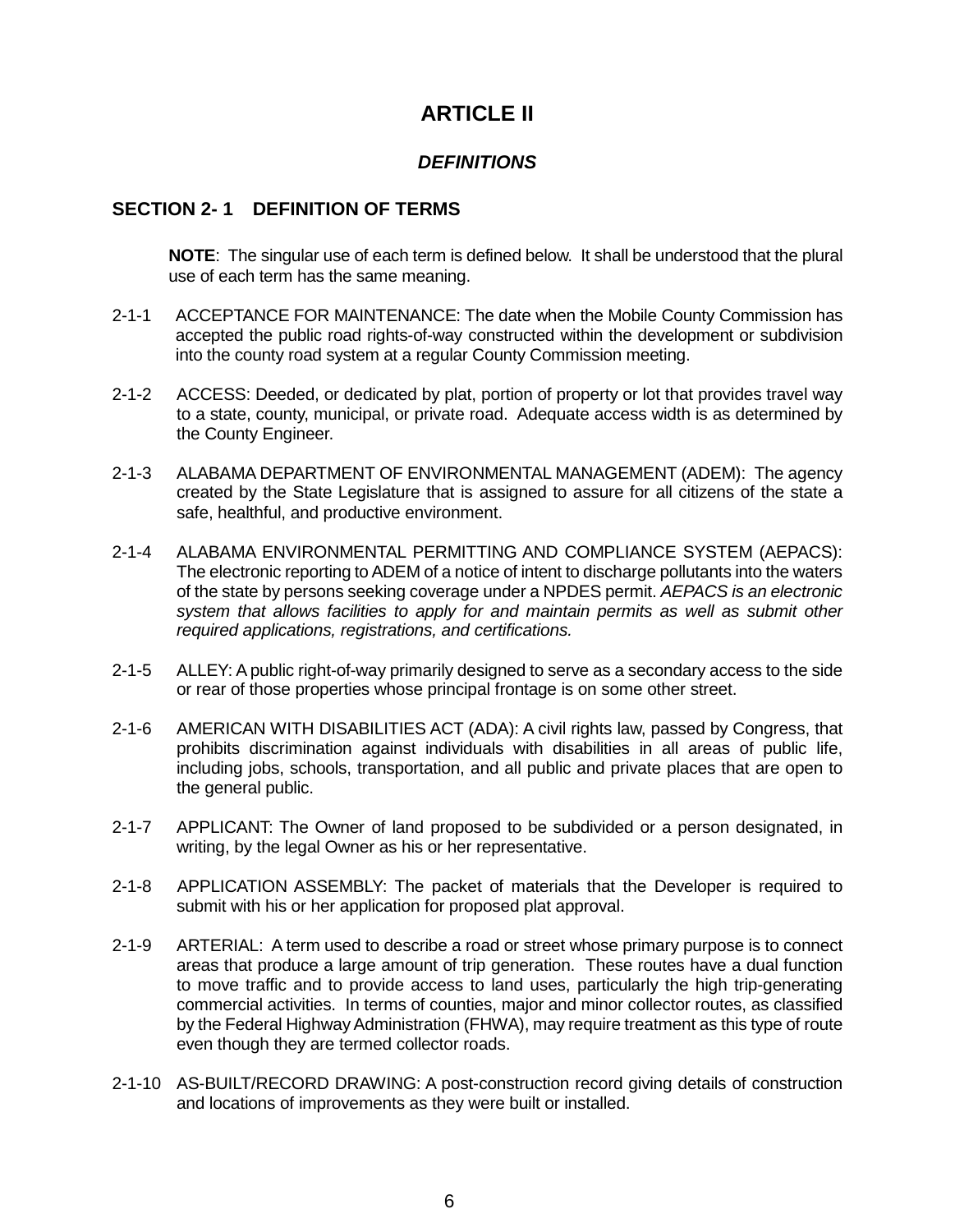- 2-1-11 AVERAGE DAILY TRAFFIC (ADT): The total volume of vehicles during a given time period, in whole days, as measured during a non-holiday weekday.
- 2-1-12 BLOCK: A tract of land bounded by streets, or by a combination of streets and public parks, cemeteries, railroad right-of-way, shorelines of waterways or other boundary lines.
- 2-1-13 BUFFER: An area along the external boundaries of a lot, a minimum of 10-feet in width, planted with vegetation in sufficient density and of sufficient height (but in no case less than six feet high at the time of planting) to afford protection to adjacent properties from glare of lights, blowing papers, dust and debris, visual encroachment, and to effectively reduce the transmission of noise. A buffer may also include a minimum of a six-foot wooden privacy fence (maintained in good repair) or a combination of the aforementioned fence and vegetation.
- 2-1-14 BUFFER ZONE: The area within one hundred (100) feet of a public drinking water source; within fifty (50) feet of perennial streams and their associated wetlands; and within twentyfive (25) feet of natural drainage features and their associated wetlands. A buffer zone may also include an area designated to separate one land use from another (see BUFFER).
- 2-1-15 BUILDING: Any structure built for the support, shelter, or enclosure of persons, animals, chattels, or movable property of any kind, and includes any structure.
- 2-1-16 BUILDING SETBACK LINE: A line generally parallel to the property line over which no portion of any structure may be erected.
- 2-1-17 BUSINESS DAY: Monday through Friday from 8:00 AM CST to 5:00 PM CST except legally recognized federal, state, or local holidays. Business day does not include Saturday or Sunday.
- 2-1-18 CLUSTER/COMMUNITY MAILBOX UNIT (CBU): A centralized grouping of individually locked and keyed mailbox compartments, such as a wall-mounted unit in an apartment building or a free-standing neighborhood delivery and collection box unit. The postal carrier can generally access the individual compartments at one time by using a special key to unlock a facing or rear flat panel (front or back loading) or, for vertical boxes, (top loading) an entire row of boxes that swing away from the wall to expose the tops of each box.
- 2-1-19 COLLECTOR: A route whose primary function is to collect traffic from an area and move it to the Arterial street system while also providing substantial service to abutting land use, and which typically does not have extensive continuity.
- 2-1-20 COMMON AREA: Areas in common ownership and/or used by owners and/or residents of condominiums, subdivisions, or planned unit developments.
- 2-1-21 CONSTRUCTION PLANS: Plans detailing the design and requirements for the construction of public improvements. These plans shall detail such items as the location of all existing and proposed roads, plan and profiles of all roads, curve data, hydraulic data, etc. (See Article IV Section 4-2 for complete list of items required.)
- 2-1-22 CORNER LOT: A lot, which occupies the interior angle at the intersection of street lines.
- 2-1-23 COUNTY: The County of Mobile, Alabama.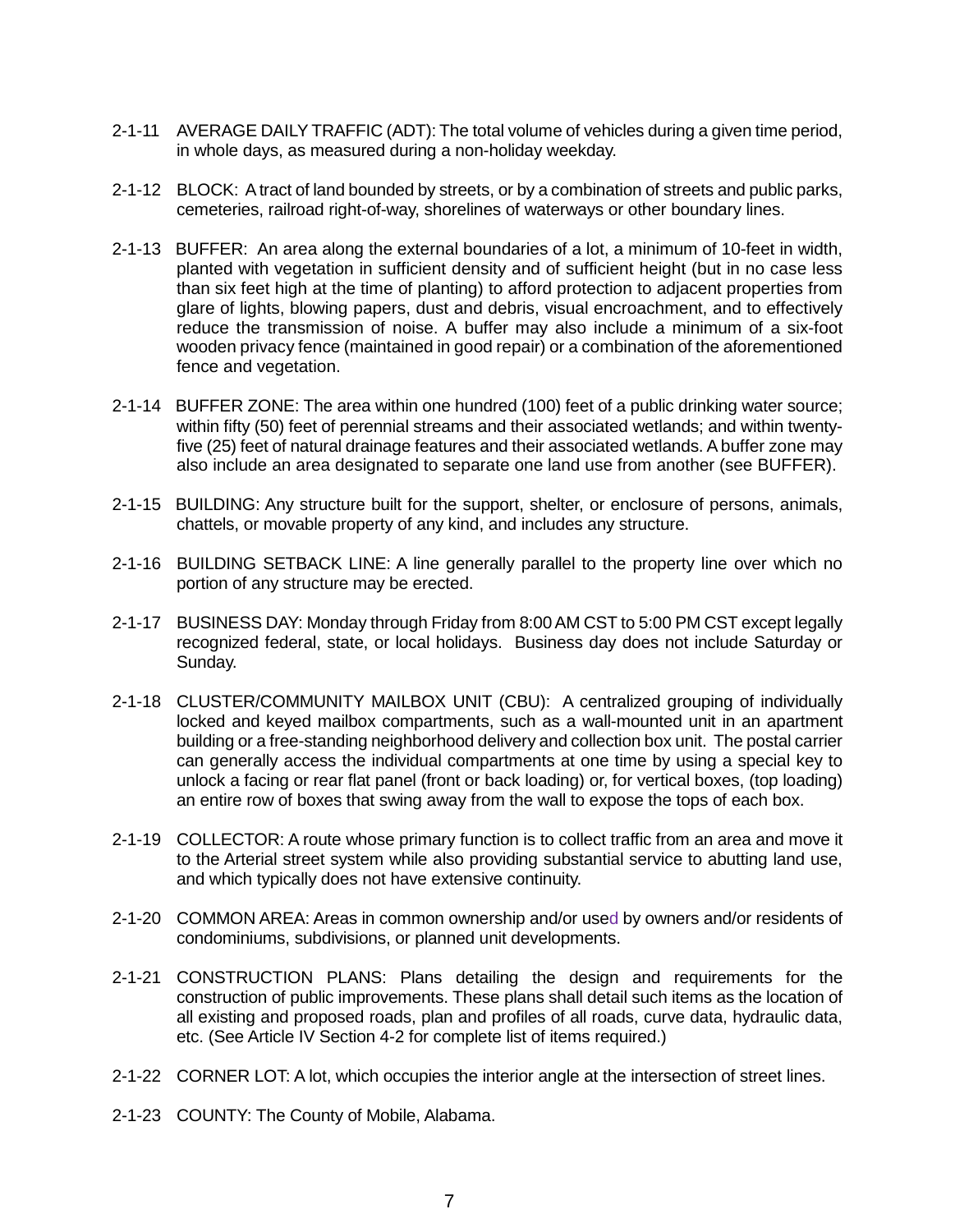- 2-1-24 COUNTY ADMINISTRATOR: The duly designated County Administrator of Mobile County, Alabama.
- 2-1-25 COUNTY COMMISSION: The County Commission of the County of Mobile, Alabama.
- 2-1-26 COUNTY ENGINEER: The duly designated County Engineer of the County of Mobile, Alabama.
- 2-1-27 CONSTRUCTION SPECIFICATIONS: All construction specifications which are included in these regulations and any special specifications required by the County Engineer or other state or local entity based upon the particular development.
- 2-1-28 CROSSWALK: A marked portion of a road or street where pedestrians have a right-of-way to cross.
- 2-1-29 CUL-DE-SAC: A minor street with only one outlet and having an appropriate terminal for the safe and convenient reversal of traffic movement.
- 2-1-30 CURB RAMP: A ramp built into the curb to provide access to the road or street, which may be used by pedestrians, persons with disabilities, or individuals using non-motorized modes of transportation.
- 2-1-31 DAY: A calendar day.
- 2-1-32 DEDICATION: The transfer of property from private to public ownership. This does not necessarily constitute acceptance for maintenance.
- 2-1-33 DEVELOPER: The Owner of land proposed to be subdivided or a person designated, in writing, by the legal Owner as his or her representative.
- 2-1-34 DEVELOPER'S ENGINEER: (see OWNER'S ENGINEER)
- 2-1-35 DEVELOPMENT: A change in the characteristics of a parcel of land, which could be expected to lead to human habitation. Development includes, but is not limited to, the design work of lot layout, the construction of drainage structures, the construction of buildings or public use areas, the planning and construction of public or private streets and roads, and the placement of public utilities, and any other applicable construction or improvement required or included in a certain subdivision project.
- 2-1-36 DEPTH OF LOT: The mean horizontal distance between the front and rear lot lines.
- 2-1-37 DETENTION/RETENTION: The act of holding something back. In the case of stormwater, detention means holding water for a short period of time before it is allowed to be released; retention means maintaining a pool of water throughout the year and holding stormwater runoff following storms.
- 2-1-38 DETENTION AREA MAINTENANCE PLAN (DAMP): A plan developed by the Owner's Engineer to maintain the detention area that may include, but not be limited to, periodic scheduled inspections, vegetation management (mowing on a regular basis), erosion control (repairing areas where there is a loss of soil or vegetation), debris removal (removing obstructions in and around the detention area), and mechanical or structural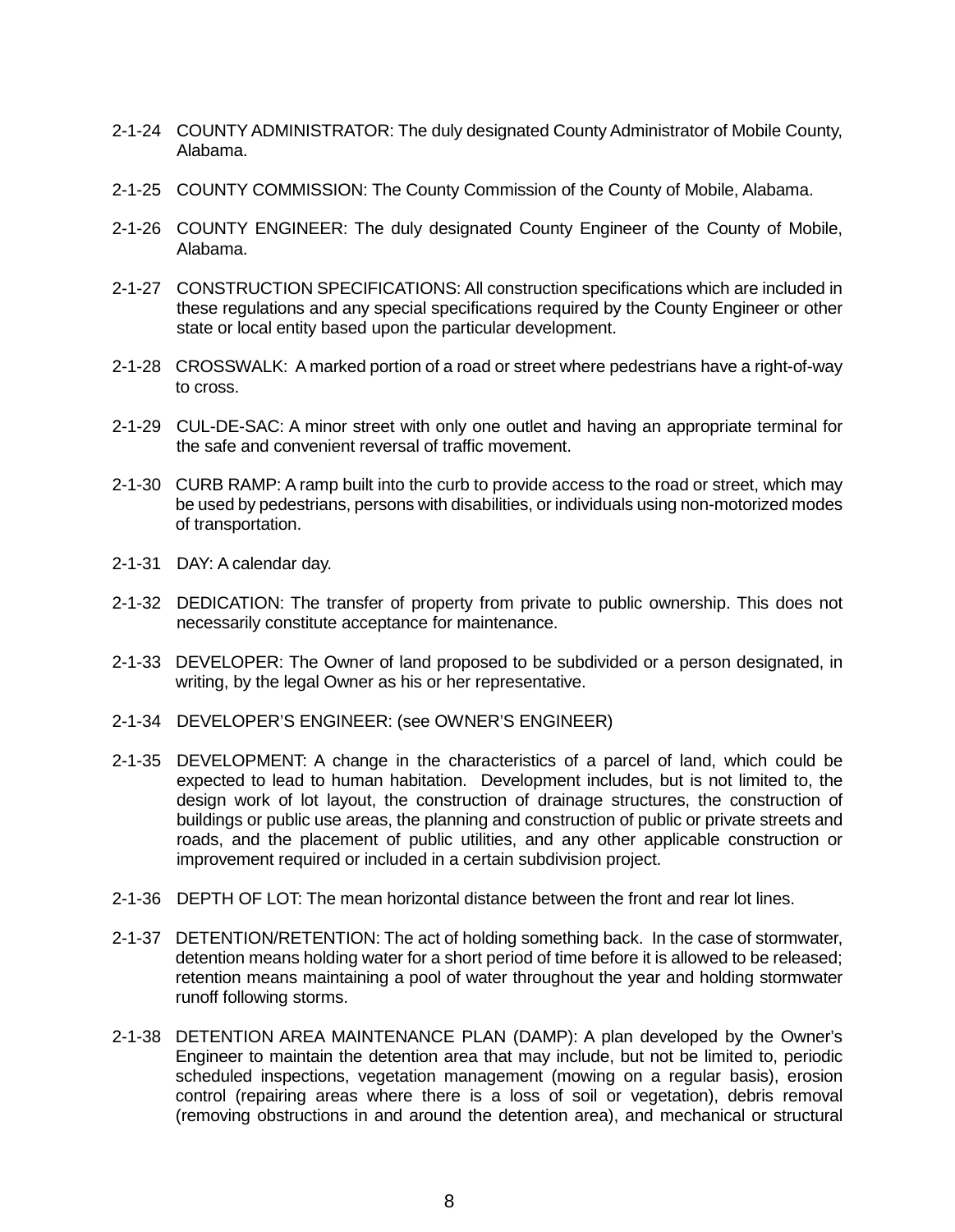repairs (such as valve or pump repair and/or replacement or inlet and outlet repairs and/or replacement).

- 2-1-39 DOUBLE FRONTAGE LOT: A lot having frontage on two (2) non-intersecting streets as distinguished from a corner lot.
- 2-1-40 EASEMENT: A grant by the property owner of use, by the public, a corporation, or person(s), of a strip of land for specified purposes or as created by operation of law.
- 2-1-41 ELEVATION: The height referenced to an accepted vertical datum measured in U.S. customary units (feet).
- 2-1-42 FINAL PLAT: A plat of a tract of land, which meets the requirements of these regulations and is in an acceptable form for recording in the Office of the Probate Judge of Mobile County, Alabama.
- 2-1-43 FLOOD DAMAGE PREVENTION ORDINANCE: An ordinance that has been adopted by the Mobile County Commission to promote the public health, safety, and general welfare of the citizens of Mobile County and to minimize public and private losses due to flood conditions in specific areas.
- 2-1-44 FLOOD INSURANCE RATE MAP (FIRM): The official map of a community on which the Federal Insurance Administrator has delineated both the special hazard areas and the risk premium zones applicable to the community. A FIRM that has been made available digitally is called a Digital Flood Insurance Rate Map (DFIRM).
- 2-1-45 FLOODPROOFING: Any combination of structural or nonstructural additions, changes, or adjustments to structures which reduce or eliminate flood damage to real estate or improved real property, water and sanitary facilities, structures and their contents.
- 2-1-46 FLOODWAY: The stream channel and the portion of the adjacent floodplain which must be reserved solely for the passage/discharge of flood-waters in order to prevent a cumulative increase in flood elevations more than a designated height above the predevelopment conditions. For the purpose of these regulations, Floodways shall be defined and governed by the most current Mobile County Flood Damage Prevention Ordinance adopted by the Mobile County Commission.
- 2-1-47FLOOD, ONE HUNDRED (100) YEAR: A flood that has, on the average, a one percent (1%) chance of being equaled or exceeded in any given year.
- 2-1-48FLOOD, TEN (10) YEAR: A flood that has, on average, been equaled or exceeded at a frequency of once every ten (10) years.
- 2-1-49 FLOOD, TWENTY-FIVE (25) YEAR: A flood that has on average, been equaled or exceeded at a frequency of once every twenty-five (25) years.
- 2-1-50 FUNCTIONAL CLASSIFICATION: The framework for identifying the particular role of a roadway in moving vehicles through a network of highways. It also characterizes the roadway design relating to speed, capacity and the relationship to existing and future land development.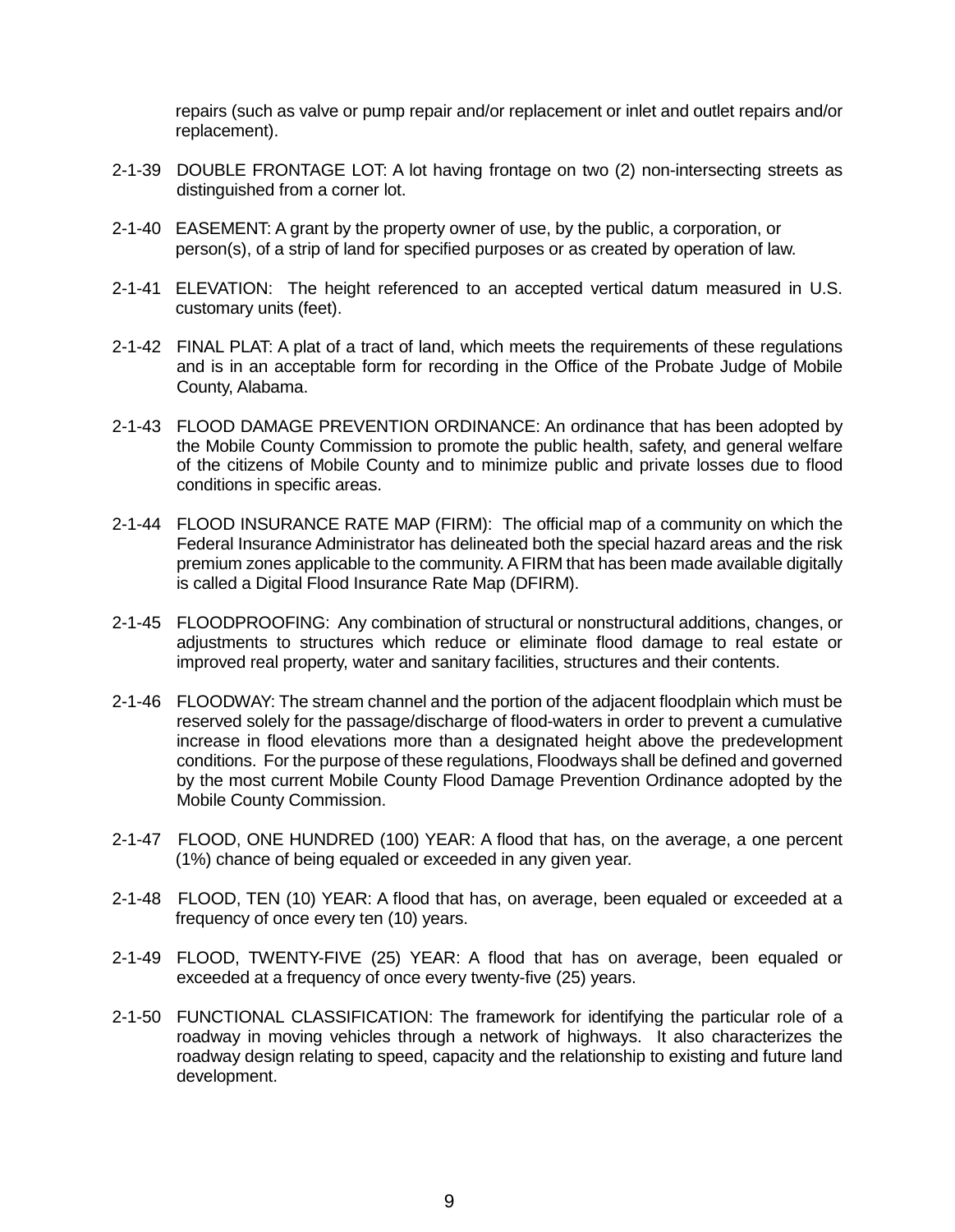- 2-1-51 GREEN BOOK: The publication by the American Association of State Highway and Transportation Officials (AASHTO) titled, *A Policy on Geometric Design of Highways and Streets*, current edition adopted by the appropriate governing agency.
- 2-1-52 HARDSHIP: An unusual situation on the part of a property owner, which will not permit the full utilization of property. A hardship exists only when it is not self-created and should not be purely financial.
- 2-1-53 HEALTH DEPARTMENT: Alabama State Department of Public Health or Mobile County Health Department.
- 2-1-54 IMMEDIATE FAMILY MEMBER: The term "immediate family member," as used in Code of Alabama 1975 § 11-24- 2(d), includes a person's spouse, parent, child, and sibling. A stepchild and adopted child is an immediate family member. See AG Opinion 2007-010.
- 2-1-55 INNOVATIVE SUBDIVISION: A subdivision that is designed to provide the Developer with the flexibility to use various lot sizes, setbacks, and frontage within the development to preserve open space and critical water and natural resources.
- 2-1-56 INTERNATIONAL BUILDING CODE (IBC): The model building code developed by the International Code Council containing regulations pertaining to practices used in commercial construction.
- 2-1-57 INTERNATIONAL RESIDENTIAL CODE (IRC): A comprehensive, stand-alone residential code developed by the International Code Council that creates minimum regulations for one and two-family dwellings of three stories or less. It brings together all building, plumbing, mechanical, fuel gas, energy and electrical provisions for one and two-family residences.
- 2-1-58 LAND SUBJECT TO FLOODING: For the purpose of these regulations, land subject to flooding shall be defined in the current Mobile County Flood Damage Prevention Ordinance adopted by the Mobile County Commission.
- 2-1-59 LICENSED ENGINEER: An engineer properly licensed in the State of Alabama in good standing with the Alabama State Board of Licensure for Professional Engineers and Land Surveyors.
- 2-1-60 LICENSE INSPECTOR: The person(s) appointed by the County Commission to enforce the county's subdivision regulations pursuant to Code of Alabama 1975, § 11-24-3, utilizing the authority granted to a license inspector under Code of Alabama 1975, § 40-12-10.
- 2-1-61 LICENSED LAND SURVEYOR: A land surveyor properly licensed in the State of Alabama in good standing with the Alabama State Board of Licensure for Professional Engineers and Land Surveyors.
- 2-1-62 LOT: A tract, plot, or portion of a subdivision or other parcel of land intended as a unit for the purpose, whether immediate or future, of transfer of ownership, lease or rental, or for building development.
- 2-1-63 LOW IMPACT DESIGN: An innovative land planning and design approach, which seeks to maintain a site's predevelopment ecological and hydrological function through the protection, enhancement, or mimicry of natural processes.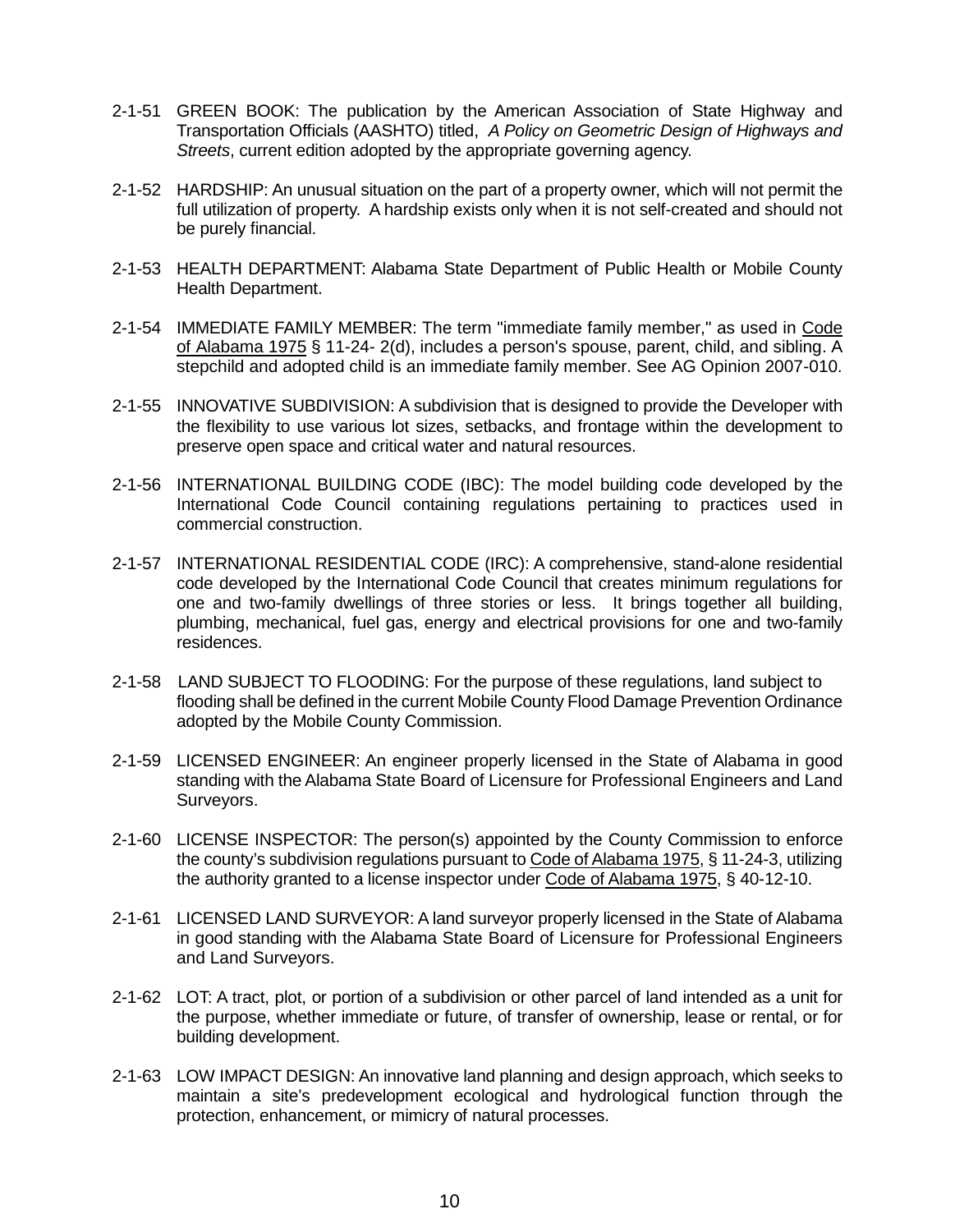- 2-1-64 MAINTENANCE BOND: A type of surety bond purchased by the Owner that protects Mobile County of a completed construction project for a specified time period against defects and faults in materials, workmanship, and design of a subdivision that could arise later if the project was done incorrectly.
- 2-1-65 MARGINAL ACCESS: A service road or other treatment used to provide adequate protection of properties in cases where an arterial runs through or near a subdivided area.
- 2-1-66 MAJOR ROAD PLAN: A plan adopted by the Mobile County Commission that assigns right-of-way requirements based on road functional classification, volume, existing and planned road and multi-modal improvements and existing and future land development.
- 2-1-67 MAJOR SUBDIVISION: See Article II Section 2-1-95(a), SUBDIVISION CATEGORIES.
- 2-1-68 MINOR ROAD OR STREET: A route used to connect collector roads in a road system and service only the residents of that road.
- 2-1-69 MINOR SUBDIVISION: See Article II Section 2-1-95(b), SUBDIVISION CATEGORIES.
- 2-1-70 MONUMENT: A permanent object serving to indicate a limit or to mark a boundary.
- 2-1-71 MULTIUSE PATH: A form of infrastructure that is physically separated from motorized vehicular traffic by an open space or barrier and either within the highway right-of-way or within an independent right-of-way and is commonly designed for two-way travel.
- 2-1-72 MUNICIPALITY: A local governmental body either incorporated under the general laws of the state or by special acts of the state legislature, having corporate status and limited selfgovernance rights, and serving a specific political unit with defined boundaries.
- 2-1-73 MUNICIPAL SEPARATE STORMWATER SEWER SYSTEM (MS4): A system operating under a NPDES that requires a permittee to develop and implement a comprehensive Storm Water Management Program (SWMP) that must include pollution prevention measures, treatment or removal techniques, monitoring, use of legal authority, and other appropriate measures to control the quality of storm water discharged to the storm drains and thence to the waters of the United States. An MS4 is a conveyance or system of conveyances that is:
	- owned by a state, city, town, village, or other public entity that discharges to waters of the U.S.,
	- designed or used to collect or convey stormwater (e.g., storm drains, pipes, ditches),
	- not a combined sewer, and
	- not part of a sewage treatment plant, or publicly owned treatment works (POTW).
- 2-1-74 NATIONAL POLLUTANT DISCHARGE ELIMINATION SYSTEM (NPDES): The national program for issuing, modifying, revoking and reissuing, terminating, monitoring and enforcing permits for the discharge of pollutants into waters of the state*.* permit program addresses water pollution by regulating point sources that discharge pollutants to waters of the United States.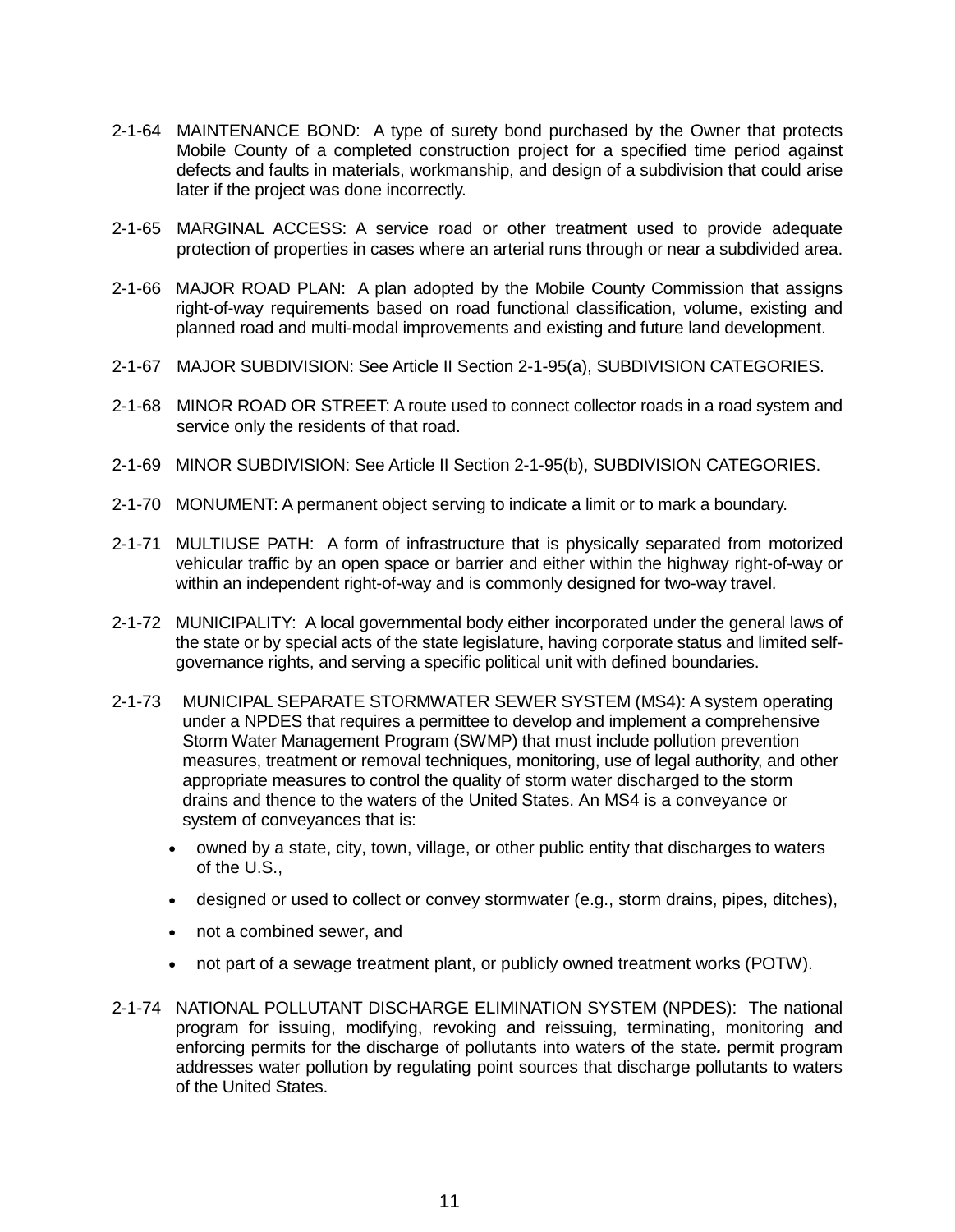- 2-1-75 OWNER: Any person, group of persons, firm or firms, corporation or corporations, or any other legal entity having legal title to or sufficient proprietary interest in the land sought to be subdivided under these regulations.
- 2-1-76 OWNER'S ENGINEER: The licensed engineer who is the agent of the Owner or Developer of land which is proposed to be subdivided or which is in the process of being subdivided.
- 2-1-77 PERMANENT REFERENCE POINTS: As defined by the Standards of Practice set out and required by the Alabama Society of Professional Land Surveyors.
- 2-1-78 PERMIT FEE: The fee assessed to obtain the permit to develop required in Article III Section 3-6.
- 2-1-79 PERMIT TO DEVELOP: An instrument issued by the County Engineer or his/her designee following the approval of a proposed plat by the County Commission and which authorizes the Developer to proceed with the development of the subdivision.
- 2-1-80 PLANNING JURISDICTION: As provided in Code of Alabama 1975, § 11-52-30 as amended by the State Legislature. Generally, that area, within and/or outside the municipal limits, where a municipality has a planning commission that exercises authority over the subdivision of land.
- 2-1-81 PRE-SALE AGREEMENT: An agreement between a Developer and a prospective purchaser evidencing interest in purchasing a lot within a subdivision development in the event the proposed subdivision plan is approved by the county pursuant to Code of Alabama 1975, § 11-24-1 *et seq*. and these regulations. A pre-sale agreement is not a contract to purchase and shall clearly state that no final sale of the property shall take place until and unless the Developer fulfills the requirements set out in Code of Alabama 1975, § 11-24-2.
- 2-1-82 PRIVATE DRIVE: Single access that serves three (3) or fewer residences.
- 2-1-83 PROBATE JUDGE: The Judge of Probate of Mobile County, Alabama.
- 2-1-84 PROPOSED PLAT: A plan for a subdivision of land which is submitted for approval to develop the subdivision as required in Article III Section 3 of these subdivision regulations and Code of Alabama 1975,§ 11-24-2.
- 2-1-85 PROWAG The public rights-of-way accessibility guidelines (PROWAG) established by the Architectural and Transportation Barriers Compliance Board to comply with the ADA. These guidelines ensure that sidewalks, pedestrian street crossings, pedestrian signals, and other facilities for pedestrian circulation and use constructed or altered in the public right-of-way are readily accessible to and usable by pedestrians with disabilities.
- 2-1-86 RESUBDIVISION: A change in a map of an approved or recorded subdivision plat if such change affects any street layout on such map or area reserved thereon for public use, or any lot line; or if it affects any map or plan legally recorded prior to the adoption of any regulations controlling subdivisions.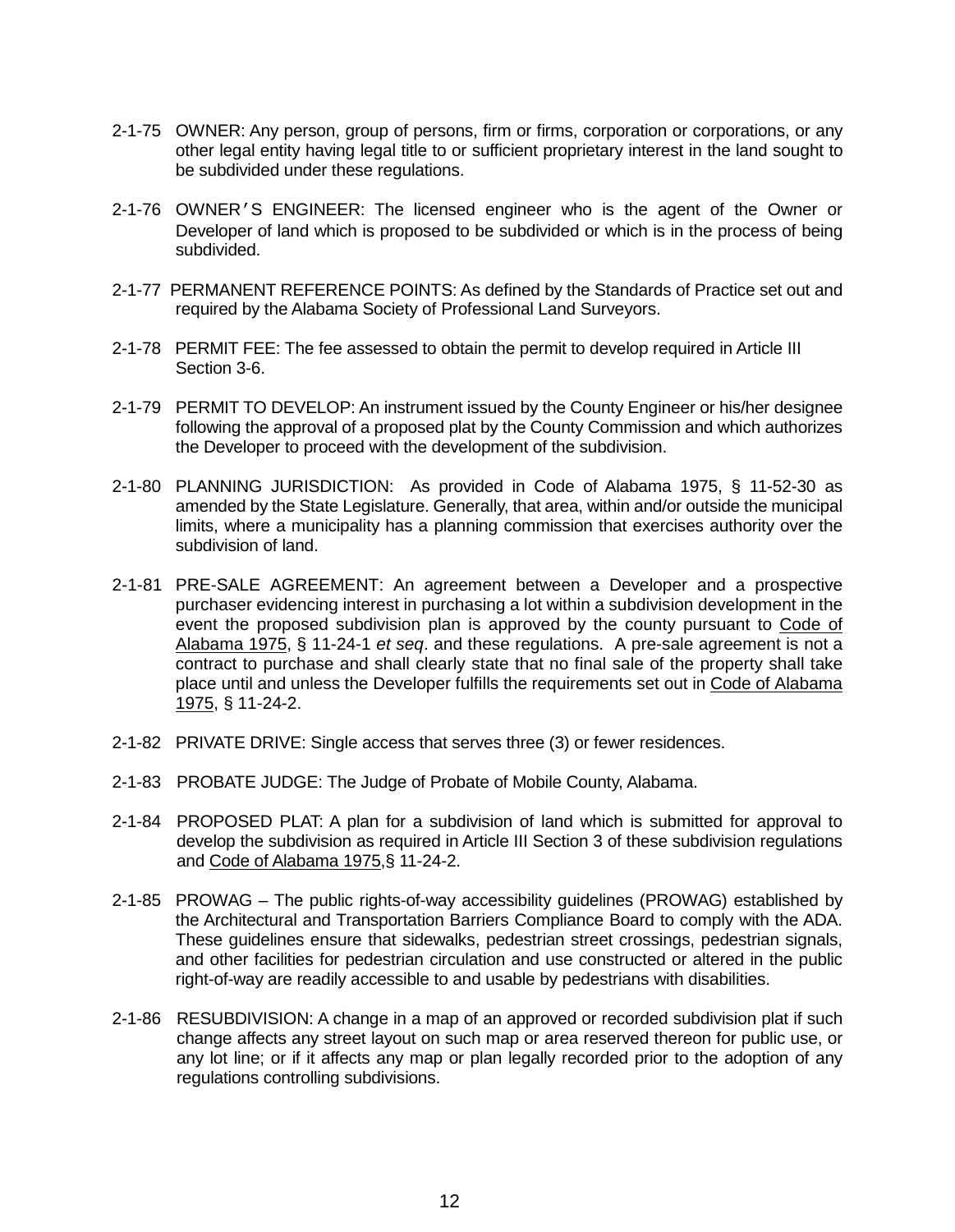- 2-1-87 RIGHT-OF-WAY: A general term denoting land, property or interest therein, usually in a strip, acquired for or devoted to transportation purposes.
- 2-1-88 ROAD OR STREET: A public right-of-way for vehicular traffic that affords the principal means of access to abutting property.
	- 1. MUNICIPAL ROAD: Public road maintained by a municipality.
	- 2. COUNTY ROAD: Public road, which has been accepted into the county road system through construction by the county, dedication and formal acceptance by the County Commission, or prescription and is maintained by the county. A road, which has been dedicated to the public and is used by the public is not a county road, unless it has been accepted into the county road system through construction, acceptance or prescription as set out herein.
	- 3. PUBLIC ROAD: A road that has been constructed for public use, established by statutory proceedings, or dedicated for public use. A public road may or may not be a county maintained road.
	- 4. PRIVATE ROAD: A road, whether or not it has been dedicated to the public, that is not owned or maintained by the state, county, or municipality whether or not it has public access.
	- 5. SERVICE ROAD: A local road that runs parallel to a main road and provides access to property.
	- 6. STATE ROAD: Public road owned or maintained by the State of Alabama, acting by and through the Alabama Department of Transportation.
- 2-1-89 SETBACKS: A prescribed distance from an external property line within which structures are prohibited. See Article II Section 2-1-16, and Article V Section 5-6-2(4).
- 2-1-90 SIDEWALK: A path with a hard surface, usually along the side of a street, which may be used by pedestrians, persons with disabilities, or individuals using non-motorized modes of transportation.
- 2-1-91 SINGLE TIER LOT: A lot, which backs upon a street, a railroad, a physical barrier, or a residential or non-residential use, and to which access from the rear of the lot is usually prohibited.
- 2-1-92 SPECIAL FLOOD HAZARD AREA (SFHA): That portion of land in the floodplain subject to inundation by the base flood and/or flood related erosion hazards as shown on a FIRM or other such map defined in the Mobile County Flood Damage Prevention Ordinance and containing one or more of the following zones: A, A1-30, AE, AH, AO, AR, AR/A, AR/AO, AR/AH, AR/A1-30, A99, VO, V1-30, V, or VE. The SFHA is the area where the National Flood Insurance Program's floodplain management regulations must be enforced and may also include areas whereby a governmental agency or private party has notified the Federal Emergency Management Agency (FEMA) of changes by submitting a Letter of Map Revision with the supporting technical or scientific data. SHFA's are defined and governed by the most current Mobile County Flood Damage Prevention Ordinance adopted by the Mobile County Commission.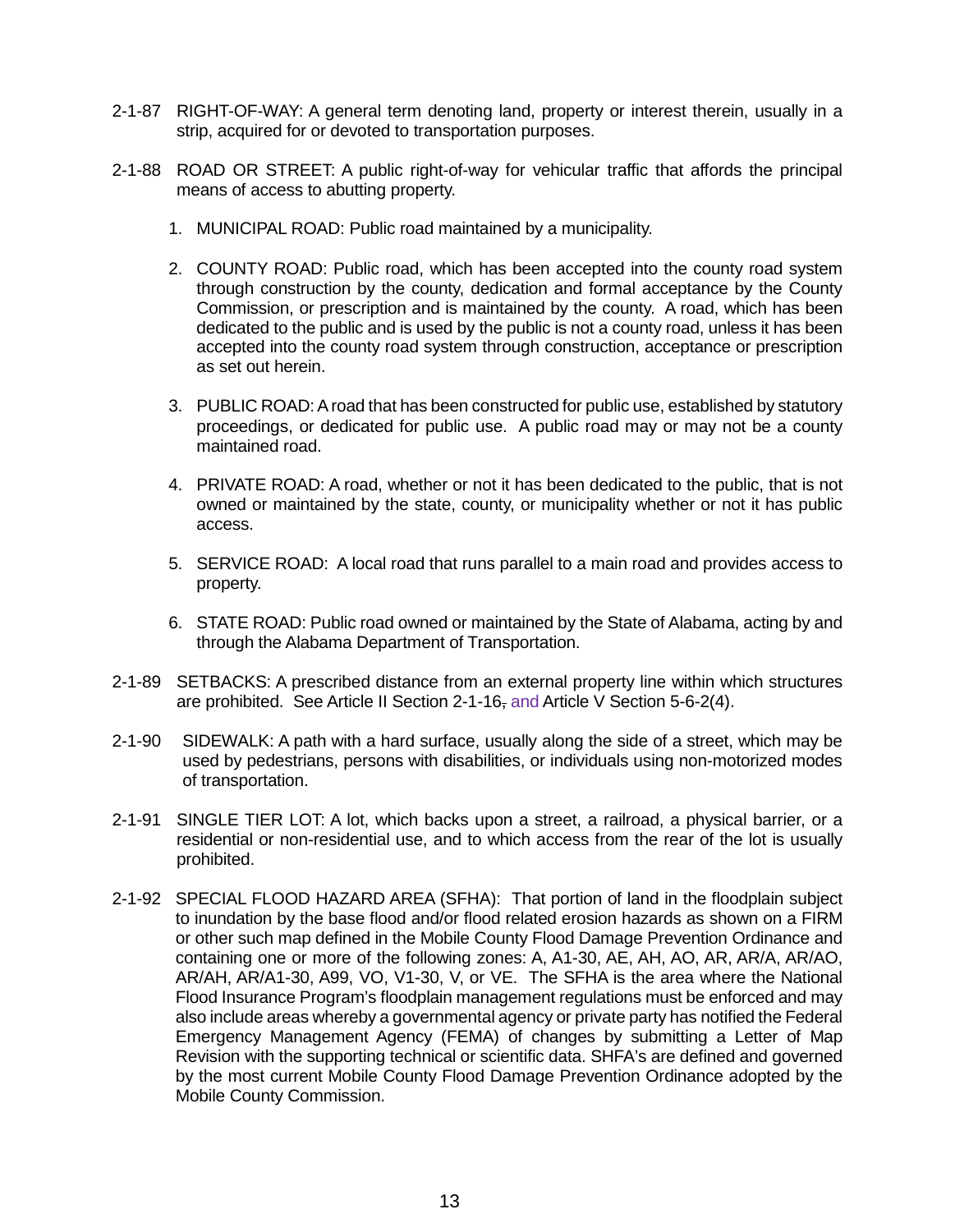- 2-1-93 SUBDIVIDER: Any person who (1) having an interest in land, causes it, directly or indirectly, to be divided into a subdivision or who (2), directly or indirectly, sells, leases, or develops, or offers to sell, lease, or develop, or advertises for sale, lease, or development, any interest, lot, parcel, site, unit, or plat in a subdivision or who (3), is employed by or directly or indirectly controlled by, or under direct, or indirect common control with any of the foregoing.
- 2-1-94 SUBDIVISION: the development and division of a lot, tract, or parcel of land into two (2) or more lots, plats, sites, or otherwise for the purpose of establishing or creating a subdivision through the sale or building development of the lot or lots.

EXCLUSIONS: A subdivision shall not include any of the following:

- a. The construction or development of roads or buildings on private property to be used for agricultural purposes. See, Code of Alabama 1975, § 11-24-1(a)(4);
- b. The public acquisition by purchase or donation of strips of land for the widening or opening of streets:
- c. Property divided between Immediate Family Members as provided in Code of Alabama 1975, § 11-24-2(d); any lot sold outside of the immediate family at any time will cause the lot to fall under the authority of these regulations.
- d. The division of land into parcels greater than five (5) acres wherein all of the following criteria are met and shown on a plat to be filed in the Judge of Probate Office with a certificate on the plat stating that all criteria are met:
	- (i) frontage on existing roads of each parcel is at least sixty (60) feet,
	- (ii) the extension of public utilities or other public infrastructure is not required,

and

- (iii) in the opinion of the Developer's or Owner's Licensed Engineer, there will be no additional storm water runoff created.
- e. Parcels which qualify for exemptions from subdivision criteria and rules and regulations imposed by the State Board of Health pursuant to Code of Alabama 1975, § 22-26-7 provided they also meet all of the criteria set out in (d)(i), (ii), and (iii) above.

#### 2-1-95 SUBDIVISION CATEGORIES:

- a. SUBDIVISION, MAJOR: A subdivision of six (6) or more lots, or any size subdivision requiring any new streets or extension of the local governmental facilities, or the creation of any public improvements.
- b. SUBDIVISION, MINOR: A subdivision containing not more than five (5) acres nor more than five (5) contiguous lots fronting on an existing street, not involving any new street or road or the extension of public facilities, or the creation of any public improvements, and not adversely affecting the remainder of the parcel or adjoining property. Minor subdivision may also include a reduction of the number of lots in an existing subdivision.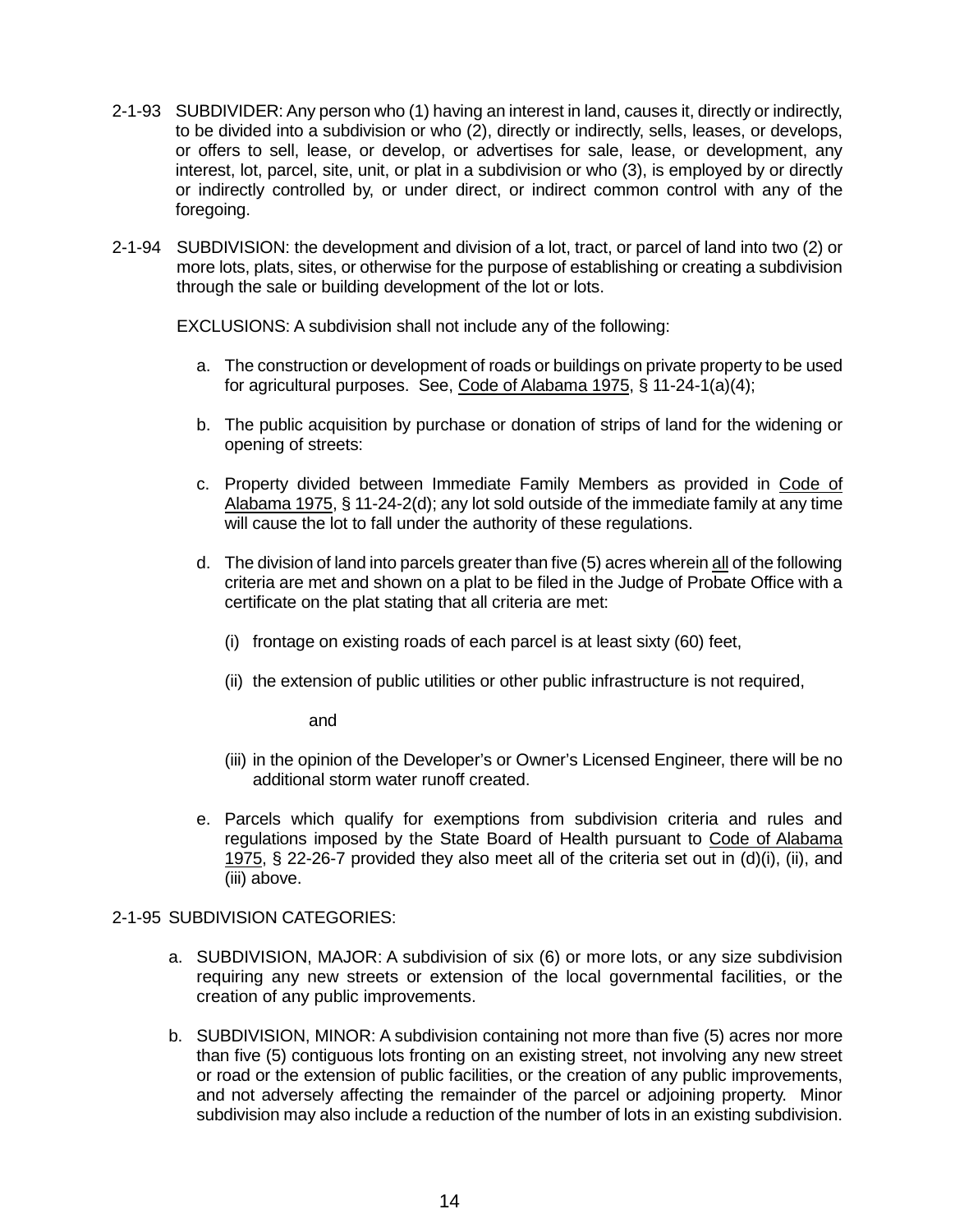- 2-1-96 SUBDIVISION JURISDICTION: All areas outside the corporate limits of any municipality in Mobile County, except areas within the Planning Jurisdiction of a municipal planning commission presently organized and functional.
- 2-1-97 SURETY: Any bond, certificate of deposit, irrevocable letter of credit, cashier check, or other acceptable guarantee as recommended by the County Engineer and approved by the County Commission.
- 2-1-98 TRAVELWAY: The portion of the roadway that is used for the movement of vehicles, exclusive of the shoulders, curb and gutter, or asphalt wing.
- 2-1-99 WAIVER: Permission to depart from the literal requirements of these regulations by virtue of unique hardship due to special circumstances regarding property to be developed without sacrificing the spirit and purpose of the regulations.
- 2-1-100 WATERCOURSE: Any depression serving to give direction to a flow of water, having a bed and well-defined banks. The definition shall also include other generally or specifically designated areas where flow of water may occur. The flow of water need not be on a continuous basis, but may be intermittent resulting from the surface runoff of precipitation.
- 2-1-101 WIDTH OF LOT: The mean horizontal distance between the two side lot lines.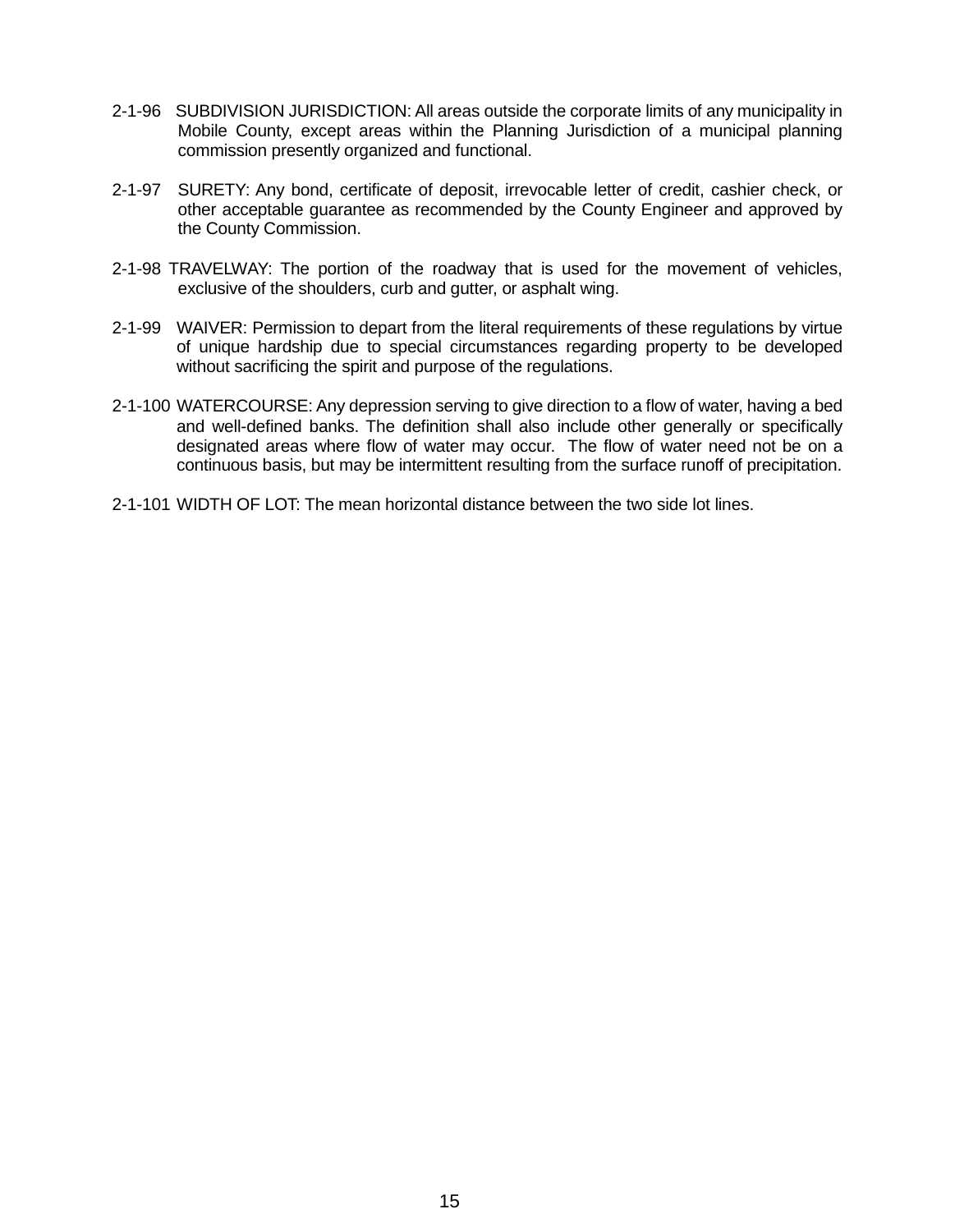# **ARTICLE III**

### *APPROVAL OF SUBDIVISION PLATS*

- **3-1 APPROVAL OF SUBDIVISION PLATS**
- **3-2 PRELIMINARY CONFERENCE**
- **3-3 PROPOSED PLAT SUBMISSION**
- **3-4 REVIEW BY COUNTY ENGINEER**
- **3-5 COUNTY COMMISSION APPROVAL OF PLAT**
- **3-6 PERMIT TO DEVELOP**
- **3-7 CONSTRUCTION OF MAJOR SUBDIVISION**
- **3-8 FINAL PLAT APPROVAL**

### **SECTION 3-1 APPROVAL OF SUBDIVISION PLATS**

This section details the general steps necessary to achieve approval of a subdivision within the subdivision jurisdiction of Mobile County. A flow chart is available from the County Engineer's office further outlining this process. Except as specifically provided in Article III Section 3-1.1, no lots within a proposed subdivision may be offered to the public for sale, transfer, or lease before the proposed plat approval has been granted and a permit to develop has been obtained as set out in Article III Section 3-6.

It shall be a violation of these regulations and Code of Alabama 1975, § 11-24-1 *et seq*. for the Developer to file or have filed any plat, deed, property description, or document of property transfer without full compliance with these regulations and Code of Alabama 1975, § 11-24-2.

### **SECTION 3-1.1 AUTHORITY FOR PRE-SALE AGREEMENTS**

As provided in Code of Alabama 1975, § 11-24-2.1, the County Engineer may authorize a Developer to secure pre-sale agreements from prospective buyers of property included in a proposed subdivision prior to obtaining the permit to develop required in Article III Section 3-6 under the following circumstances:

(1) The Developer submits a preliminary plan for the proposed subdivision as set out in Article III Section 3-2,

(2) The County Engineer is satisfied that the Developer's preliminary plan is likely to be approved under these regulations, and

(3) The Developer has explained to the satisfaction of the County Engineer the reason(s) for requesting authorization to secure pre-sale agreements.

Any pre-sale agreements entered into between the Developer and a prospective buyer pursuant to authorization granted under this section shall clearly state that any final sale of property shall not take place until and unless the Developer has fulfilled all the requirements of Code of Alabama 1975, § 11-24-2 and § 11-24-2.1.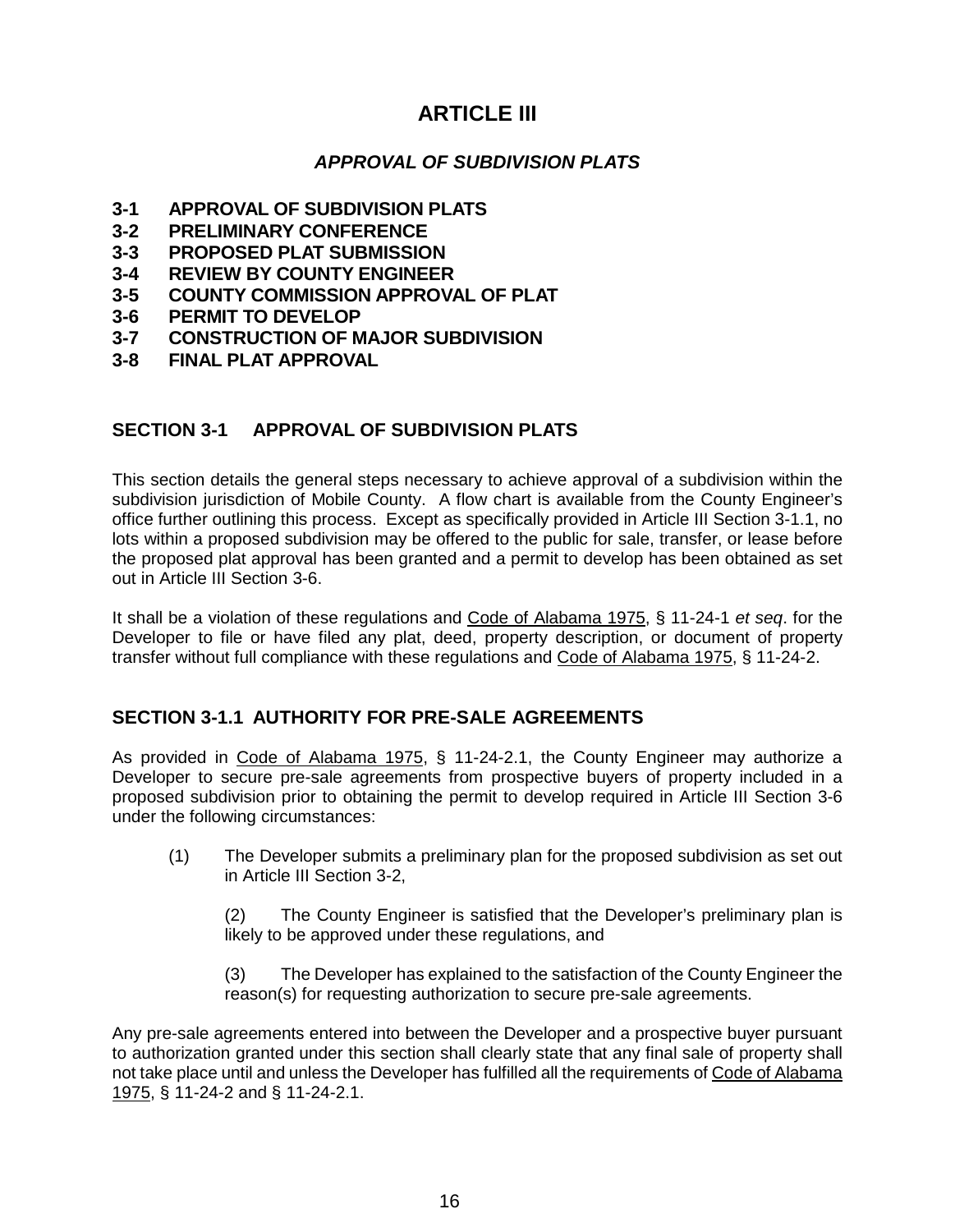Any Developer who obtains authority to pursue pre-sale agreements prior to receiving proposed plat approval and the permit to develop shall notify the County Engineer in writing once financing for the subdivision project has been secured. The Developer shall then comply with the process for approval of the proposed plat and obtaining a permit to develop as required in these regulations and Code of Alabama 1975, § 11-24-1 *et seq.* No final sale of property that is the subject of a pre-sale agreement authorized under this section shall take place until and unless the Developer has complied with all the requirements in Code of Alabama 1975, § 11-24-2 and § 11-24-2.1.

The authorization to pursue pre-sale agreements shall be revoked by operation of law six months after the date granted by the County Engineer unless the Developer requests an extension of time. No pre-sale agreements may be entered into following the expiration of the six-month period until and unless extended by the County Engineer.

Any pre-sale agreements executed without the Developer obtaining authorization to pursue such agreements as provided herein shall be a violation of this section and Code of Alabama 1975, § 11-24-2.1. Such violation shall be punishable by fines as set out in Article I Section 1-4 and Code of Alabama 1975, § 11-24-3. Additionally, the County Engineer may revoke any authorization granted to the Developer to secure pre-sale agreements in the event there is any failure to comply with this section.

### **SECTION 3-2 PRELIMINARY CONFERENCE (Optional)**

Whenever the subdivision of a tract of land is proposed within the jurisdiction of these regulations, the Developer, or Subdivider, is urged to consult early and in person with the County Engineer. The Subdivider may submit preliminary plans and data showing existing conditions within the site and in its vicinity along with the proposed layout and development of the subdivision. The purpose of this preliminary plan review is to afford the Subdivider an opportunity to avail himself of the advice and assistance of the County Engineer in order to facilitate the subsequent preparations and approval of plans.

### **SECTION 3-3 PROPOSED PLAT SUBMISSION**

The Subdivider shall submit a **complete** application assembly to the County Engineer for review of the proposed plat. The application should be submitted at least thirty (30) days prior to any consideration for proposed plat approval by the County Commission. The proposed plat application assembly shall include each of the following:

- (1) A letter stating that the proposed plat is being submitted for review and **identifying all parts of the Application Assembly included in the transmittal.** This letter shall state the Developer's intent as to the final ownership of any new roads included on the proposed plat, if applicable.
- (2) Application for Proposed Plat Review;
- (3) At least two (2) copies of the proposed plat and one (1) copy with contours **prepared in accordance with the requirements** detailed in Article IV Section 4-1 of these regulations and signed and sealed by the professional preparing the plat;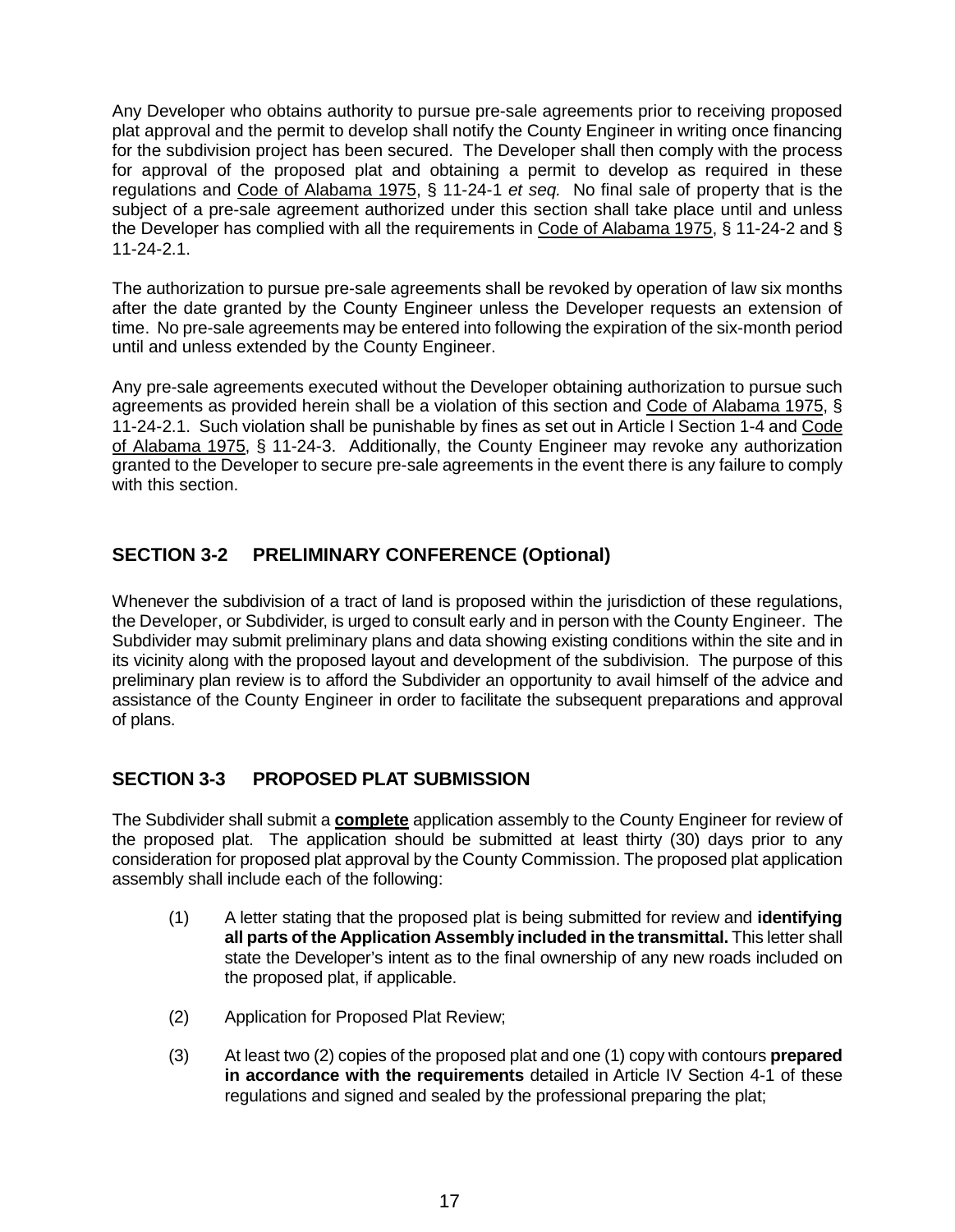- (4) CONSTRUCTION PLANS for all required improvements **prepared in accordance with the requirements** detailed in Article IV Section 4-2 of these regulations (Major Subdivisions only);
- (5) A digital copy of the proposed plat in an acceptable CAD format (dwg, dgn, dxf) and digital copies of all supporting documentation (pdf).
- (6) Any waivers requested accompanied by detailed supporting documentation;
- (7) The names and addresses of each Applicant(s), Developer(s), and licensed professional preparing the plat application, adjoining landowner and utility entitled to notice pursuant to Code of Alabama 1975, §11-24-2(b); and
- (8) Any fees in accordance with the fee schedule adopted by the County Commission.

**Failure to submit a complete proposed plat application assembly initially may delay the consideration of such plat for approval by the County Engineer and the County Commission.**

### **SECTION 3-4 REVIEW BY COUNTY ENGINEER**

The County Engineer or his/her designee shall use this minimum thirty (30) day period to administratively review the submitted application assembly and ensure its compliance with these regulations. In the event the application assembly does not meet these regulations, the County Engineer or his/her designee shall notify the Developer's licensed professional that it is deficient, detailing the deficiencies. No further action will be taken by the County Commission or the County Engineer until and unless the Developer shall correct the deficiencies and resubmit the corrections to the County Engineer for his/her approval.

If upon completion of the administrative review the County Engineer determines that the application assembly complies with these regulations, he or she shall notify the Developer in writing to that effect. The County Engineer shall also send proper notice of his/her recommendation for approval, as required in Code of Alabama 1975, § 11-24-2(b), to each of the adjoining landowners and the affected utilities submitted by the Developer.

### **SECTION 3-5 COUNTY COMMISSION APPROVAL OF PROPOSED PLAT**

Once the County Engineer verifies that the application assembly meets the County Regulations and, if applicable, the Developer provides the required surety, the proposed plat should be submitted to the County Commission for their approval at the next regularly scheduled County Commission meeting. Pursuant to Code of Alabama 1975, § 11-24-2(b), the County Commission shall approve the proposed plat in the event that the County Engineer has determined that the proposed plat meets these regulations.

### **SECTION 3-6 PERMIT TO DEVELOP**

Following the approval of the proposed plat by the County Commission, the County Engineer may issue a permit to develop, where applicable. The permit to develop is required in order for the Developer to proceed with construction of the infrastructure for the development in compliance with these regulations.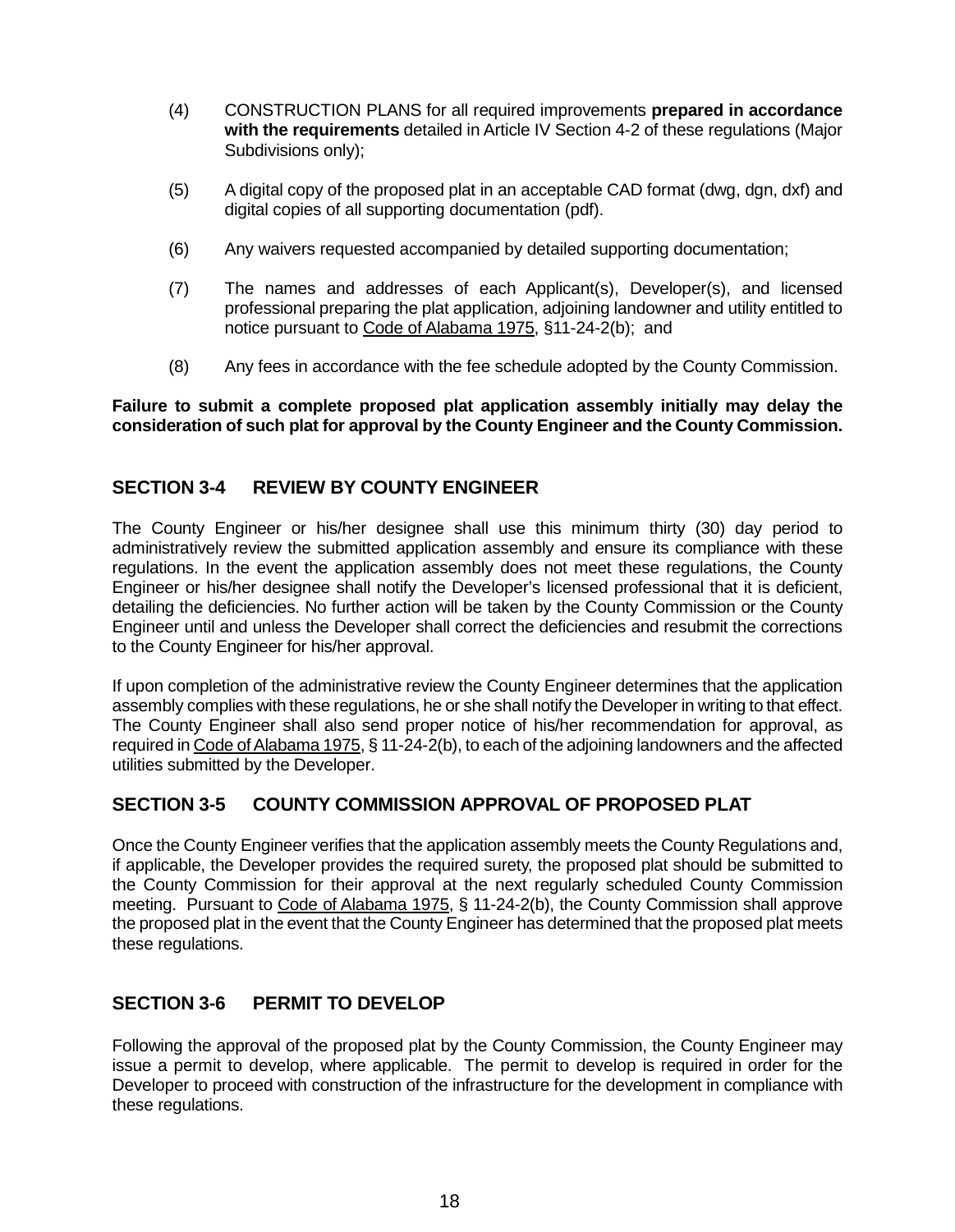### **SECTION 3-7 CONSTRUCTION OF MAJOR SUBDIVISION**

Once the permit to develop has been issued, the Developer of a major subdivision may proceed with construction of the proposed subdivision in accordance with these regulations. The Developer should refer to Article V for detailed requirements pertaining to construction. The Developer of a minor subdivision shall proceed in accordance with the requirements set out in Article III Section 3-8 of these regulations.

The Developer shall have one (1) year from the date of issuance of the permit to develop to begin substantial work on the proposed development unless, upon submitting a request for a time extension for a period not to exceed one (1) additional year has been recommended by the County Engineer and approved by the County Commission. If work does not begin within the specified time frame, the proposed plat application assembly shall be null and void and must be resubmitted to the County Engineer and County Commission for approval, subject to all subdivision regulations in effect at that time, as if the proposed plat application assembly had never been submitted.

Final plat approval during the period of validity of a proposed plat of any phase or part of a subdivision shall automatically extend the proposed plat approval for the rest of the subdivision for a period of one year from the date of such final plat approval of the phase or part of the subdivision, and the same automatic extension shall govern in subsequent cases of submission of a final plat of any phase or part of the subdivision. However, any time after the expiration of the initial one-year period during which the proposed plat approval is effective, the County Engineer may notify the Subdivider of changes that will be required to meet new or changed conditions, and a corrected proposed plat (and revised construction plans, if applicable) complying with such changes and conditions shall be submitted by the Subdivider to the County Engineer prior to the construction or installation of any improvements.

If any changes in the development plans of the approved proposed plat are required for any reason, the Developer shall submit the proposed changes to the County Engineer **prior** to construction or implementation of the proposed changes. Any changes or deviations from the approved proposed plans prior to the County Engineer's approval shall be in violation of these regulations and may be subject to removal or correction at the expense of the Developer.

Changes to the proposed subdivision construction plans that do not change the overall layout of the subdivision may be administratively reviewed and approved by the County Engineer without the requirement of the proposed plat having to be resubmitted for approval by the County Commission. Any changes that do change the overall layout of the subdivision shall require the proposed plat to be resubmitted for approval by the County Commission.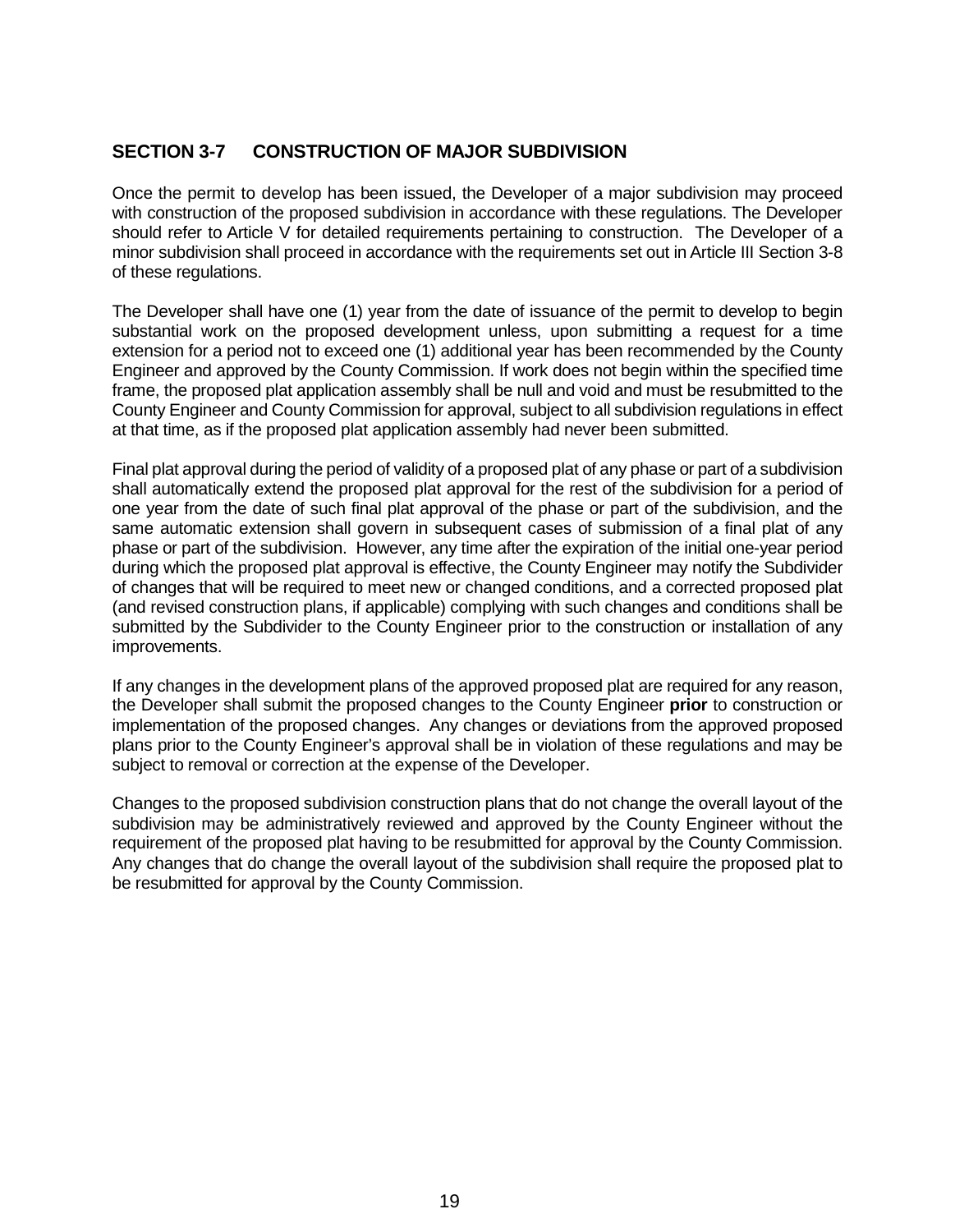### **SECTION 3-8 FINAL PLAT APPROVAL**

Once the Developer has met all requirements of these regulations, he or she shall submit the final plat to the County Engineer for signature verifying the subdivision meets these regulations.

A final plat shall be submitted to the County Engineer for approval of the proposed subdivision as follows:

- (1) Once infrastructure construction is complete and all required documentation is submitted for a major subdivision;
- (2) Immediately following approval of the proposed plat for minor subdivisions.

At the point that the final plat is submitted for approval, the Developer shall comply with each of the following:

- (1) Request, in writing, County personnel to schedule a final inspection of all infrastructure requested to be accepted by the County for maintenance.
- (2) Remit all testing and inspection charges required under Article I Section1-3 of these regulations as authorized in Code of Alabama 1975, § 11-24-3, or any charges as adopted by the Mobile County Commission in a fee schedule;
- (3) A final as-built set of plans;
- (4) A final plat as approved by the County Engineer prepared on a reproducible media;
- (5) Electronic copies of all documents and the proposed final plat in an acceptable format.
- (6) Any other requirements as listed in the checklist (provided by the County Engineer's office upon request).

After the final plat has been signed by the County Engineer, it shall be recorded in the Office of the Judge of Probate by the County Engineer or his/her designee.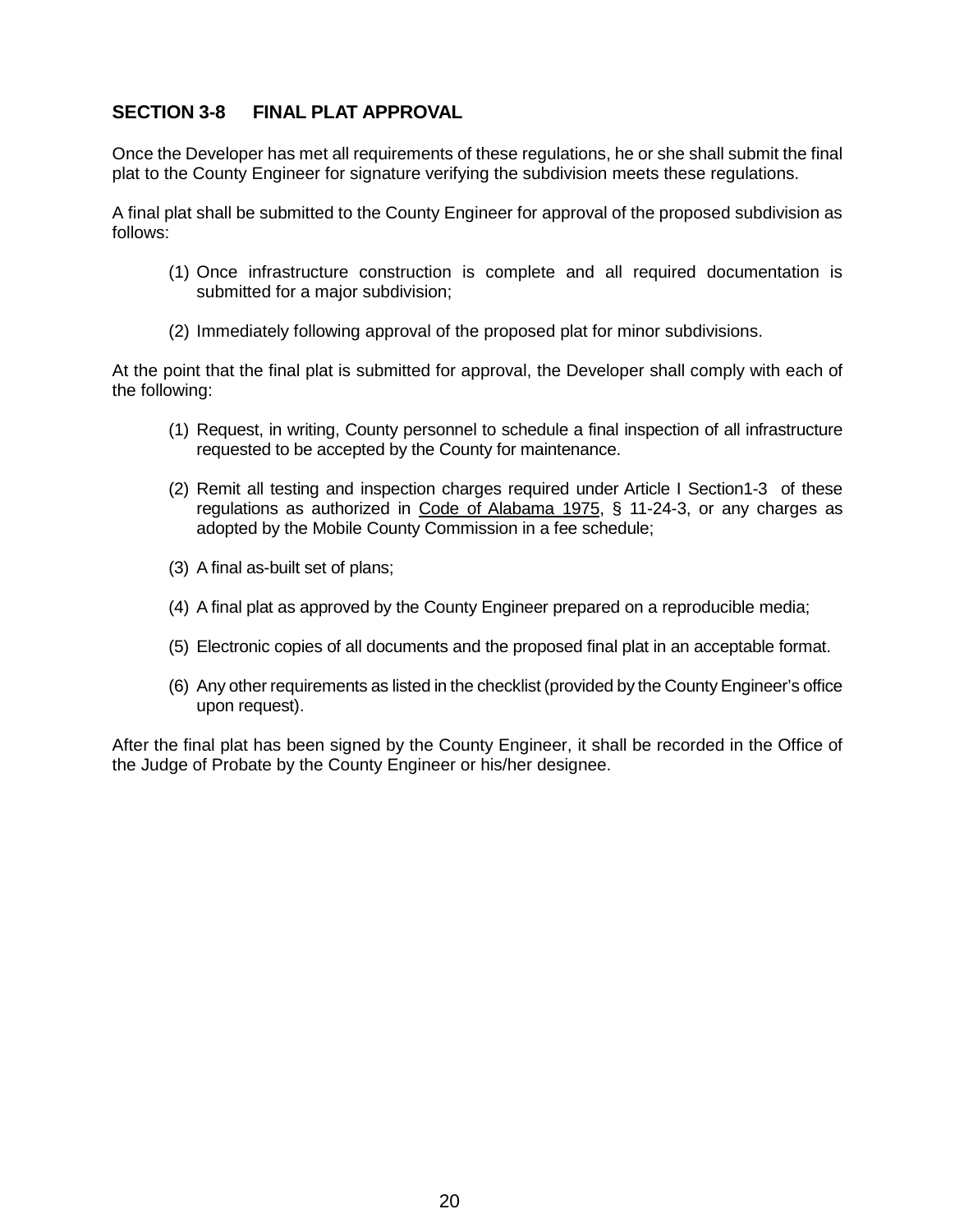# **ARTICLE IV**

### *PLAT AND PLAN REQUIREMENTS*

### **4-1 PROPOSED PLAT REQUIREMENTS**

### **4-2 CONSTRUCTION PLAN REQUIREMENTS**

### **4-3 FINAL PLAT REQUIREMENTS**

### **SECTION 4-1 PROPOSED PLAT REQUIREMENTS**

The proposed plat shall be prepared by a Licensed Land Surveyor and shall be clearly and legibly drawn at a convenient scale of not less than one (1) inch equals one hundred (100) feet, unless approved by the County Engineer, and the sheets shall be numbered in sequence if more than one (1) sheet is used. The proposed plat should conform to the Standards of Practice for surveying in the State of Alabama and include the following:

- (1) Name(s) and addresses of owners of record;
- (2) Proposed name of subdivision, date, north point, scale, and section, township and range information. The name of the subdivision is subject to approval by the County Engineer so as to not duplicate nor phonetically closely approximate existing names of subdivisions in Mobile County;
- (3) Name and seal of the Licensed Land Surveyor;
- (4) Vicinity map showing location of the subdivision to an appropriate scale;
- (5) Exact boundaries of the tract of land being subdivided, shown with bearings and distances;
- (6) Sufficient data to determine readily and reproduce on the ground the location, bearing, and length of every street line, lot line, boundary line, whether straight or curved, including the radius, central angle, point of tangency, tangent distance, and arcs and chords; the relation of the land so platted to the Government Survey of Mobile County; and "point of beginning" as referred to in the written description;
- (7) Names and addresses of the owners of land immediately adjoining the tract of land being subdivided, as the names appear on the plats in the County Revenue Commissioner's office;
- (8) Wetland boundaries, water courses, and any other conditions affecting the site;
- (9) The location of existing streets, railroads, transmission lines, jurisdiction lines, and any public utility and/or drainage easements on and adjacent to the tract being subdivided;
- (10) The names and locations of adjoining subdivisions and streets, with reference to recorded plats by record name;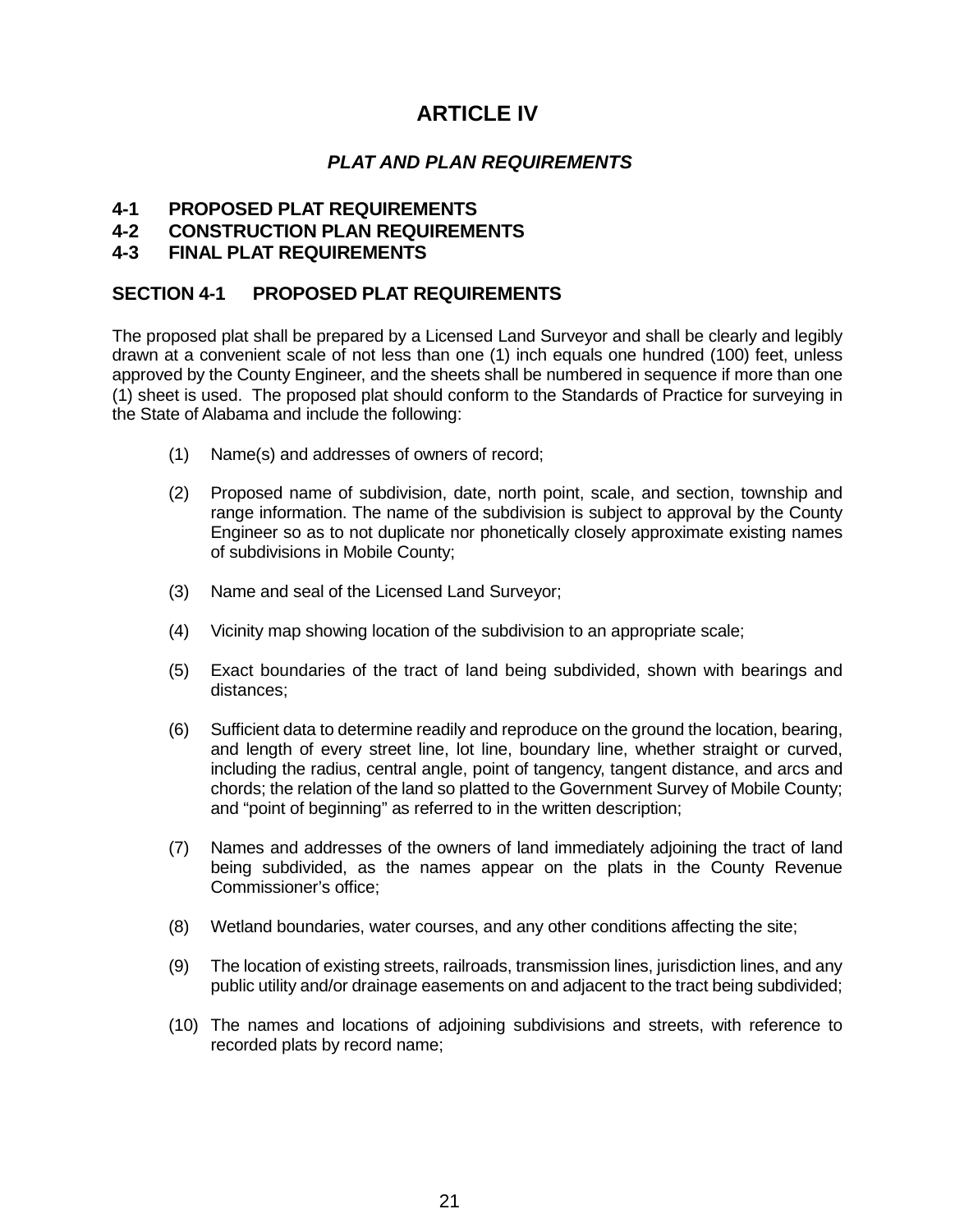- (11) Proposed rights-of-way or easements including locations, widths, purposes, and street numbers and/or names, provided that right-of-way dedication shall be in accordance with the functional classification of the road; road names should not duplicate nor phonetically closely approximate existing names of roads in Mobile County;
- (12) Proposed lot lines with bearings and distances and lot and block numbers;
- (13) Proposed minimum building setback lines;
- (14) Proposed parks, school sites, detention/retention areas, common areas, or other public open spaces, if any;
- (15) Site data, which includes:
	- a. Acreage in total tract;
	- b. Smallest lot size;
	- c. Total number of lots;
	- d. Linear feet of proposed and existing streets;
- (16) Any area within or adjacent to the proposed subdivision subject to a special flood hazard area according to the latest FEMA Flood Insurance Rate Map; and inundation by the 100-year flood projections as defined by the Mobile County Flood Damage Prevention Ordinance;
- (17) The following endorsements and certificates shall be submitted with the proposed plat (contact County Engineer's office for sample certificates):
	- a. Certificate of Engineering Design by a Professional Engineer (proposed plat);
	- b. Licensed Land Surveyor's Certificate and description of land platted (on plat);
	- c. Licensed Engineer's Certificate of Engineering Design and Construction (for final plat, see section 4-3);
	- d. Dedication by Owner (on plat);
	- e. A notary's acknowledgment of the dedication certificate referred to in "d" (on plat);
	- f. Letter of Approval and Acceptance by Water and/or Sewer Utility; or a Capacity Acknowledgment from the same;
	- g. A Certificate of Approval by the County Engineer of Mobile County (on plat);
	- h. A Letter of Approval by the Mobile County Health Department (if septic tanks and/or wells are necessary).
	- i. Right-of-way warranty deed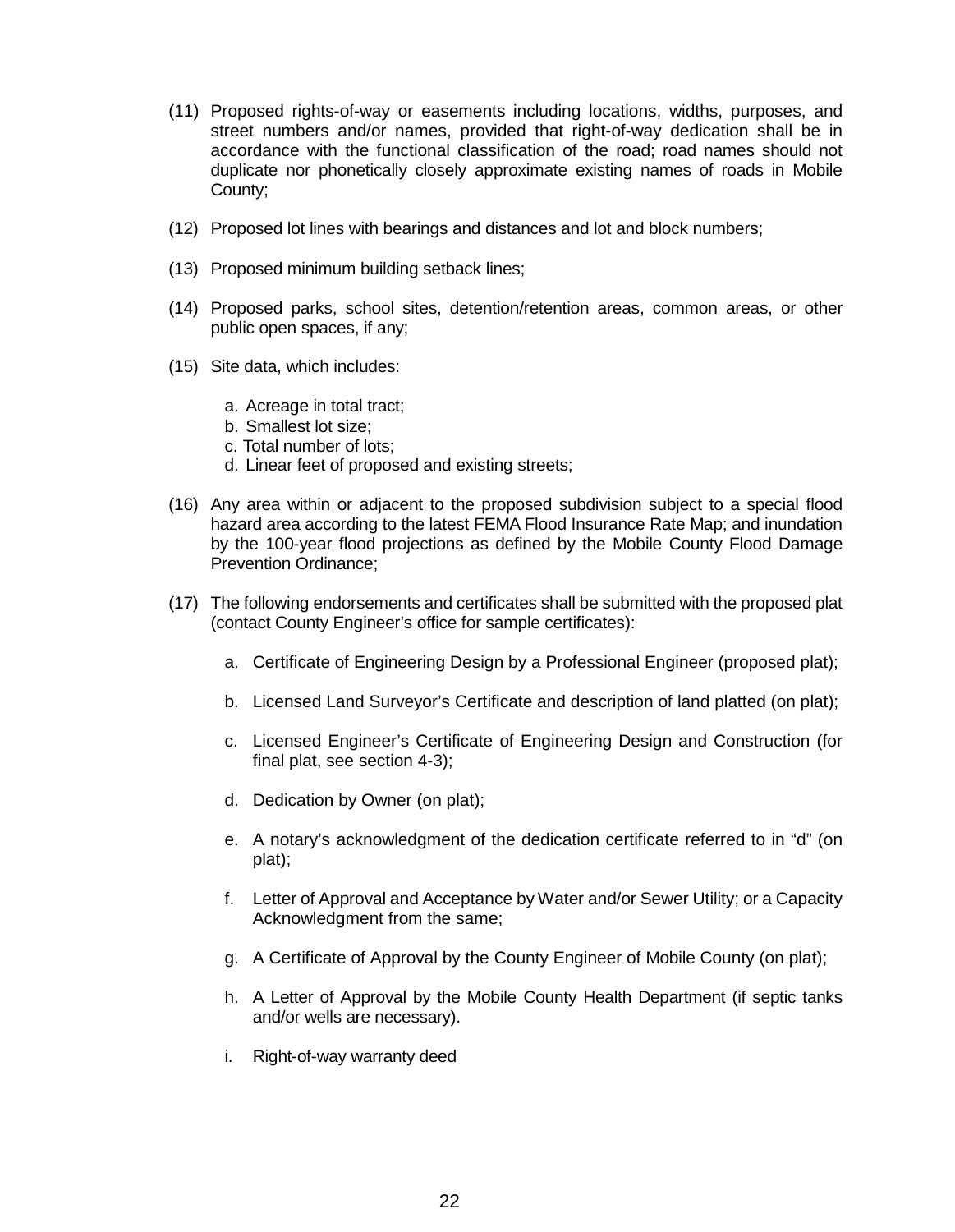- j. A written statement that all applicable federal and/or state permits have been acquired, along with copies of the permits, shall be provided to the County Engineer prior to the approval of the construction plans.
- l. Statement of Approval by the Mobile County Commission (on plat);

### **SECTION 4-2 CONSTRUCTION PLAN REQUIREMENTS**

At the time of submission of a major subdivision proposed plat, the Applicant shall also submit construction plans for all required improvements as part of the proposed plat application assembly required under Article III Section 3-3. All plans shall meet the minimum standards of design and general requirements for the construction of public improvements as set forth in these regulations. Construction plans should be drawn at a scale of not less than one (1) inch equals fifty (50) feet, and map sheets should be of the same size as the proposed plat. Construction plans shall be prepared by a Licensed Engineer and signed and sealed. The following shall be included in the Construction plans:

- (1) Street plan containing all of the following information:
	- a. Location of all proposed and existing streets or rights-of-way in or adjacent to the subdivision;
	- b. Width of existing and proposed rights-of-way and easements;
	- c. Road numbers/names;
	- d. Plan and profile of all proposed streets, showing natural and finished grades drawn to a scale of not less than one (1) inch equals one hundred (100) feet horizontal and one (1) inch equals ten (10) feet vertical:
	- e. Cross sections of proposed streets at a minimum of fifty (50) foot stations or as required by the County Engineer;
	- f. Curve data for the centerline of each street: Delta, Tangent, and Radius;
	- g. Location of all required sidewalks and crosswalks;
	- h. Location of all proposed utilities.
	- i. Size and location of side drains required for each lot.
- (2) Storm Drainage Plan containing all of the following information:
	- a. Location of proposed drainage ways, streams, and ponds in the subdivision;
	- b. Topography at suitable contour intervals, as approved by the County Engineer, to show proposed drainage;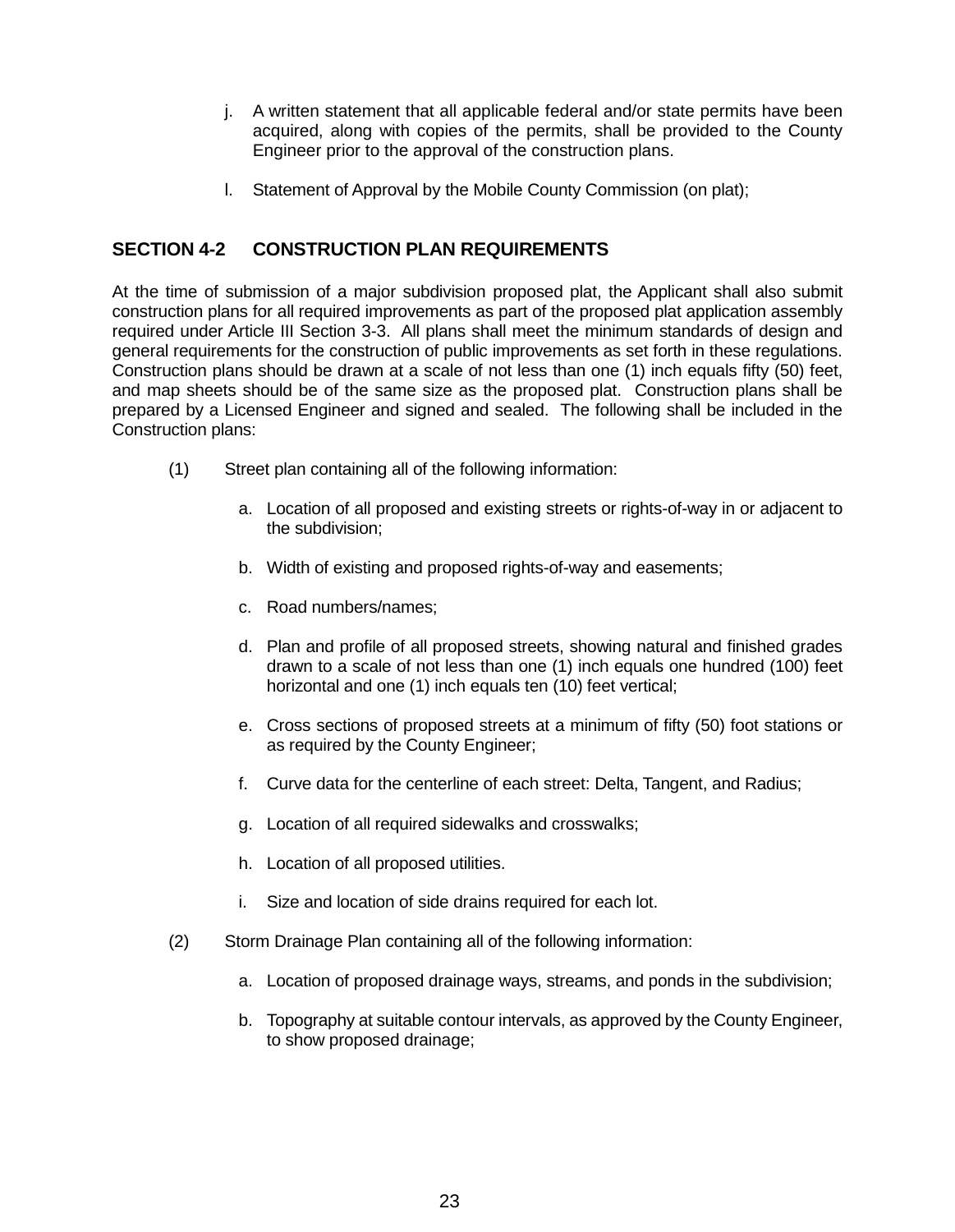- c. Location, size, and invert elevations of proposed drainage structures including culverts, bridges, pipes, drop inlets, and top elevations of head walls, etc., showing details on drainage plan, including conduit schedule;
- d. Construction details of typical manholes, connections, and other drainage structures proposed;
- e. Area of land contributing run-off to each drainage structure along with run-off calculations and applicable coefficients depending on method used [i.e. Rational method: runoff coefficient (C), rainfall intensity (I), catchment area (A), and the discharge at the structure (Q)].
- f. Location of easements and rights-of-way for drainage ways and maintenance access thereof;
- g. Typical cross-sections of each drainage way;
- h. Direction of water flow throughout the subdivision and compatibility with existing drainage.
- (3) Sanitary Sewer Plan, if applicable, containing the location of all existing and proposed sewers, location of sewer laterals, location of each manhole and other sewage system appurtenances including lift stations, oxidation ponds, and treatment plants, and the plan and profile of the sewage system. Construction details of typical manholes, connections, and other proposed sewage structures should also be shown.
- (4) Water Distribution Plan containing the location and size of water distribution system including pipes, valves, fittings, hydrants, high-pressure pumping equipment, etc.

### **SECTION 4-3 FINAL PLAT REQUIREMENTS**

The final plat shall be substantially similar to the proposed plat and complies with Article IV, Section 4-1; unless an exception is approved by the County Engineer.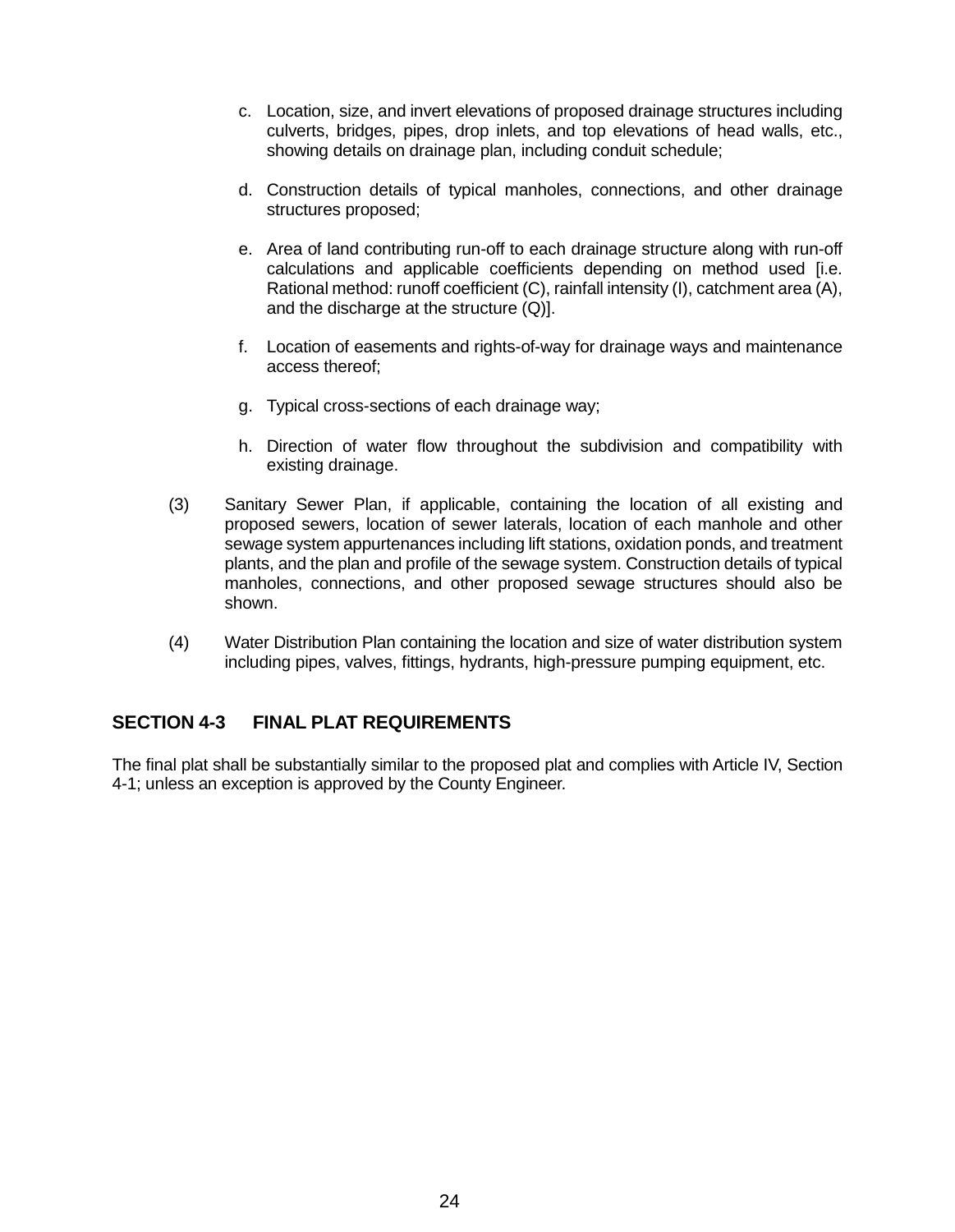# **ARTICLE V**

### *DEVELOPMENT STANDARDS*

- **5-1 MINIMUM STANDARDS**
- **5-2 GENERAL REQUIREMENTS**
- **5-3 ROAD OR STREET PLAN**
- **5-4 DESIGN AND CONSTRUCTION CRITERIA**
- **5-5 GEOMETRIC DESIGN FOR PRIVATE ROAD SUBDIVISIONS**
- **5-6 BLOCKS AND LOTS**

### **SECTION 5-1 MINIMUM STANDARDS**

In addition to the requirements established herein, the following minimum requirements are established for all subdivision plats:

- (1) All applicable statutory provisions, including but not limited to the Standards of Practice for Surveying in the State of Alabama;
- (2) The special requirements and rules of the Health Department and/or appropriate state or federal agencies;
- (3) The rules and standards of the Alabama Department of Transportation if the subdivision or any lot contained therein abuts a state highway;
- (4) The rules and standards of the Alabama Department of Environmental Management (ADEM), including the requirements of the MS4 permit, and any other appropriate state or federal agencies;
- (5) The standards and regulations adopted by all boards, commissions, agencies, and officials of Mobile County;
- (6) The standards, specifications and rules of appropriate utility companies.

Plat approval may be withheld if the subdivision is not in conformity with the above guidelines or the policy and purpose of these regulations as established in Article I of these regulations.

### **SECTION 5-2 GENERAL REQUIREMENTS**

### 5-2-1 CHARACTER OF THE LAND

Land to be subdivided shall be of such character that it can be used safely for building purposes without danger to health or peril from fire, flood or other menace. Development of any land within the floodplain shall be governed by the Mobile County Flood Damage Prevention Ordinance. This ordinance shall supplement these regulations to govern floodplain/floodway and coastal issues.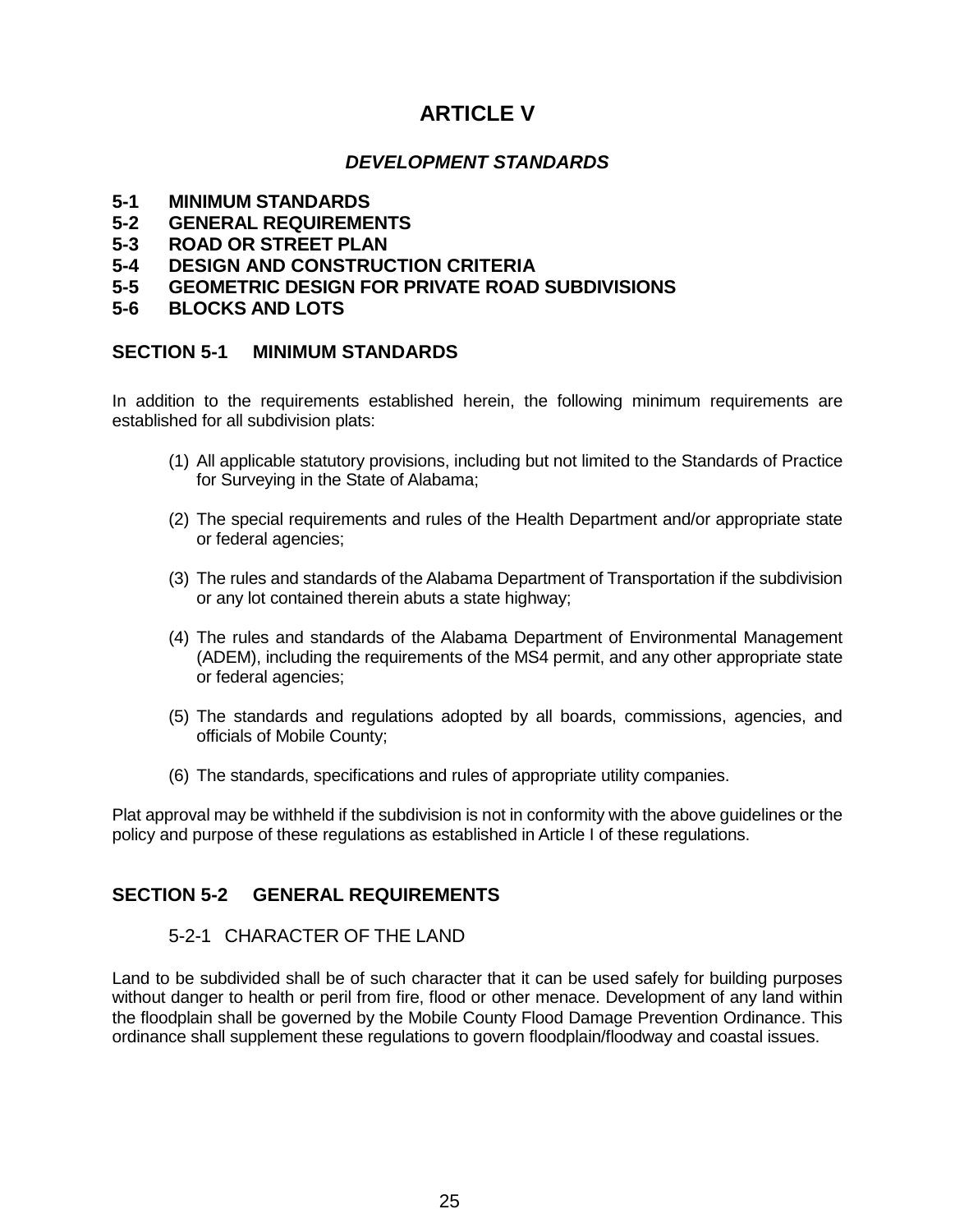### 5-2-2 SUBDIVISION NAME

The proposed name of the subdivision shall not duplicate, or too closely approximate phonetically, the name of any other subdivision in the area covered by these regulations. The County Engineer shall have final authority to reject the name of the subdivision. The Subdivider should check the proposed subdivision name with the County Engineering Department prior to submitting the proposed plat.

### 5-2-3 WATERBODIES AND WATERCOURSES

If a tract being subdivided contains a water body, or portion thereof, lot lines shall be so drawn as to distribute the entire ownership of the water body among adjacent Lots. The County Engineer may approve an alternative plan provided the ownership of and responsibility for safe maintenance of the water body is so placed that it will not become a County responsibility. No public roadways will be approved which provide access across dams nor will any part of a dam used to retain any body of water, be allowed on the public road right-of-way.

### 5-2-4 CONSIDERATION FOR ADJACENT USES

Every effort shall be made to protect adjacent residential areas (developments designed under the IRC) from potential nuisance from a potential multi-family, commercial or industrial subdivision (developments designed under the IBC). In such cases the provision of a buffer consisting of landscaping, a six-foot wooden privacy fence, or when necessary due to negative impacts, a combination thereof, is required.

### **SECTION 5-3 ROAD OR STREET PLAN**

The arrangement, character, extent, location, and grade of all roads shall be laid out according to good land planning principles and shall be integrated with all existing and planned roads. Consideration for the planning of new roads shall include topographical conditions, public convenience and safety, and the proposed uses of land to be served by them. All lots must have access, as defined in Article II Section 2-1, to a state, county, or municipal road or paved private road.

### 5-3-1 CONTINUATION OF ADJOINING ROAD SYSTEM

Proposed new roads shall extend existing roads or their projections at the same or greater width, but in no case less than the minimum required width, unless for reasons of topography or design, the County Engineer deems variations are reasonable.

### 5-3-2 MARGINAL ACCESS ROADS

Where, in the opinion of the County Engineer, development that abuts or has included within the proposed subdivided area any arterial, the County Engineer may require a marginal access road or other treatment, which may be necessary to provide for the adequate protection of properties, and to afford separation of through and local traffic.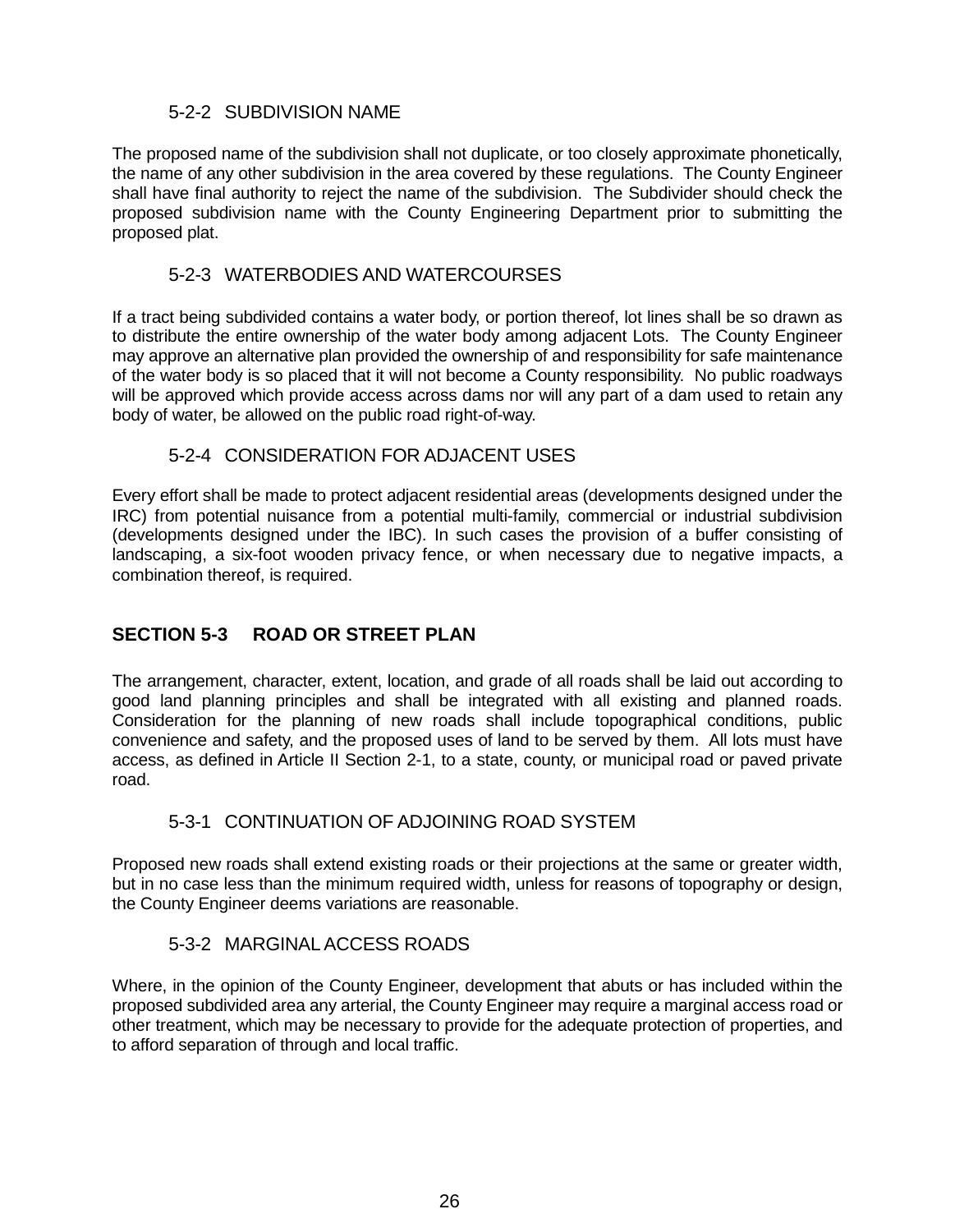### 5-3-3 ADDITIONAL ROW WIDTH ON EXISTING ROADS:

Subdivisions that adjoin existing streets with inadequate right-of-way shall dedicate additional rightof-way to meet the minimum ROW width requirements in accordance with the functional classification of the roadway. Reference is made to Section 4-1(11).

- (1) The entire right-of-way shall be provided where any part of the subdivision is on both sides of the existing street.
- (2) When the subdivision is located on only one side of an existing street, a minimum of one-half (1/2) of the required right-of-way, measured from the centerline of the existing street, shall be provided.

### 5-3-4 ROAD NAMES

Proposed roads, which are obviously in alignment with others existing and numbered, shall bear the assigned name of the existing roads. The proposed name(s) of the road(s) shall not duplicate, or too closely approximate phonetically, the name of any other road in Mobile County. The County Engineer shall have final authority to reject the name of the road(s). The Subdivider should check the proposed road name(s) with the County Engineering Department prior to submitting the proposed plat.

### 5-3-5 VACATING A ROAD OR EASEMENT

Vacation of a road or easement shall be in accordance with the procedures set out in Code of Alabama 1975, § 23-4-1 *et seq*., if by the county, and Code of Alabama 1975, § 23-4-20 *et seq.*, if by abutting landowners. Vacation of a road or easement may also be accomplished as authorized in Code of Alabama 1975, § 11-3-10, § 35-2-53 to § 35-2-55, or § 35-2-58 to § 35-2-60.

### 5-3-6 FRONTAGE ON IMPROVED ROADS

No subdivision shall be approved unless the area to be subdivided has frontage on and access from:

- (1) an existing state, county, municipal maintained road or paved private road or
- (2) a proposed new street shown on the proposed plat.

Any such road must be suitably improved with the width and right-of-way required by these regulations.

#### 5-3-7 TOPOGRAPHY AND ARRANGEMENT

- (1) All proposed roads shall be properly integrated with the existing system of roads.
- (2) All arterials and collectors shall be properly related to special traffic generators such as industries, business districts, schools, churches, and shopping centers; to population densities, and to the pattern of existing and proposed land uses.
- (3) Minor roads as defined in Article II Section 2-1-68 shall be laid out to conform as much as possible to the topography, to discourage use by through traffic, to permit efficient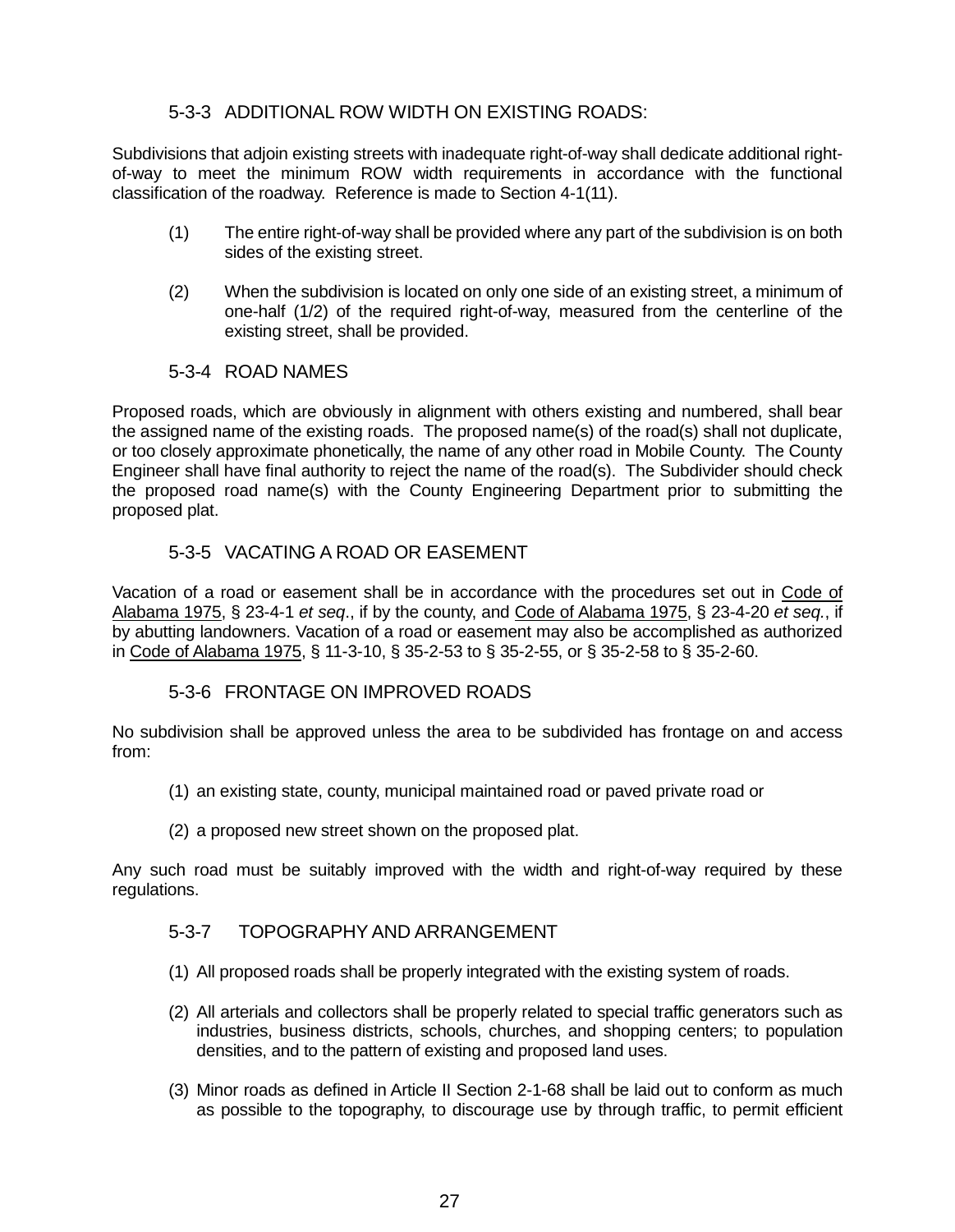drainage and utility systems, and to require the minimum number of streets necessary to provide convenient and safe access to property.

- (4) The rigid rectangular gridiron street pattern need not necessarily be adhered to, and the use of curvilinear streets, cul-de-sacs, or U-shaped roads shall be encouraged where such use will result in a more desirable layout.
- (5) Proposed roads shall be constructed to the boundary lines of the tract to be subdivided, unless prevented by topography or other physical conditions, or unless in the opinion of the County Engineer, such extension is not necessary or desirable for the coordination of the layout of the subdivision or with the existing layout of the most advantageous future development of adjacent tracts.
- (6) In business and industrial developments, the roads and other access ways shall be planned in connection with the grouping of buildings, location of rail and port facilities, and the provision of alleys, truck loading and maneuvering area, and walk and parking areas so as to minimize conflict of movement among the various types of traffic, including pedestrian.

### 5-3-8 ACCESS TO ROADS

Where a subdivision borders on or contains an existing or proposed road classified as a collector or arterial, the County Commission may require that access to such road classified as a collector or arterial be limited by one of the following means:

- (1) The subdivision of lots so as to back onto the collector or arterial road and front onto a parallel minor road; with no access to be provided from the collector or arterial road, and screening to be provided in a strip of land along the rear property line of such lots;
- (2) A series of cul-de-sacs, U-shaped streets, or short loops entered from and designed generally at right angles to such a parallel street, with the rear lines of their terminal lots backing onto the road or street;
- (3) A marginal access or service road (separated from the arterial by a planting or grass strip and having access thereto at suitable points).

#### 5-3-9 EXCESS RIGHT-OF-WAY OR EASEMENTS

Right-of-way or easement widths in excess of the standards designated in these regulations shall be required whenever, due to topography, additional width is necessary to provide adequate earth slopes. Slopes shall not be steeper than three horizontal to one vertical (3:1) to remain in the dedicated right-of-way. Fill slopes of eight horizontal to one vertical (8:1) or flatter may be used in lieu of dedicating additional right-of-way.

#### 5-3-10 CUL-DE-SACS

Dead end roads shall be provided with a turnaround having a travelway diameter of at least ninetysix (96) feet and a right-of-way diameter of at least one hundred-twenty (120) feet.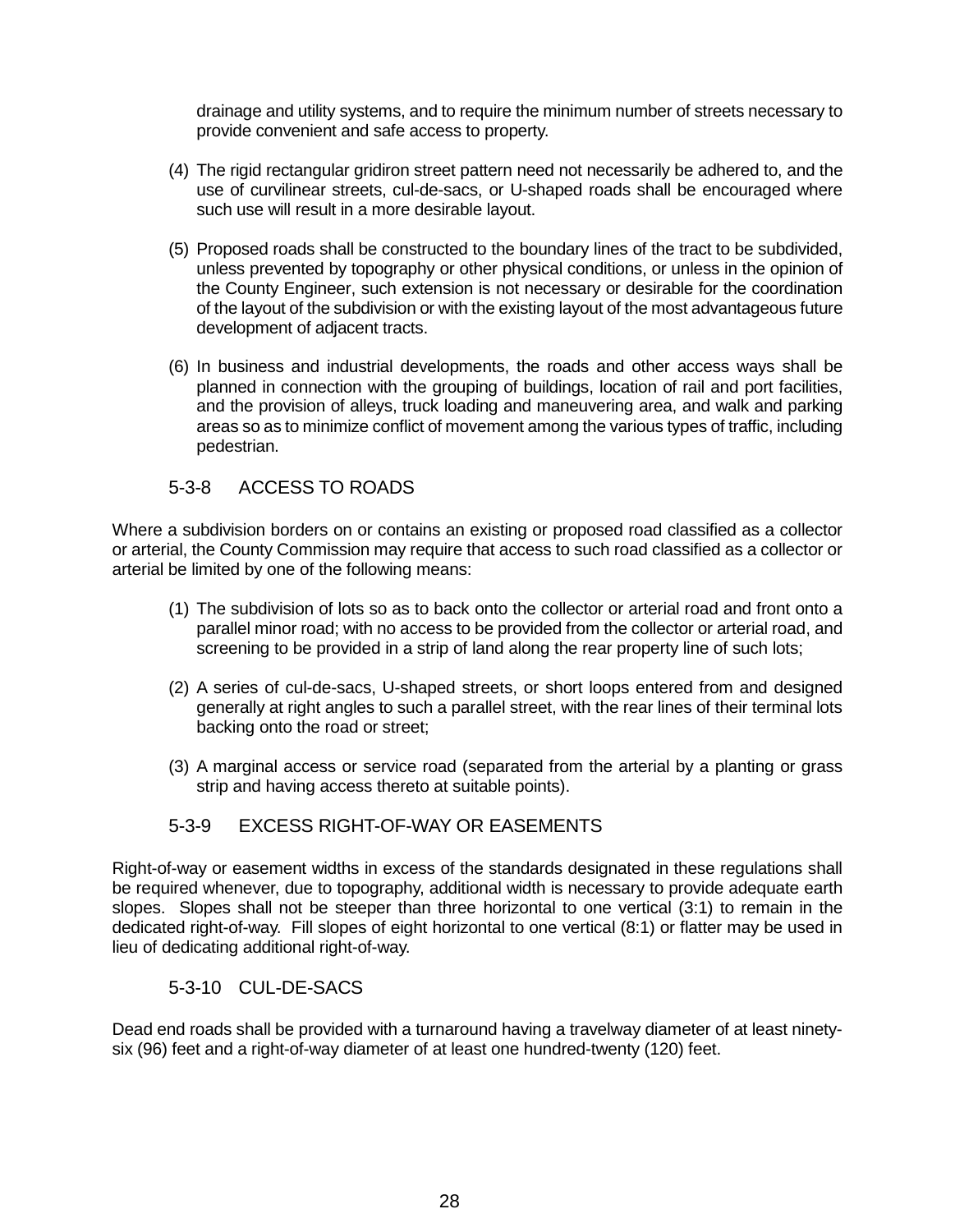### 5-3-11 INTERSECTIONS

Road intersections shall be laid out as follows:

- (1) Adequate sight distance shall be provided at all intersections in accordance with the chapter on intersections of the Green Book;
- (2) Roads shall be laid out so as to intersect as nearly as possible at right angles. A proposed intersection of two (2) new roads at an angle of less than seventy-five (75) degrees shall not be acceptable. An oblique road should be curved approaching an intersection and should be approximately at right angles for at least one hundred (100) feet therefrom. Not more than two (2) roads shall intersect at any one point without the provision of suitable improvements and approved by the County Engineer;
- (3) Proposed new intersections along one side of an existing road shall, wherever practical, coincide with any existing intersections on the opposite side of such street. Road jogs with centerline offsets of less than one hundred twenty-five (125) feet shall not be permitted except where the intersected road has separated dual drives without median breaks at either intersection. Where minor roads intersect collectors or arterials, their alignment shall be continuous. Intersections of arterials shall be at least eight hundred (800) feet apart. Where a road intersects a state highway, the design standards of the Alabama Department of Transportation shall apply;
- (4) Minimum curb radius at the intersection of two (2) minor roads shall be at least twenty (20) feet; and minimum curb radius at an intersection involving a collector road shall be at least twenty-five (25) feet;
- (5) Intersections shall be designed with a flat grade wherever practical. In hilly or rolling areas, at the approach to an intersection, a leveling area shall be provided having not greater than a five percent (5%) grade at a distance of twenty (20) feet, measured from the nearest edge line of pavement of the intersecting road;
- (6) The cross-slopes on all roads, including intersections, shall be five percent (5%) or less;
- (7) Property lines at road intersections shall be rounded with a minimum radius of twenty (20) feet or equivalent chord providing an appropriate corner clip.

#### 5-3-12 CLUSTER/COMMUNITY MAILBOX UNITS (CBU)

Cluster/community mailbox units (CBU) shall comply with the U.S. Postal Service publication, *USPS National Delivery Planning Guide for Builders & Developers,* current edition. This publication can be found at [https://about.usps.com/what-we-are-doing/current-initiatives/delivery-growth](https://about.usps.com/what-we-are-doing/current-initiatives/delivery-growth-management/welcome.htm)[management/welcome.htm](https://about.usps.com/what-we-are-doing/current-initiatives/delivery-growth-management/welcome.htm). The Developer's Engineer shall coordinate the location of the CBU within the boundaries of the development with the County Engineer as well as the U.S. Postal Service.

The CBU shall be located within a common area to be maintained by the residents of the development and shall meet the following:

(1) Accessibility shall meet all ADA guidelines;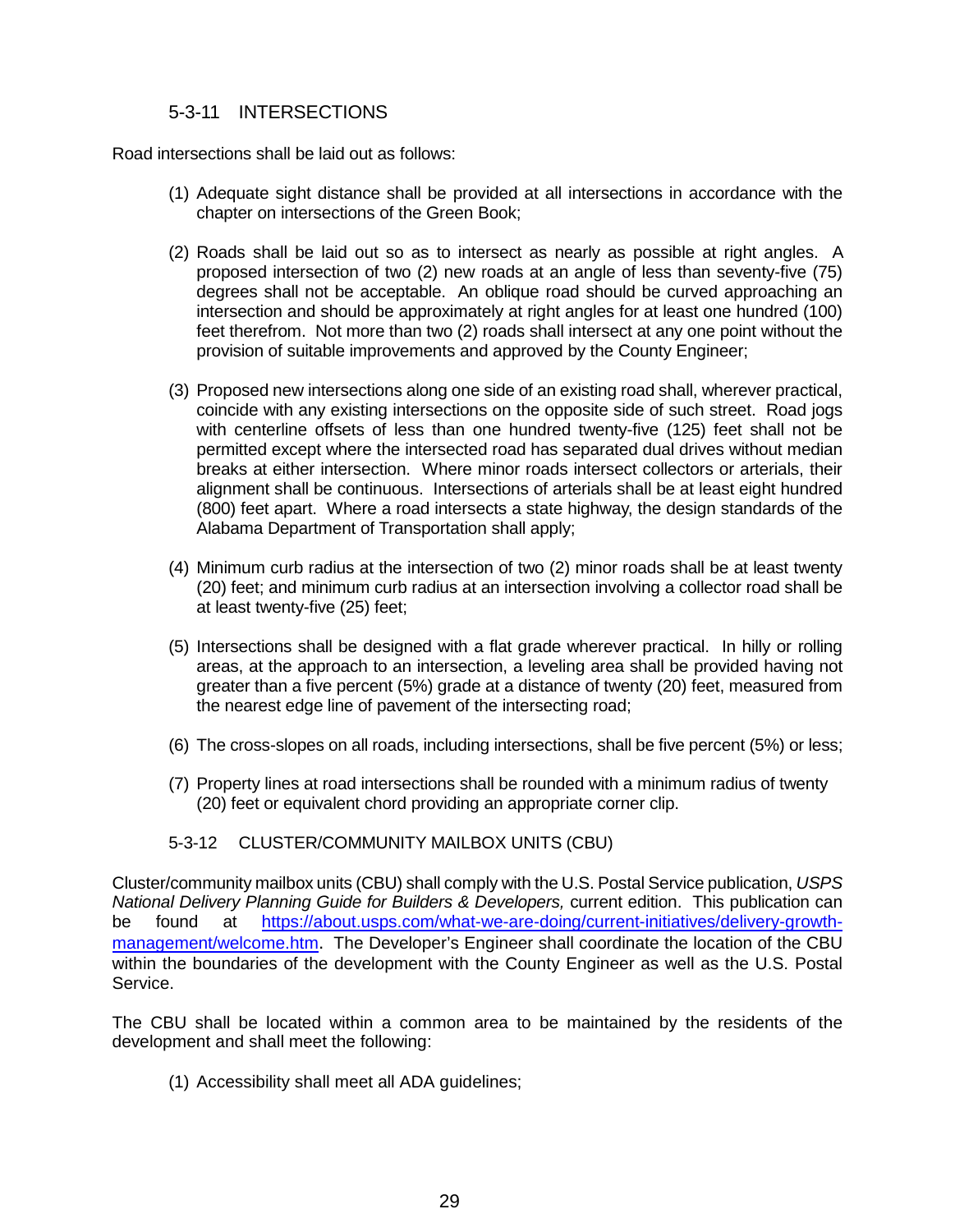(2) The location of the CBU shall not be located in an area that will impede the flow of traffic coming into or out of the development.

### **SECTION 5-4 DESIGN AND CONSTRUCTION CRITERIA**

All streets in any subdivision, whether such streets shall be private or dedicated for public use, shall be paved, and constructed to county requirements. Detailed construction specifications and engineering requirements may be obtained from the County Engineer's office. Design guidelines are found in the following table:

|                                           | Arterial<br><b>Street</b> | Collector<br><b>Street</b> | Major<br>Local    | Minor<br>Local    | <b>Residential</b> | Cul-de-Sac<br>(Turnaround) | Private<br><u>Road</u> |
|-------------------------------------------|---------------------------|----------------------------|-------------------|-------------------|--------------------|----------------------------|------------------------|
| Minimum Right-of-Way                      | 120'                      | 80'                        | 60'               | 50'               | 50'                | (120' diam.)               | 50'                    |
| Minimum Travelway                         | Note <sup>1</sup>         | Note <sup>1</sup>          | 22'               | 20'               | 20'                | (96' diam.)                | 18'                    |
| <b>Maximum Grade</b>                      | Note <sup>1</sup>         | Note <sup>1</sup>          | 10%               | 12%               | 16%                | 10%                        | 16%                    |
| Minimum Angle of<br>Intersection          | Note <sup>1</sup>         | Note <sup>1</sup>          | $75^\circ$        | $75^\circ$        | $75^\circ$         | $75^\circ$                 |                        |
| Minimum Intersection<br><b>Offset</b>     | Note <sup>1</sup>         | Note <sup>1</sup>          | 150'              | 150'              | 150'               |                            | 150'                   |
| Minimum Curb Radius<br>at Intersection    | Note <sup>1</sup>         | Note <sup>1</sup>          | 25'               | 25'               | 25'                | 25'                        | 25'                    |
| Minimum Horizontal<br><b>Curve Radius</b> | Note <sup>1</sup>         | Note <sup>1</sup>          | Note <sup>1</sup> | Note <sup>1</sup> | 100'               | 100'                       | 100'                   |
| Minimum Reverse<br><b>Curve Tangent</b>   | Note <sup>1</sup>         | Note <sup>1</sup>          | Note <sup>1</sup> | Note <sup>1</sup> |                    |                            |                        |

Note<sup>1</sup>: Refer to Design Criteria in current AASHTO Policy

### **SECTION 5-5 GEOMETRIC DESIGN FOR PRIVATE ROAD SUBDIVISIONS**

#### 5-5-1 POLICY

No subdivisions with unpaved privately maintained roads will be permitted. Private road subdivisions will be allowed. All such private road subdivisions must be paved, but may be constructed to a lesser standard than that required of publicly maintained subdivisions as is more fully set out herein. It is the policy of the County Commission not to impose any paving standards on private driveways (outside of public rights of way). Nothing contained herein shall be construed to restrict or prohibit a private driveway serving a single lot or a private driveway serving more than one, but not more than 3, lots.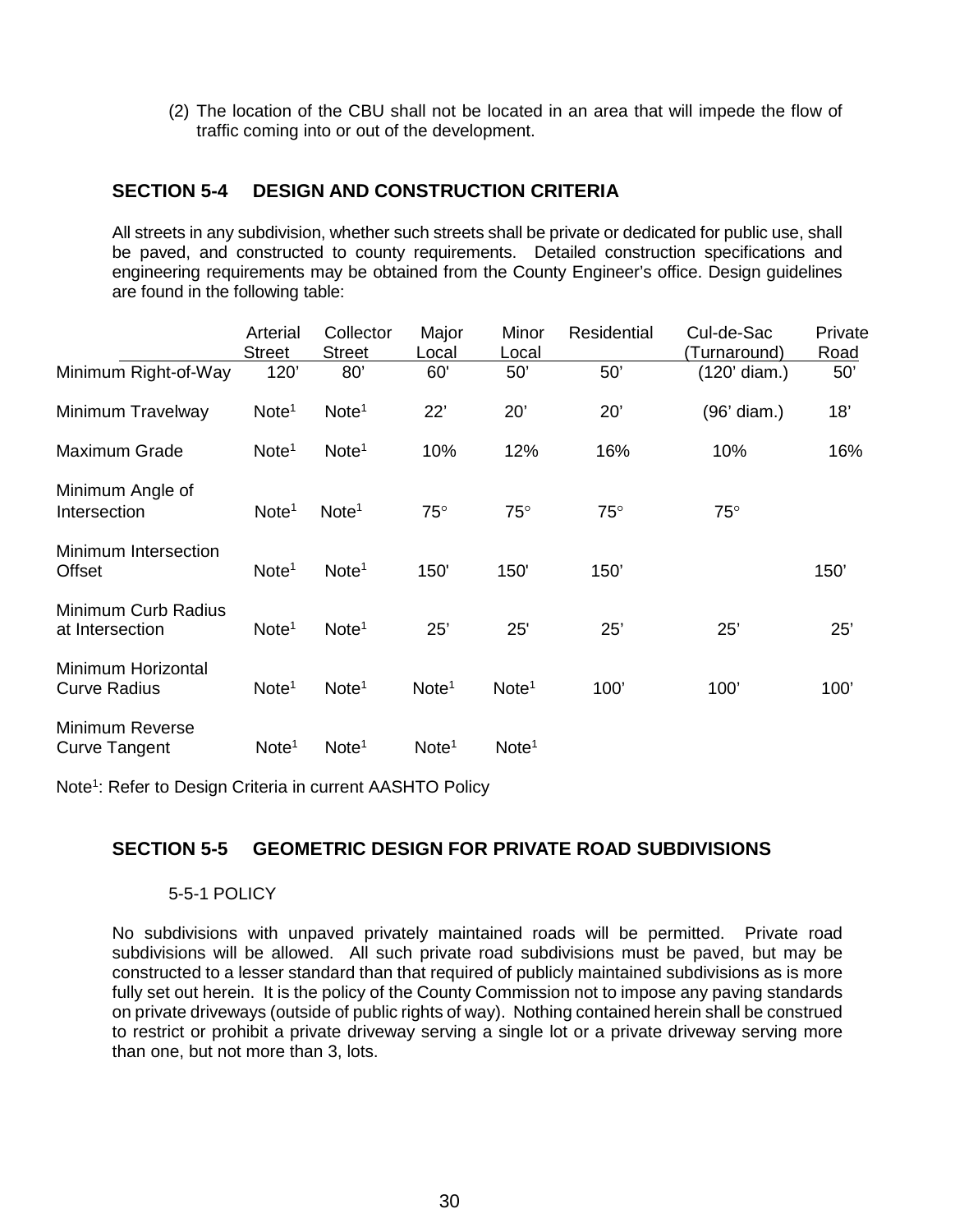#### 5-5-2 GENERAL REQUIREMENTS

- (1) Plats: All roadways, drainage structures and other infrastructure shall be plainly marked and identified on all private subdivisions plats as "Private – Not to be Maintained by the State of Alabama or by Mobile County".
- (2) Licensed Engineer: All private road subdivision plans must bear the signature and seal of a licensed engineer who designed the subdivision. Upon completion of construction of the subdivision, the licensed engineer must certify to Mobile County that all work has been done in accordance with the plans and specifications.

#### 5-5-3 GEOMETRIC DESIGN

Geometric design will depend on the size of the private subdivision and anticipated traffic volume, and shall be in accordance with "Mobile County Commission Design Guidelines for Improving Existing Unpaved Local Roads, Current Edition." These minimum design standards may be obtained from the office of the County Engineer.

#### 5-5-4 STRUCTURAL REQUIREMENTS FOR ROADWAYS IN PRIVATE ROAD SUBDIVISIONS

Over an improved subgrade, a minimum of eight (8) inches of granular soil base or four (4) inches of crushed aggregate base must be constructed, overlaid by a minimum of 165 pounds per square yard of hot mix asphalt (HMA). Testing should be conducted and appropriate reports submitted in support of the Engineer's Certification.

#### 5-5-5 DESIGN REQUIERMENTS

Good engineering practice, judgement, and criteria shall be employed to control storm water runoff, and water detention shall be employed where required by such good engineering practice, judgement, and criteria. Best management practices (BMP) shall be used during construction for sediment and erosion control.

### **SECTION 5-6 BLOCKS AND LOTS**

#### 5-6-1 BLOCKS

The lengths, widths and shapes of blocks shall be determined with due consideration of the limitations and opportunities of topography, the provision of building sites suitable to the intended uses, and the need for convenient access, circulation, safety, and control of traffic. Blocks shall normally have two tiers of lots of appropriate depths, although single-tier lots may be permitted in blocks adjacent to expressways, arterials, collector streets, railroads and watercourses to separate residential development from non-residential uses and through vehicular traffic. The minimum dimensions shown in Section 5-6-2 (3) may not be adequate under extreme lot conditions. The developer's engineer shall insure the minimum lot size is in compliance with the regulations issued by the Board of Health.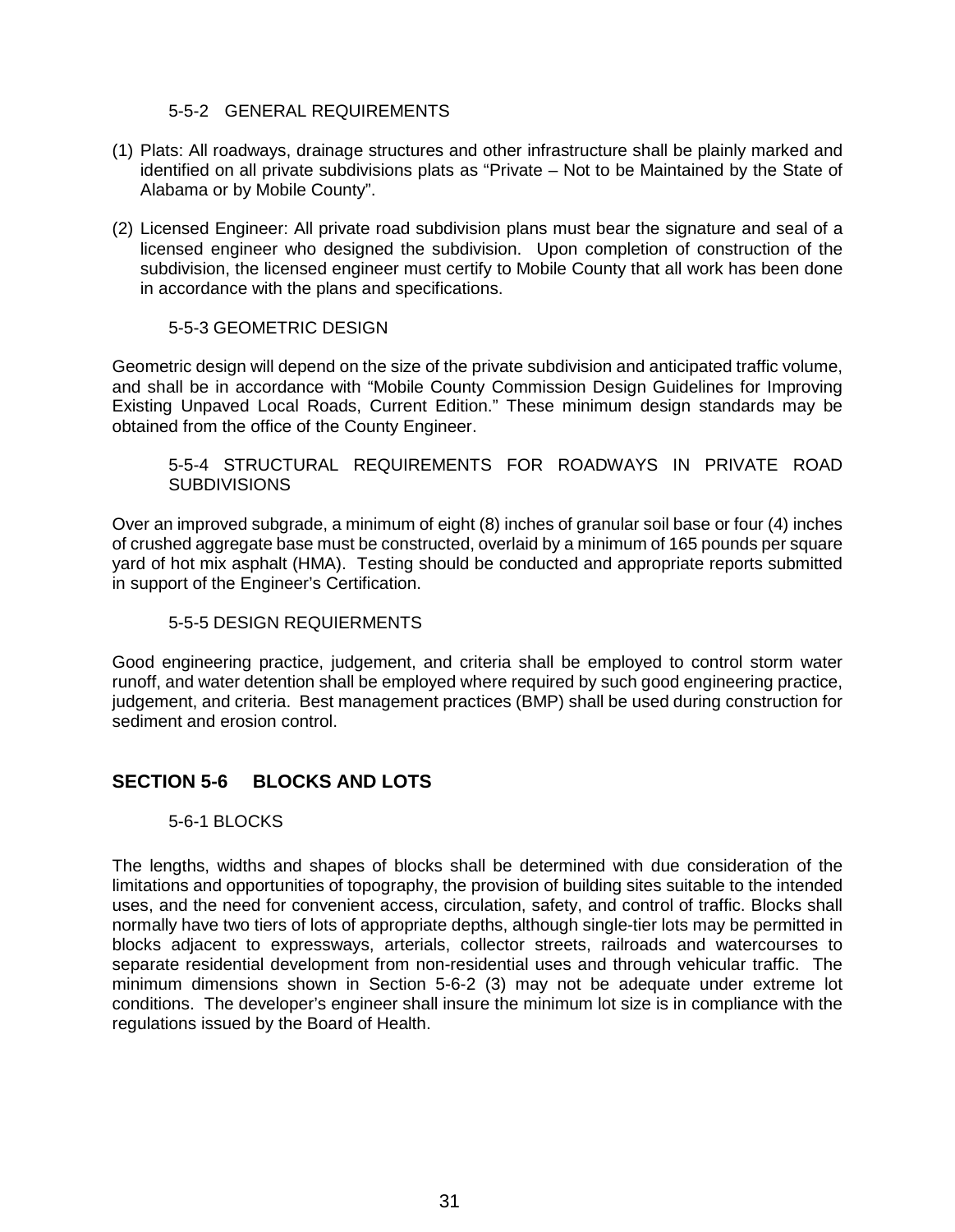5-6-2 LOTS

- (1) Size and Shape of Lots: The size, shape and orientation of lots shall be appropriate to the location of the subdivision and to the type of development and use contemplated. Side lot lines shall be approximately at right angles or radial to street lines. Depth and width of properties reserved for commercial and industrial purposes shall be adequate to provide for off-road parking and loading for the use contemplated.
- (2) Corner Lots: Corner lots shall have adequate width and depth to provide for full front building setback distances from any adjacent right-of-way.
- (3) Minimum Dimensions: Minimum lot sizes shall be as follows or as required by the Board of Health:

a. Where served by an approved public or private water supply and sanitary sewer system, lots shall be a minimum of 6,000 square feet in area and not less than fifty (50) feet wide at the right-of-way line or such width to adequately provide access from the road to the residence. Innovative Subdivisions with lots less than the minimum square feet as specified above may be acceptable and approved.

b. Where served by an approved public or private water supply but not by an approved public or private sanitary sewer system, lots shall be a minimum of 15,000 square feet in area and not less than fifty (50) feet wide at the right-of-way line or such width to adequately provide access from the road to the residence.

c. Where approved public or private water and sewer services are not provided, lots shall be a minimum of 43,560 square feet (1 acre) in area and not less than fifty (50) feet wide at the right-of-way line or such width to adequately provide access from the road to the residence.

- (4) Setback Lines:
	- a. Front building setback shall be a minimum of twenty-five (25) feet.
	- b. Side and rear building setback shall be a minimum of five (5) feet or width of the easement, whichever is greater.
	- c. All lots that are adjacent to any right-of-way shall have a twenty-five (25) foot minimum building setback from the property line that is adjacent to the right-of-way.
- (5) Double Frontage Lots: Double frontage lots should be avoided, except where essential to provide separation of residential development from traffic arteries, or to overcome specific disadvantages to topography and orientation.
- (6) Compliance with Mobile County's Flood Damage Prevention Ordinance: Each lot in a subdivision should contain a flood-free building site as defined in the Mobile County Flood Damage Prevention Ordinance, or otherwise will require certification by a licensed engineer that the design complies with the Mobile County Flood Damage Prevention Ordinance prior to the issuance of any permits. The building site, where by any new construction and/or substantial improvements, shall be constructed with materials and utility equipment resistant to flood damage as defined in the Mobile County Flood Damage Prevention Ordinance.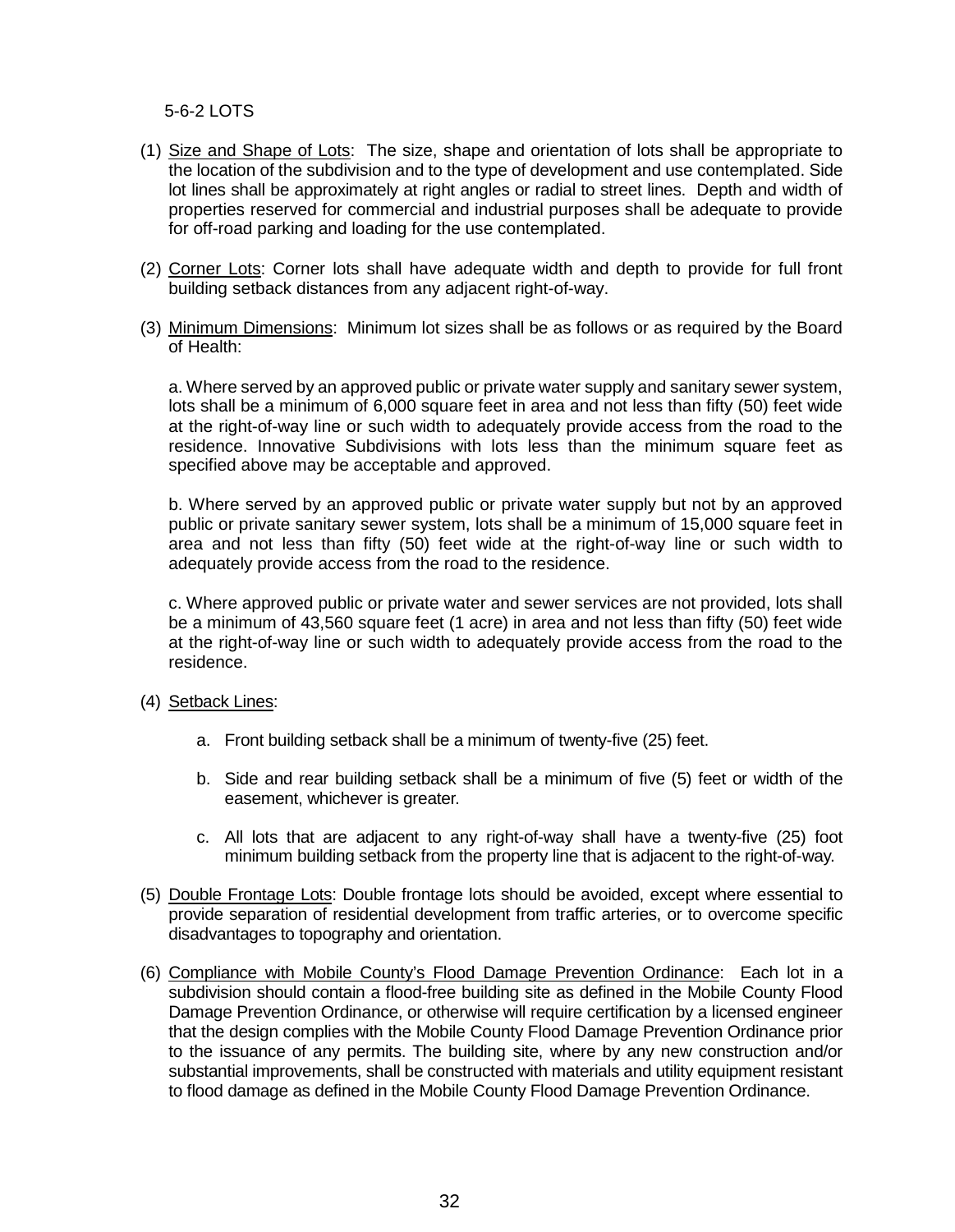# **ARTICLE VI**

### *SPECIAL WATERSHEDS PROTECTION*

- **6-1 DETENTION REQUIREMENTS**
- **6-2 MAINTENANCE**
- **6-3 BUFFER REQUIREMENTS**

### **SECTION 6-1 DETENTION REQUIREMENTS**

In any watershed which contains a public drinking water source, including, but not necessarily limited to, the J. B. Converse Watershed, any stream listed as a Clean Water Act Section 303(d) list of impaired waters or any area within the MS4 designation in Mobile County, no field lines or septic tanks may be constructed or maintained within a "flood prone area" as defined in *Code of Alabama (1975), Section 11-19-1(3)* or within a "Buffer Zone" as defined herein. Within any such watershed, storm water detention facilities are required in any subdivision whether a private subdivision or a subdivision which will be accepted by the County. Detention criteria shall include a maximum release rate equivalent to the 10 Year storm pre-development rate. The minimum detention capacity shall accommodate the volume of a 100 Year post development storm. The Licensed Engineer must certify that the design of the subdivision and its storm water detention features are designed in accordance with these regulations. Any storm water detention facility must be shown in the plans and on the recorded subdivision plat as a common area not maintained by Mobile County or the State of Alabama.

### **SECTION 6-2 MAINTENANCE**

The Licensed Engineer must submit a plan for maintenance of any drainage easements not maintained by the County and any storm water detention facilities. The Owner of any subdivision must provide a signed acknowledgment as to who will own and maintain any such storm water detention facilities and easements, and such Owner must covenant that the maintenance responsibility will run with the land and is enforceable by any person or entity damaged by an Owner's failure to maintain such facilities. Where the maintenance responsibility is vested in a property owners' association, articles of incorporation for such property owners' association must be submitted which must state that such association has perpetual maintenance responsibility for any such storm water detention facilities and easements, and that such maintenance responsibility constitutes a covenant that will run with the land and is enforceable by any person or entity damaged by an Owner's failure to maintain such facilities. Such signed acknowledgments and articles of incorporation must be recorded with the Judge of Probate of Mobile County.

Each year after initial submission of a plan for maintenance and immediately upon any change in ownership, the Owner of the subdivision storm water detention facilities shall re-submit the maintenance plan with a professional engineer's statement affirming the current operation of the facilities related to the initial and ongoing intended purpose. If any deficiency exists, the statement shall describe the correcting actions and schedule for completing these actions.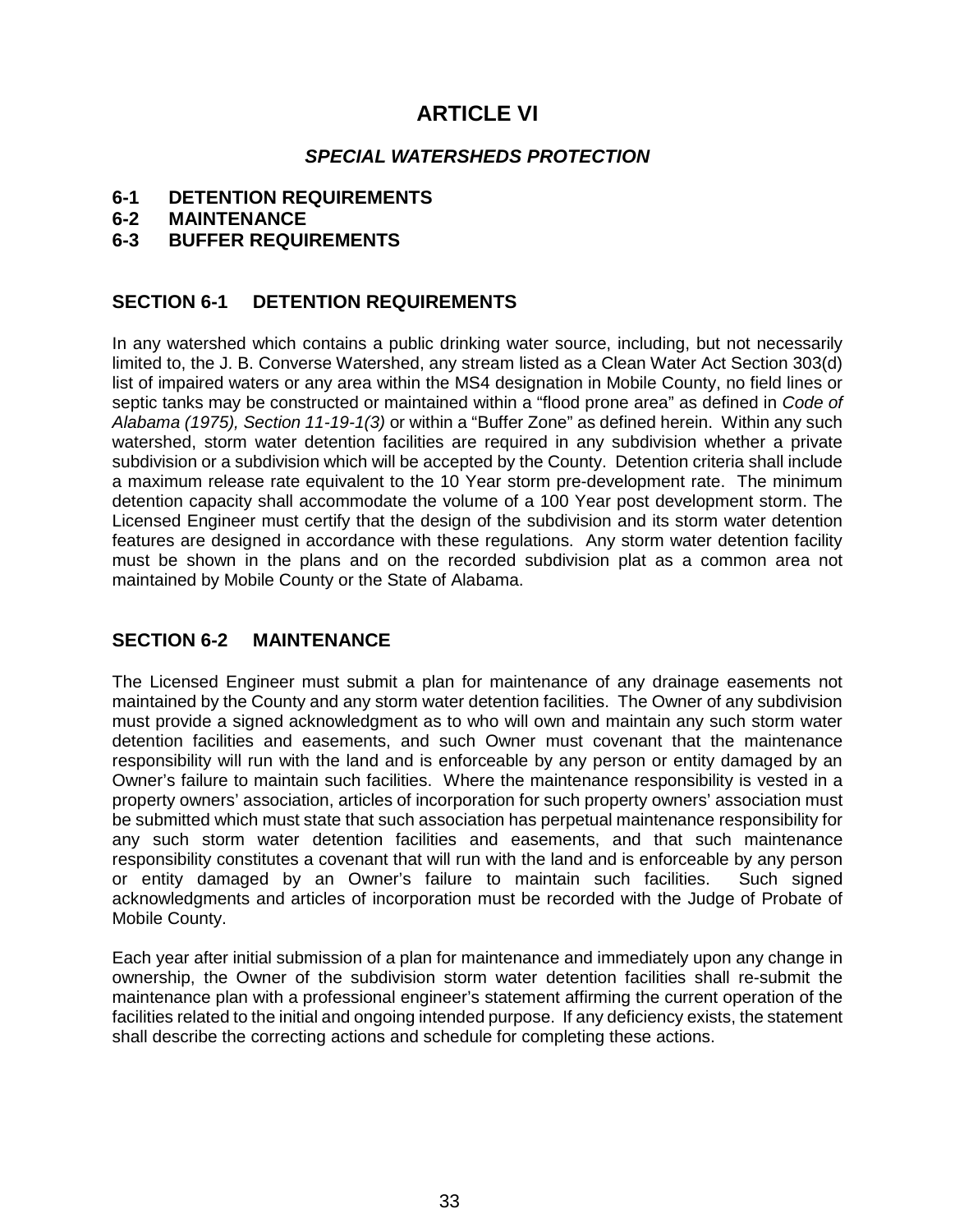### **SECTION 6-3 BUFFER REQUIREMENTS**

The buffer requirements listed below have been developed to preserve the water quality prior to any development. Nothing in this section shall be construed as superseding the Mobile County Flood Damage Prevention Ordinance. In the case of conflicts, the more stringent condition shall apply, as determined by the County Engineer.

#### 6-3-1 PURPOSE

- 1. To promote public health, safety, and welfare of the citizens of Mobile County.
- 2. To preserve the water quality and environmental integrity of the J. B. Converse Watershed, any MS4 area, any 303(d) impacted watershed, and any other potable water sources in Mobile County.
- 3. To mitigate future threats to public health associated with diminished water quality.

#### 6-3-2 BUFFER REQUIREMENTS

- 1. The buffer requirements shall consist of land within fifty (50) feet of the stream bank.
- 2. Buffer requirements shall include two distinct zones with each zone having its own set of allowable uses and vegetative targets as noted in Section 6-3-3.
- 3. Buffer zones shall be shown on the preliminary and final plat.

6-3-3 BUFFER ZONES

- (1) STREAMSIDE ZONE
	- (a) The function of the streamside zone is to protect the water quality, physical and ecological integrity of the stream ecosystem.
	- (b) The streamside zone will begin at the stream bank of the active channel and extend a minimum of fifty (50) feet for the affected waterways.
	- (c) Allowable uses within this zone are restricted to:
		- i. Flood control structures and activities;
		- ii. Pervious footpaths approaching and running adjacent to the river/stream;
		- iii. Road and public utility crossings;
		- iv. Boat/canoe launching facilities;
		- v. Restoration projects to restore stream bank integrity and native vegetation; and
		- vi. Maintenance, repair, and extension of any public and private utility lines or related infrastructure.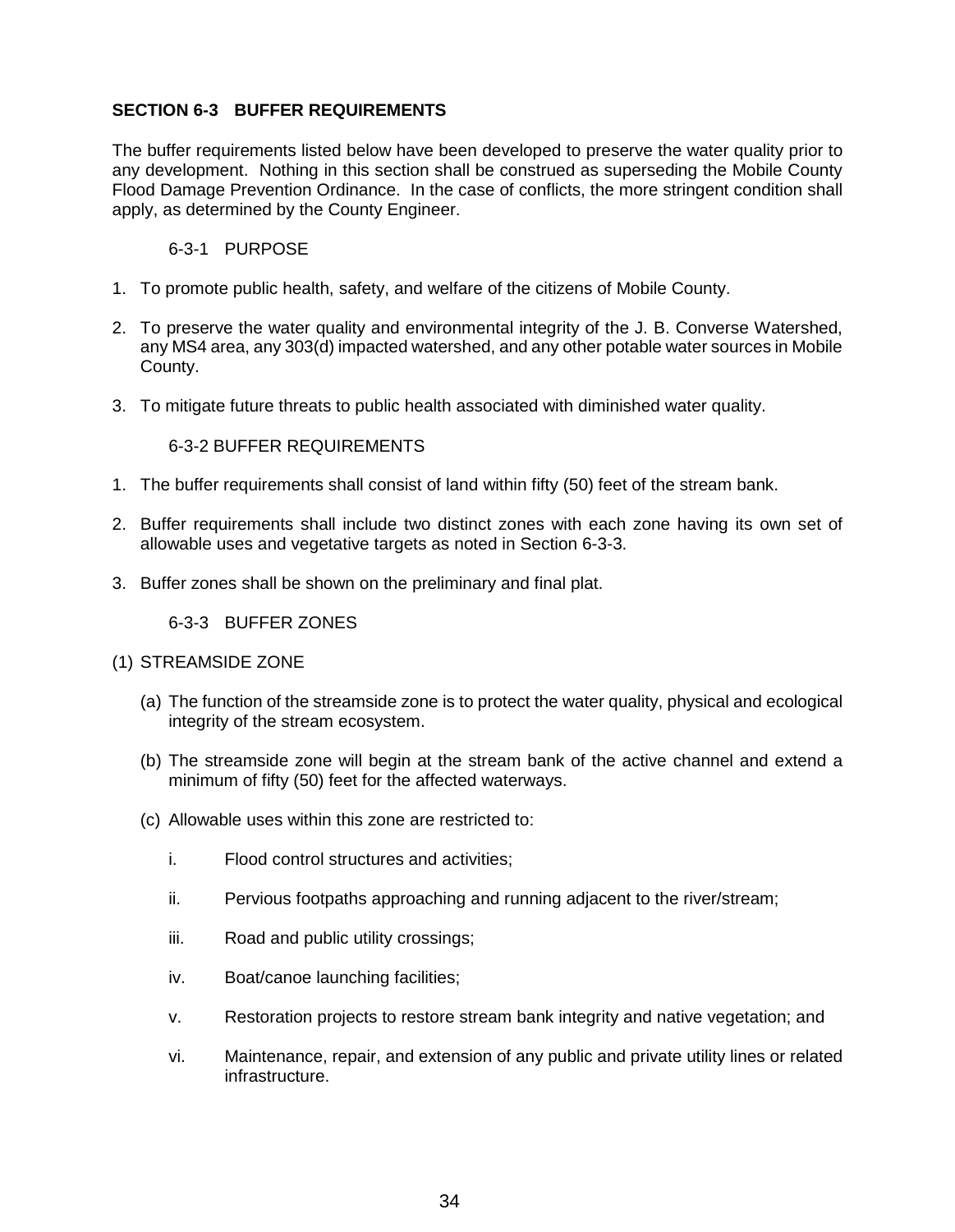- (d) The Streamside Zone must be retained in its undisturbed natural vegetative state, except for modifications required for allowed uses noted in (c) above.
- (e) No motorized vehicles or equipment to be operated in the Streamside Zone, except as necessary for construction or maintenance as allowed in (c) above.

#### (2) OUTER ZONE

- (a) The function of the Outer Zone is to protect key components of the stream and forest, provide distance between upland development and the Streamside Zone, protect stream and forest for water quality, and to prevent encroachment into the stream buffer and to filter runoff from development.
- (b) The Outer Zone will begin at the outer edge of the Streamside Zone and extend a minimum of fifty (50) feet.
- (c) Allowable uses within the Outer Zone are restricted to the following:
	- i. Those uses allowed in the Streamside Zone;
	- ii. Pervious biking or hiking paths;
	- iii. Drainage facilities required to meet the storm water requirements of the subject development;
	- iv. Invasive species control and/or removal;
	- v. Additional passive recreational uses;
	- vi. Tree clearing and undergrowth removal limited to the minimum required for uses as stated above or as required to maintain same.
- (d) The vegetative target for the Outer Zone is to restore and preserve vegetation native to the region. Allowable uses shall be designed, constructed and maintained to minimize footprint of the use and the required clearing of natural forest and to prevent erosion and sediment pollution both during and after construction.
- (e) No motorized vehicles or equipment to be operated in the Outer Zone, except as allowed in the Streamside Zone and as noted in (c) above. No motorized vehicles shall be allowed on trails, except for emergency and maintenance vehicles.

#### 6-3-4 STREAM BUFFER MAINTENANCE, MANAGEMENT AND RESTRICTIONS

- (1) The stream buffer, including wetlands and floodplains, shall be managed to protect and restore the unique value of these resources. Management includes specific prohibitions or limitations on alteration of the natural conditions of the resources within the setback limits to include, but not be limited to, the following:
	- (a) Clearing of trees and vegetation or landscaping with non-native vegetation; except as reasonably necessary to accomplish the allowable uses as set forth in these regulations.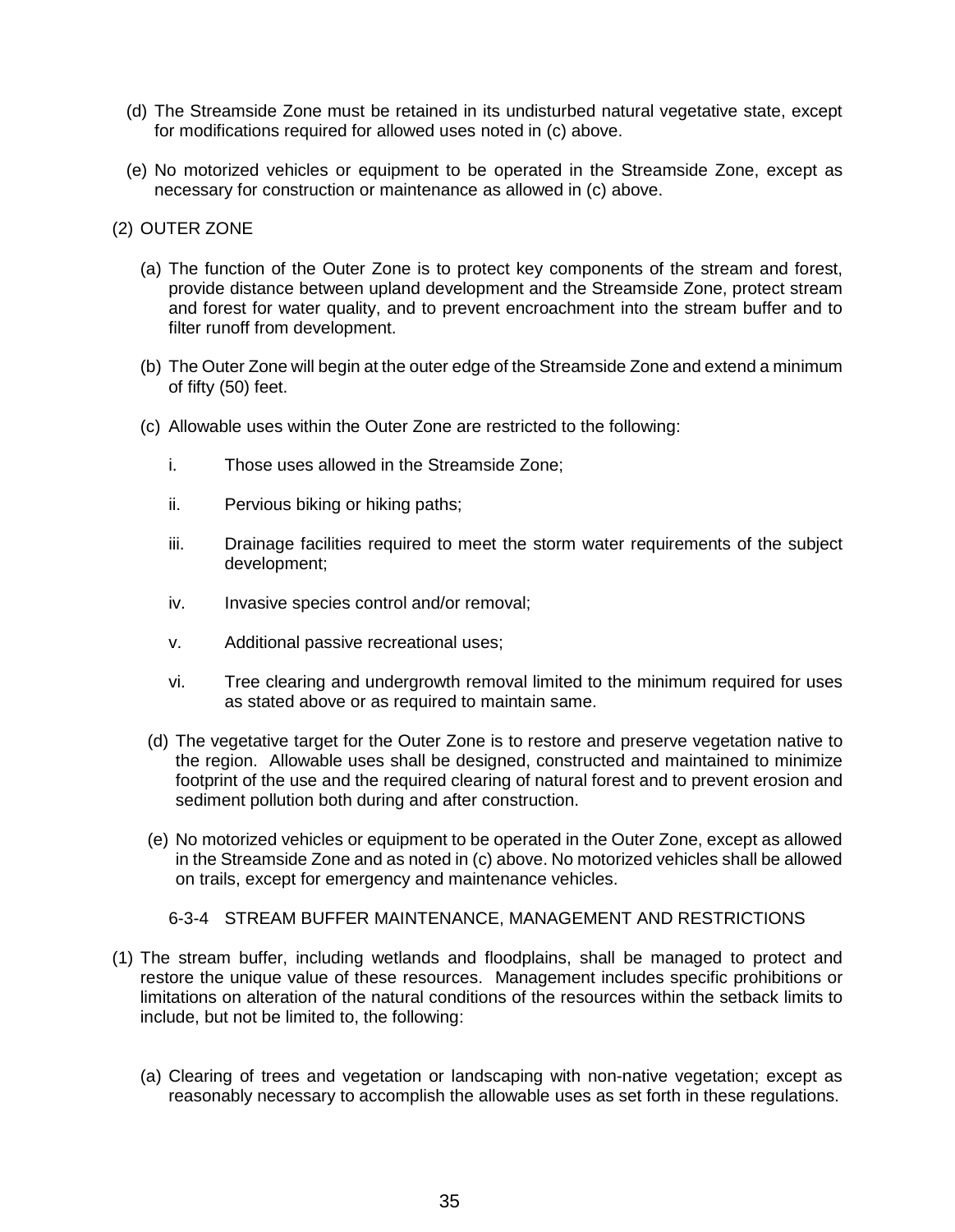- (b) Soil disturbance by grading, stripping, or other practices, except as reasonably necessary to accomplish the allowable uses as set forth in these regulations.
- (c) Dumping of waste.
- (d) Drainage by ditching, under drains, or other systems; except as allowed in Section 6-3-3.
- (e) Use, storage, or application of pesticides, herbicides, and fertilizers; except as allowed in Section 6-3-5.
- (f) Housing
- (g) Storage of motorized vehicles or operation of same; except for emergency use.
- (2) Roads, bridges, and trails are permitted within the stream buffer, subject to the provisions listed in Section 6-3-4 (1). Furthermore, any right-of-way should be the minimum width needed to allow for necessary maintenance and construction of roads, bridges or trails.
- (3) In all land modifications, on-site and non-structural storm water management alternatives will be preferred over larger facilities within the stream buffer and the cleared area will be limited to the area required for construction and adequate maintenance access in constructing storm water management facilities.

#### 6-3-5 FERTILIZERS, HERBICIDES AND PESTICIDES

The use of herbicides and pesticides within the required stream buffer shall be limited to those necessary to control insects and vermin, or spot spraying of noxious and invasive or non-native vegetative species. No pesticide, herbicide, or insecticide containers that are not closed and waterproof shall be stored, even temporarily, within the buffer zone.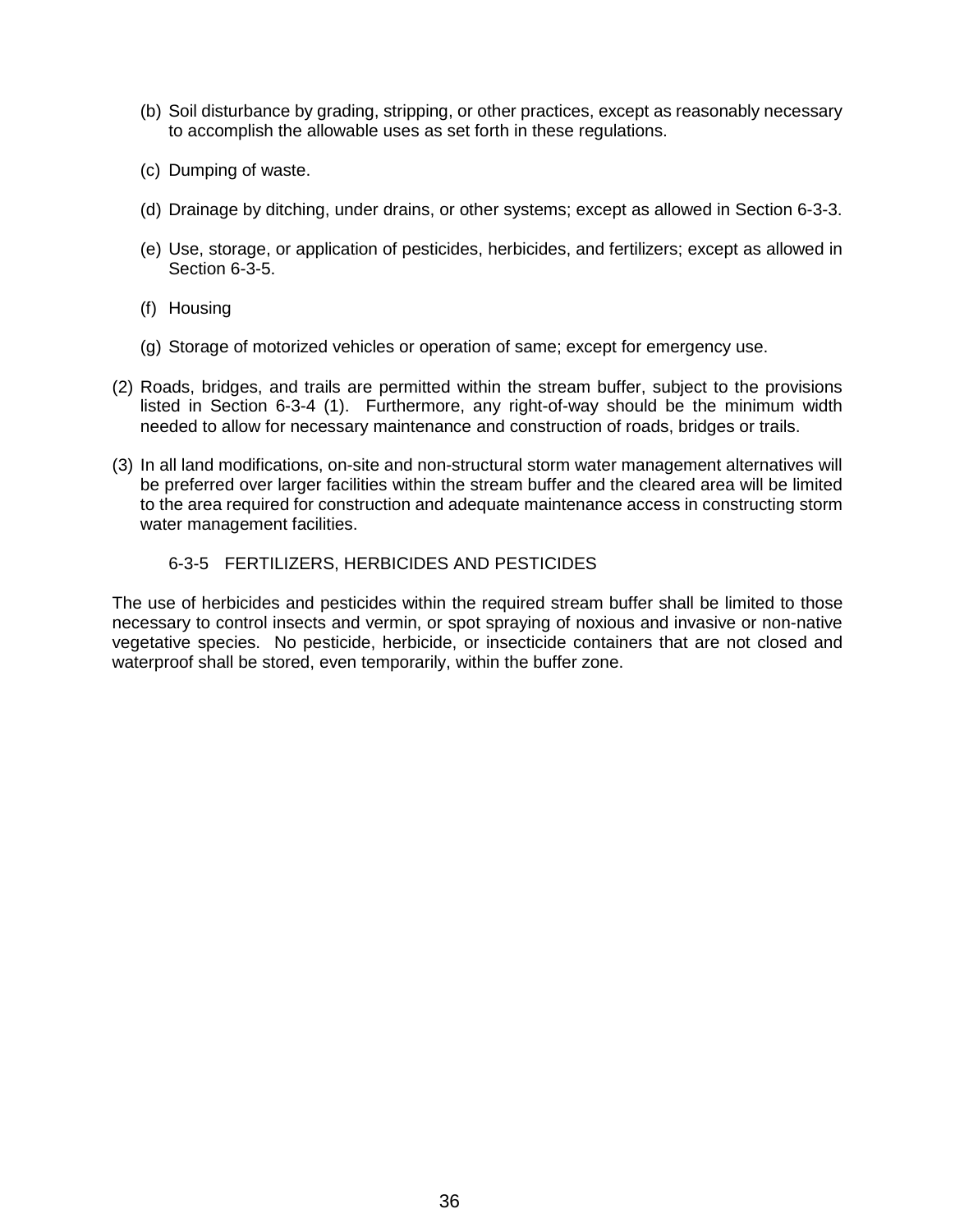# **ARTICLE VII**

### *GUARANTEE OF CONSTRUCTION*

### **7-1 CONSTRUCTION, INSPECTION, AND CERTIFICATION 7-2 BONDS**

### **SECTION 7-1 CONSTRUCTION, INSPECTION, AND CERTIFICATION**

The Developer's Engineer of Record or their designee shall monitor and inspect the construction of all improvements and infrastructure in accordance with the approved construction plans as required in Article 4 Section 4-2. The County Engineer or his/her designee may monitor and inspect the construction of the required improvements. If the County Engineer finds upon inspection that any of the required improvements have not been constructed in accordance with the County's adopted design and construction criteria, the Developer shall be responsible for correcting any deficiencies prior to final plat approval. Wherever the cost of improvements is covered by a surety, the Developer and the surety company shall be severally and jointly liable for completing or paying the cost of the improvements according to specifications.

Upon completion of the improvements, the Developer's Engineer of Record shall file with the County Engineer a statement stipulating the following:

- (1) That all required infrastructure construction is complete. This should be signed by the Developer's Engineer of Record using the appropriate certificate;
- (2) That these improvements are in compliance with the County Design and Construction Criteria;
- (3) That the Developer's Engineer of Record knows of no defects in these improvements;
- (4) That these improvements are free and clear of any encumbrances or liens; and
- (5) The subdivision meets the requirements of the Board of Health, if applicable.
- (6) That all essential utilities have been installed in accordance with appropriate standards and the utility companies have agreed to maintain them.
- (7) That all the test reports provided for materials and workmanship comply with the Alabama Department of Transportation Standard Specifications.

In accordance with Act 2009-384, the satisfactory completion of an administrative review by the County Engineer or his or her designee of all closing documents submitted by the Developer's Engineer of Record, including the Certificate of Construction for Acceptance of the Subdivision in Mobile County, shall serve as verification in accordance with Section 11-24-2c, Code of Alabama 1975.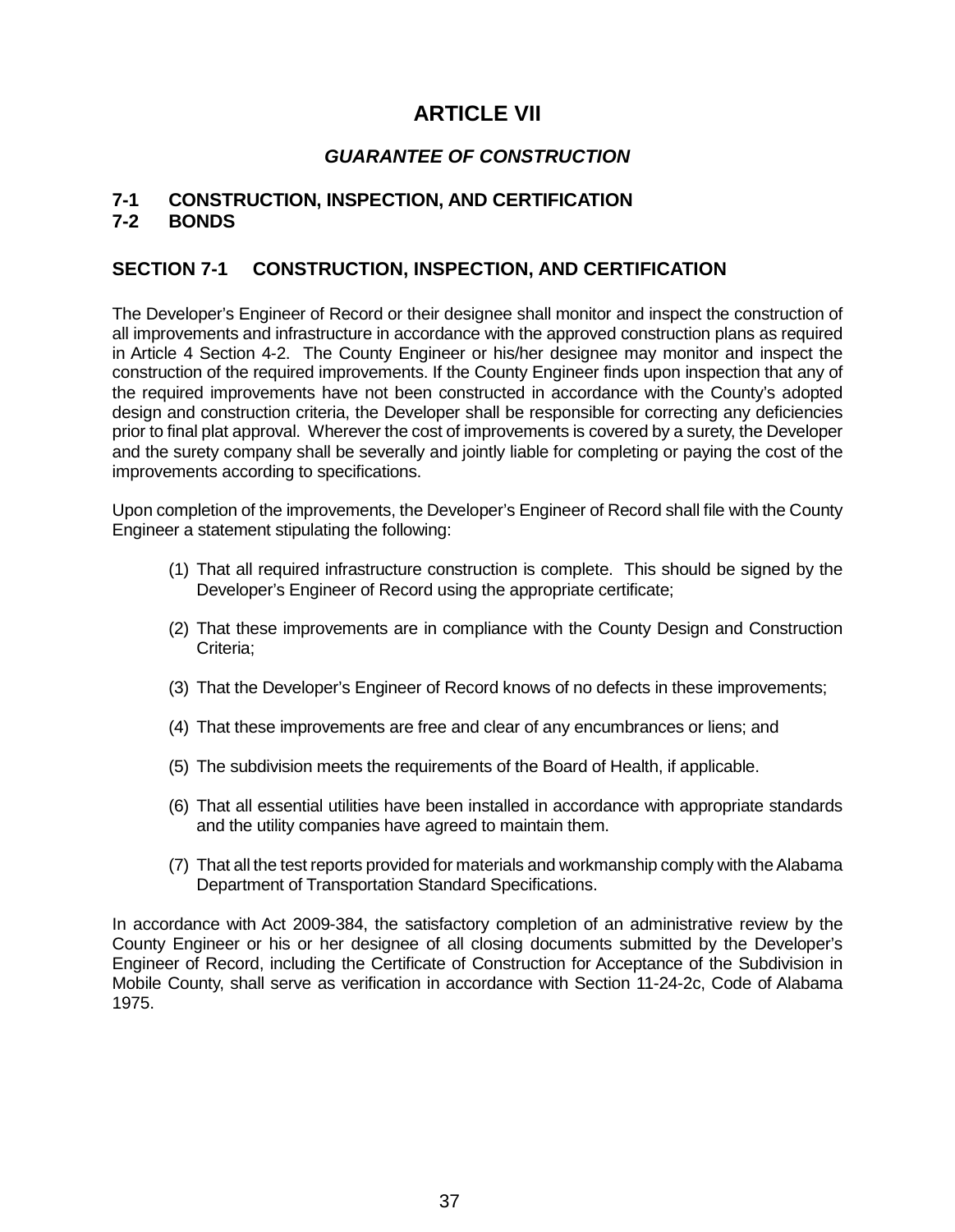### **SECTION 7-2 BONDS**

The Developer or Subdivider shall be responsible for all required infrastructure construction related to the subdivision. Prior to the signing of the final plat, the Developer or Subdivider may be required to provide financial guarantees of performance under conditions set out in these regulations.

- 1. GRASSING BOND: This bond shall be in an amount equal to 150% of the estimated cost to insure a permanent stand of grass is established. The estimated cost will be based on a minimum value of \$2,000.00 per acre (or as directed by the County Engineer) within the right-of-way of any street or road constructed as part of the subdivision which the Developer requests the County to maintain upon acceptance for maintenance.
- 2. DRAINAGE PIPE BOND: This bond shall be in an amount equal to 150% of the cost to install any drainage structure constructed as part of the subdivision which the Developer requests the County to maintain upon acceptance for maintenance.
- 3. ASPHALT/PAVING BOND: This bond shall be in an amount equal to 150% of the estimated cost to reconstruct the pavement build-up for that part of the roadway that was constructed as part of the subdivision which the Developer requests the County to maintain upon acceptance for maintenance. The estimated cost will be based on the County's annual bid for asphalt and the current equipment and labor rates established by the County.
- 4. MAINTENANCE BOND: This bond shall be in an amount equal to 150% of the estimated cost to resurface the roadway constructed as part of the subdivision which the Developer requests the County to maintain upon acceptance for maintenance. The estimated cost will be based on the County's annual bid for asphalt and the current equipment and labor rates established by the County.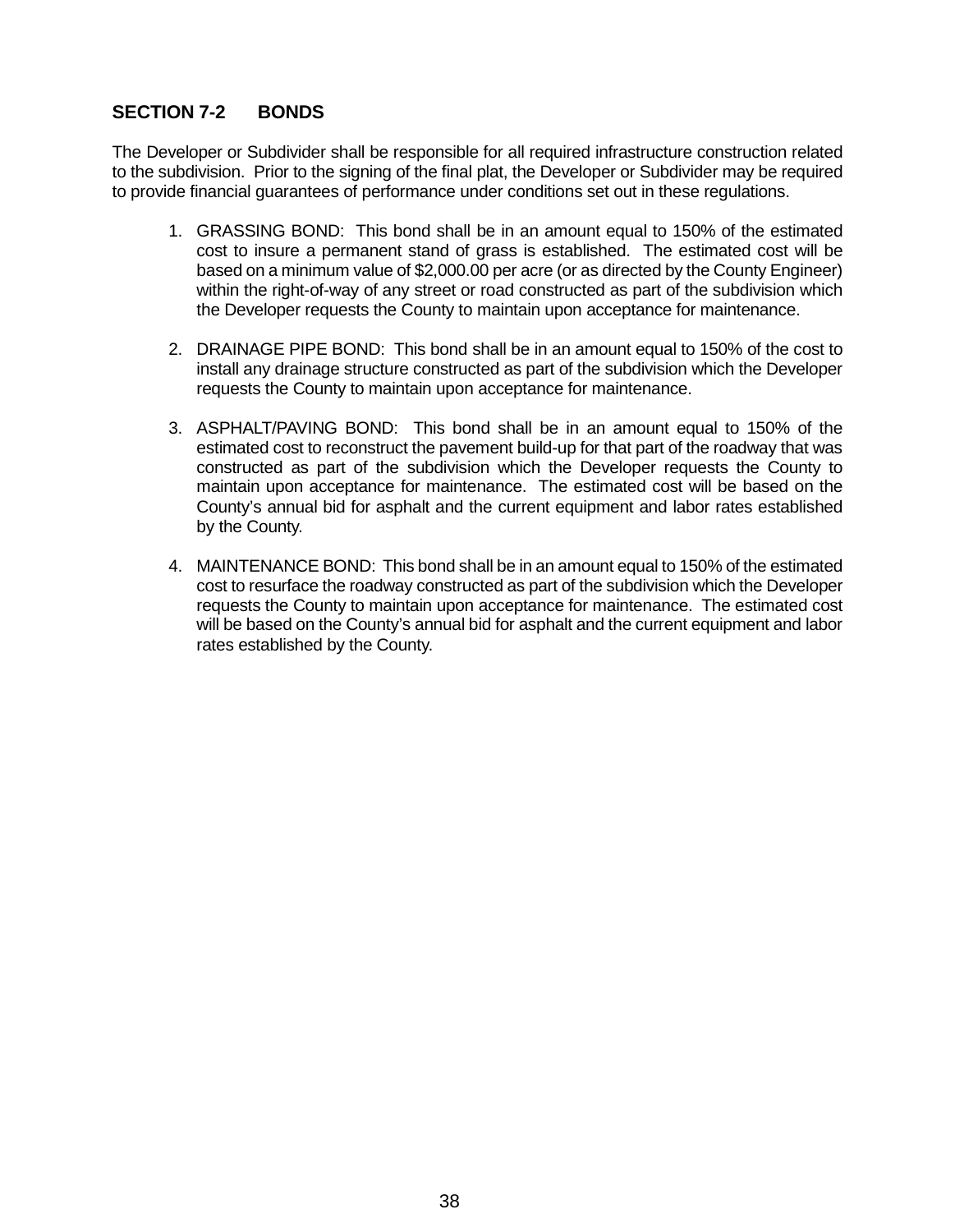## **ARTICLE VIII**

#### *WAIVERS*

### **8-1 GENERAL 8-2 CONDITIONS 8-3 ADMINISTRATIVE WAIVERS**

### **SECTION 8-1 GENERAL**

A waiver may be granted in circumstances where the Developer demonstrates that extraordinary hardships or practical difficulties may result from strict compliance with these regulations. The initial application for a waiver shall be made to the County Engineer as part of the application for proposed plat application assembly approval.

The County Engineer or his/her designee shall review the submitted application assembly and any request for waiver prior to submitting it to the County Commission. The County Engineer shall indicate whether or not he/she has any objection to the request for waiver to these regulations.

In determining whether to grant the waiver, the County Engineer and the County Commission may consider but not be limited to the following in their decision making process:

- (a) The granting of the waiver will not be detrimental to the public safety, health, or welfare or injurious to other property;
- (b) The conditions for which the request for a waiver is based are unique to the property for which the waiver is sought and are not applicable generally to other property; and
- (c) Because of the particular physical surroundings, shape, or topographical conditions of the specific property involved, a particular hardship to the Owner, as distinguished from a mere inconvenience, would result if the strict letter of these regulations are carried out.

The waiver will not in any manner vary the provisions of other adopted policies and regulations of Mobile County.

### **SECTION 8-2 CONDITIONS**

In approving waivers, the County Commission may require such conditions to insure substantial compliance with these regulations. If the County Engineer recommends that the waiver be granted, he/she may recommend that it be conditioned upon the developer complying with special requirements as set out in the waiver approval.

The County Commission shall not grant any waiver within the floodway that does not comply with the currently adopted Mobile County Flood Damage Prevention Ordinance.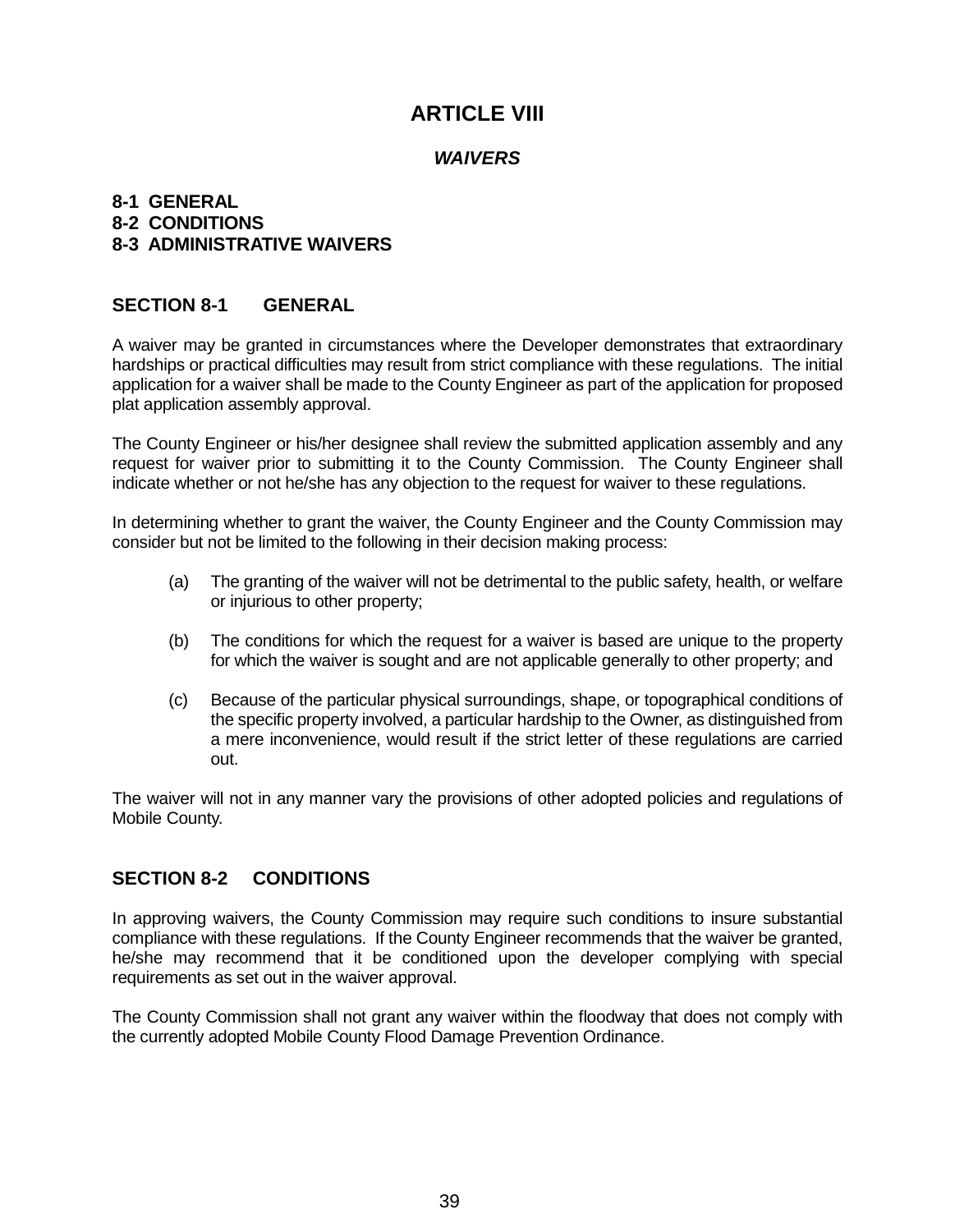### **SECTION 8-3 ADMINISTRATIVE WAIVERS**

The County Engineer may at his/her discretion administratively approve a waiver for a plat that does not violate the spirit or intent of the subdivision regulations. These waivers may include, but are not limited to, one or more of the following:

- (1) A lot line adjustment between two lots;
- (2) Lot sizes, based on proposed use or Innovative Subdivision design,
- (3) A minor subdivision with no new development or public improvements;
- (4) Dedication of right of way; or
- (5) An adjustment to the building setback line.

The County Engineer may attach such conditions to the granting of the waiver(s) as he/she deems necessary to further the purpose of these Subdivision Regulations and to meet the spirit and intent of the regulations.

These administrative waivers do not preclude approval by the Mobile County Commission, but constitute a condition under which the County Engineer may recommend approval of a plat that does not strictly comply or adhere to these regulations.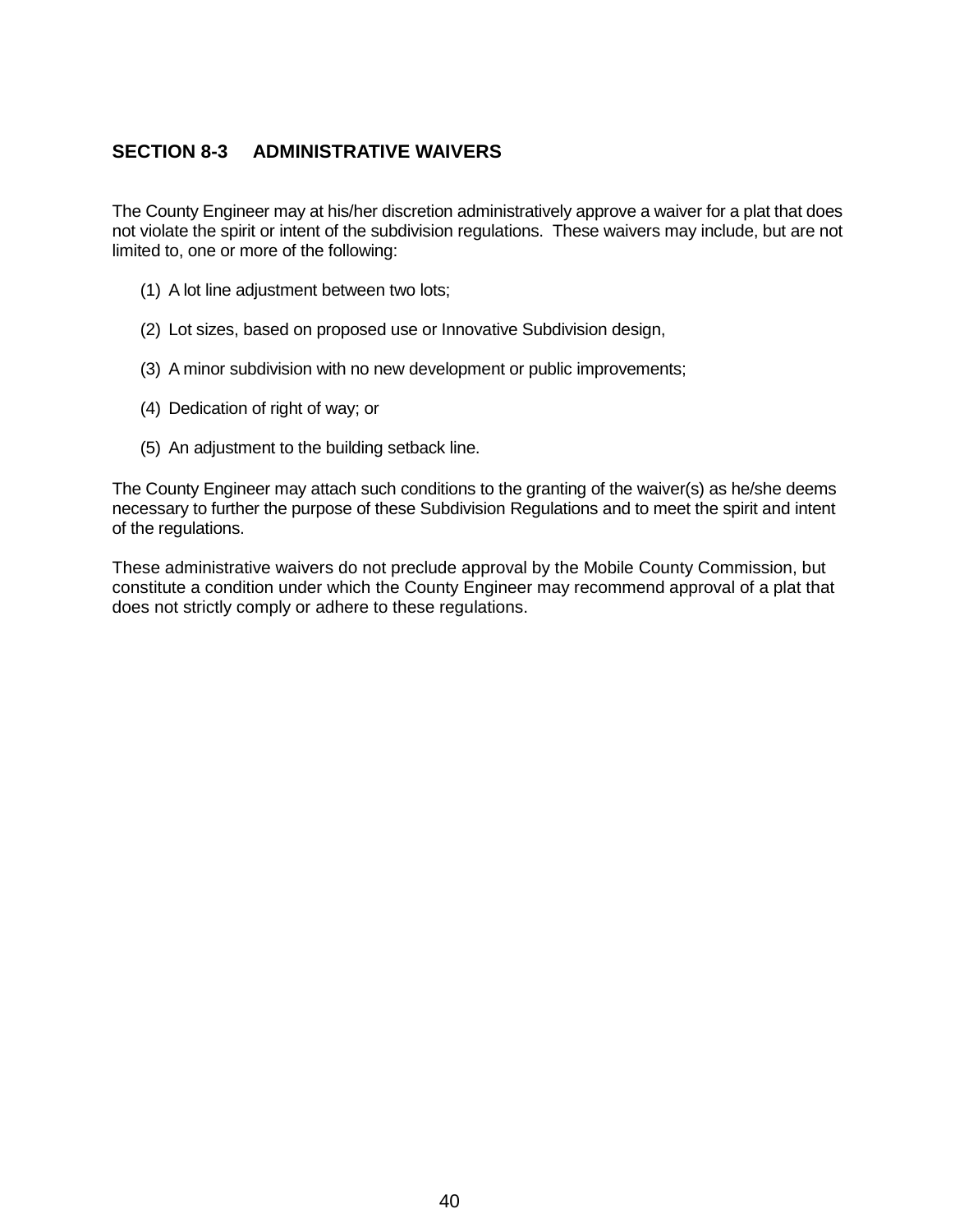# **ARTICLE IX**

### *CONFLICT WITH PUBLIC AND PRIVATE PROVISIONS*

### **9-1 PUBLIC PROVISIONS 9-2 PRIVATE PROVISIONS**

### **SECTION 9-1 PUBLIC PROVISIONS**

These regulations are not intended to interfere with, abrogate, or annul any other ordinance, rule, regulation, statute, or other provision of law. Where any provision of these regulations imposes restrictions different from those imposed by any other ordinance, rule, regulation, or other provision of law, the provisions of which are more restrictive or impose higher standards shall control.

### **SECTION 9-2 PRIVATE PROVISIONS**

These regulations are not intended to abrogate any easement, covenant or any other private agreement or restriction; provided, however, that where the provision of these regulations are more restrictive or impose higher standards or regulations than such easement, covenant, or other private agreement or restriction, the requirements of these regulations shall govern. To the extent that any easement, covenant, or private agreement is not inconsistent with these regulations or any determinations made by the County Commission in approving a subdivision or in enforcing these regulations, such private provisions shall be operative and supplemental to these regulations; provided, however, that neither the County Commission nor the County Engineer shall be responsible for enforcing, regulating, or ensuring compliance with any such easement, covenant, or other private agreement or restriction.